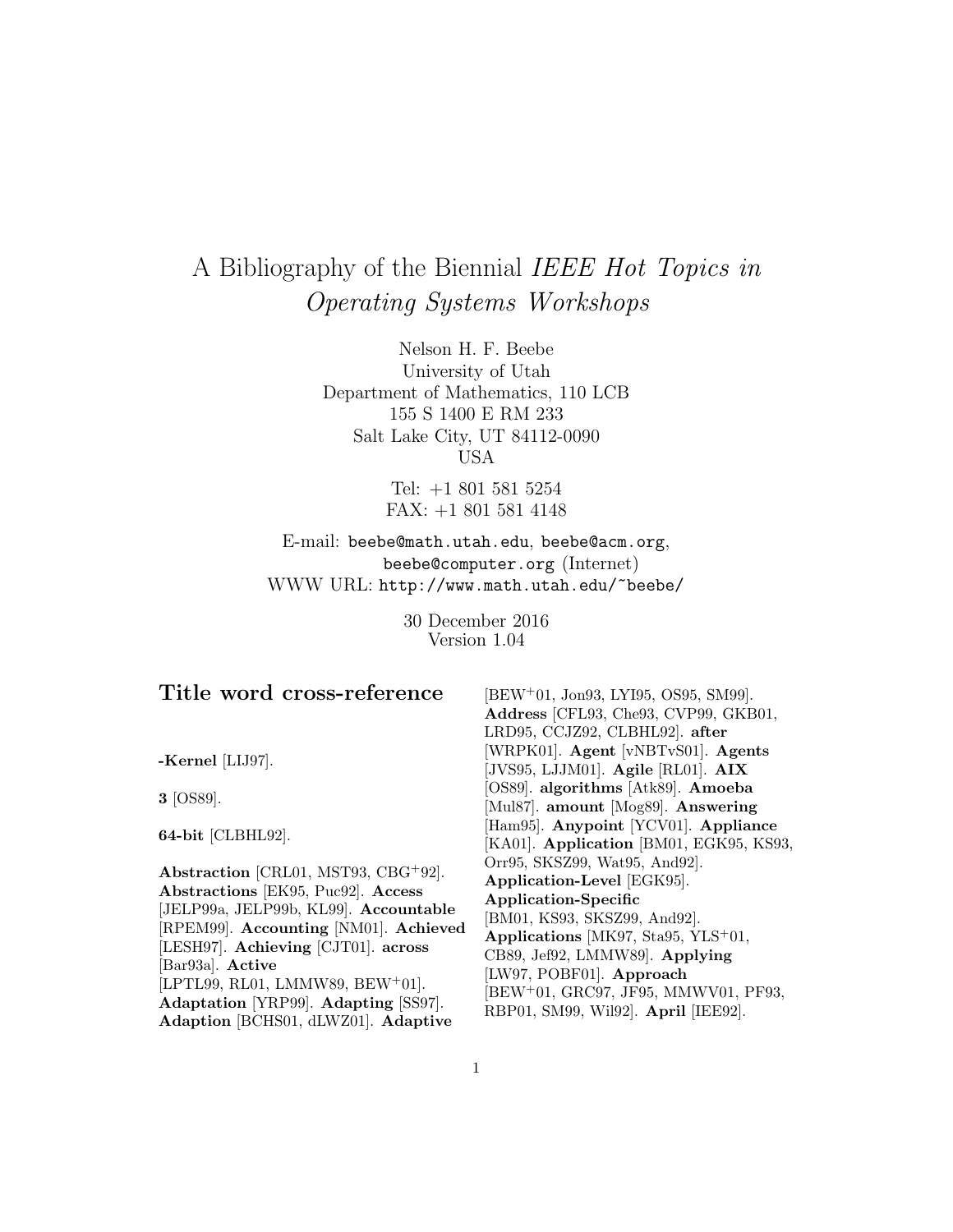#### **Architecture**

[BBM89, RBS99, SMBNI01, CLBHL92]. **Architectures** [dLWZ01]. **Area** [WA93]. **Arias** [PCDH95]. **Arizona** [IEE99]. **Arm** [EH01]. **Aspect** [CKF<sup>+</sup>01]. **Aspect-Oriented** [CKF<sup>+</sup>01]. **Assistants** [LMR93]. **Astray** [DPZ97, Mog92]. **at-most-once** [LSW89]. **Attacks** [LIJ97]. **Authentication** [Gan01]. **Authored** [Jon93]. **autonomy** [Red92]. **Availability** [HBM<sup>+</sup>89]. **Available** [SSI01, Sat89]. **AVM** [EGK95]. **Awareness** [CEM01].

**Backup** [KA01]. **Bandwidth** [ZD95]. **Based** [LMR93, PF93, Raw97, VHT95, BDD<sup>+</sup>89, CCJZ92, LSW89, PC99]. **batch** [LL92]. **Be** [CKK95, Day93, JR99, DPH92, SG92]. **Benchmarking** [SKSZ99]. **benefits** [HF92]. **Better** [CN01, Day93, GN01, NLP99]. **Between** [How93]. **Beyond** [GKB01]. **Big** [Mog93]. **Biscayne** [IEE92]. **bit** [CLBHL92]. **Bossa** [BM01]. **bottleneck** [LS92]. **Boundaries** [Bar93a]. **Box** [BA99]. **Brittle** [Mog99]. **Buffer** [AYC99]. **Building** [CFH<sup>+</sup>93, DBK<sup>+</sup>01, FSA97, GRC97, SN97].

**CA** [IEE89, IEE93]. **Caches** [GRC97, POBF01]. **Caching** [GS95, LPTL99, NK93, Hau92]. **Cambridge** [IEE87]. **Capacity** [KA01, MST93]. **Cape** [IEE97]. **Careful** [MP93]. **Case** [ABKM01, AYC99, BBIM93, Dra93, Ell99a, Ell99b, GS95, KL99, NLP99, SCA99, SKSZ99, And92, Wil92]. **CE** [TI99]. **Censor** [RL01]. **Censor-Resistant** [RL01]. **Censorship** [WM01]. **Central** [Fra97]. **Chaining** [Bar93a]. **Choices** [CT95]. **Chord** [DBK<sup>+</sup>01]. **Client** [Ing99]. **Client-Server** [Ing99]. **Clients** [BBIM93, MSK<sup>+</sup>93]. **clocks** [LSW89]. **Cluster** [PC99]. **Cluster-based** [PC99]. **Clusters** [CD01]. **Cod** [IEE97]. **Coda** [SKS87, Sat89]. **Code**

[Fra97, KMF01, Jon92]. **Command** [TRP99a, TRP99b]. **Comments** [Hag89]. **Commercial** [Ham95]. **commonplace** [SG92]. **Communication** [KBK99, LHR01, Wat95, YCV01, ZD95, And89]. **Communications** [KGLR92, MMOP95, RH89]. **Communications-intensive** [KGLR92]. **Communications-Oriented** [MMOP95]. **Compiler** [HM99]. **Complex** [DMK95, Gri01]. **Component** [Men97]. **Components** [FLCV97, HAW<sup>+</sup>01]. **Composed** [KA01]. **Composition** [Jon93, KMF01]. **computation** [BDD<sup>+</sup>89]. **Computer** [FSA97]. **Computers** [CDLM93, GT93, How93, Wil92]. **Computing**  $[BCK93, CEM01, FNS01, GDH<sup>+</sup>01,$ HJM<sup>+</sup>01, LK93, LS95, MH87, RBP01, SN97, SAG<sup>+</sup>93, vRTS87, DM92, Duc92]. **Conditioned** [WC01]. **Conductor** [YRP99]. **Confidences** [Gan01]. **Conflict** [Mye93]. **Congestion** [RBS99]. **Connected** [How93]. **connector** [LMMW89]. **Conquest** [WRPK01]. **considerations** [RH89]. **Considered** [WC01]. **Consistency** [LS95, PCDH95, HBM<sup>+</sup>89]. **Consistent** [JF95]. **constructing** [LMMW89]. **Continuous** [Sta95]. **Control** [JELP99a, JELP99b, Sta95, Puc92]. **cooperation** [CBG<sup>+</sup>92]. **Coordinated** [BCHS01]. **Cost** [EH01]. **Critical** [Jon93]. **Cryptography** [Bla93]. **Cryptography-in-the-Large** [Bla93]. **Currencies** [SHS99]. **Customizable** [KLM<sup>+</sup>93]. **Customization** [AFG<sup>+</sup>97].

#### **Data**

[BOKT99, LS95, Mog01, OS95, VRTW01]. **Data-Intensive** [BOKT99]. **Dawn** [WGJ<sup>+</sup>01]. **dead** [Red92]. **decoupled** [DPH92]. **Denial** [LIJ97]. **Denial-of-Service** [LIJ97]. **Design** [LYI95, PGC01, WC01, HPR89, Pas92].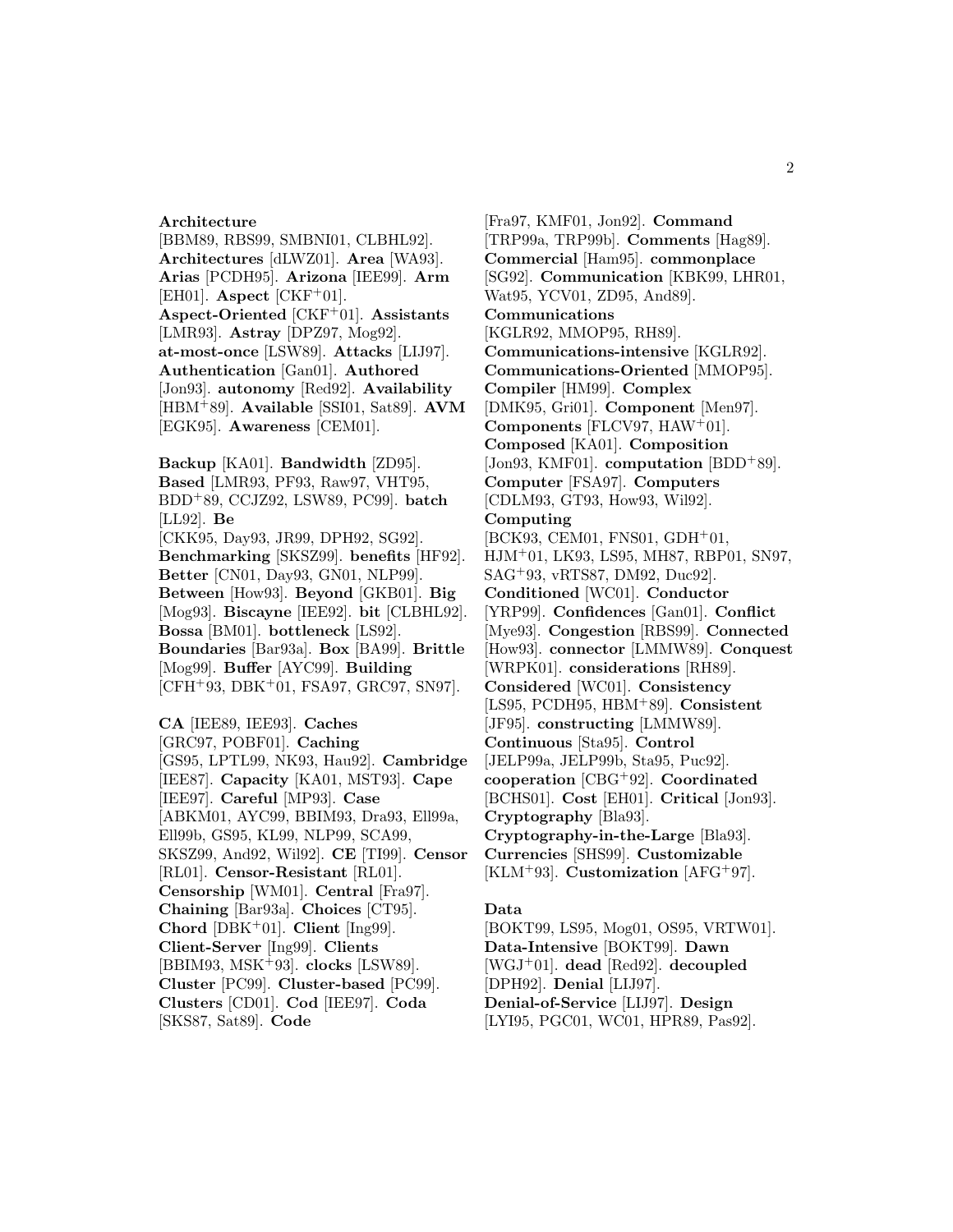**Desktop** [Mog93]. **Developing** [MMWV01]. **Development** [Raw97]. **Device** [Puc92]. **Devices** [GN01, LMMW89]. **Digital** [LMR93]. **DiPS** [MMWV01]. **Directions** [DBFF97, GDH<sup>+</sup>01, WC01]. **Disconnected** [NK93, PMDD01]. **Disk** [GPS92, KA01, LS92]. **Disks** [WRPK01]. **Distributed** [BEW<sup>+</sup>01, CCJZ92, CKK95, Chi97, DBK<sup>+</sup>01, GC93, JF95, MH87, vNBTvS01, SKS87, WH01, YRP99, Atk89, BDD<sup>+</sup>89, BA92, CBG<sup>+</sup>92, HBM<sup>+</sup>89, NY92, Sat89, SKKM92, WBD<sup>+</sup>89]. **Divergence** [RLB01]. **Diverse** [FSA97]. **Document** [WM01]. **Documents** [LPTL99]. **domain** [Wel92]. **Don't** [MS01]. **DOORS** [PMDD01]. **DRAM** [GPS92]. **Drawing** [BH99]. **Drives** [KA01]. **DSL** [BM01]. **During** [SS95]. **Dynamic** [SS95].

**easy** [Kaz89]. **Echo** [HBM<sup>+</sup>89]. **Economic** [SM99]. **Economy** [WGJ<sup>+</sup>01]. **Effective** [Wat95]. **Efficient** [ABSK95, Atk89, CFH<sup>+</sup>93, KL99, LSW89]. **Eighth** [IEE01]. **Elephant** [SFHV99]. **Elmau** [IEE01]. **Embedded** [SMBNI01]. **Enabled** [MBL01]. **End** [RBS99]. **End-System** [RBS99]. **Energy** [CD01, NM01]. **Entanglements** [WM01]. **environment** [GM89, LL92, Sat89, Sch89]. **Environments** [Men97, ZD95, DM92]. **eNVy** [WZ93]. **eOS** [WGJ<sup>+</sup>01]. **Equipment** [TI99]. **Escaping** [LS92]. **Estimation** [NLP99]. **evaluate** [BDF92]. **Event** [CJT01]. **Execution** [FNS01, RPEM99]. **Experience** [BDD<sup>+</sup>89, Raw97]. **Extensibility** [EH01]. **Extensible** [DPZ97, GB97, VHT95]. **Extensions** [SHS99]. **Exterminate** [EK95].

**Fail** [ADAD01]. **Fail-Stutter** [ADAD01]. **Failure** [Fle97, WBD<sup>+</sup>89]. **fast** [LS92]. **Fault** [ADAD01, CRL01, BBM89]. **fault-tolerant** [BBM89]. **Feedback** [PF93]. **Feedback-Based** [PF93]. **Fifth** [IEE95].

**File** [KL99, KS93, MS01, SFHV99, SKS87, TI99, WA93, WRPK01, BA92, HBM<sup>+</sup>89, Mog89, Sat89, SKKM92]. **Files** [BA99, How93]. **Filtering** [ZD95]. **FLEX** [CFH<sup>+</sup>93]. **Flexibility** [GKB01]. **Flexible** [CFH<sup>+</sup>93, JELP99a, JELP99b, MK97, POBF01]. **Florida** [IEE92]. **Flux** [FLCV97]. **Forgets** [SFHV99]. **Formal** [TTML97]. **foundation** [RBF<sup>+</sup>89]. **Fourth** [IEE93]. **Framework** [BM01, YRP99]. **Fresh** [Cha97]. **friendly** [LL92]. **Futz** [HJM<sup>+</sup>01].

**Games** [Chi97]. **General** [Ing99, PKL99, ZD97]. **General-Purpose** [PKL99]. **Generalize** [Fle97]. **Generation** [Fra97, TRP99a, TRP99b]. **Generic** [NK93, PCDH95]. **Geographical** [GS95]. **Germany** [IEE01]. **Global** [CJT01, VRTW01, And89, CCJZ92]. **Good** [WH01]. **Goodnes** [PNG<sup>+</sup>01]. **Got** [HM99]. **Grand** [LRD95]. **Groups** [Day93]. **Groupware** [Day97]. **Grove** [IEE89]. **GUIDE** [BDD+89].

**Handling** [BBIM93]. **Hardware** [BF97, CVP99]. **Harmful** [WC01]. **Harvest** [FB99a, FB99b]. **Having** [JR99]. **Headed** [CKK95]. **Heavyweight** [Bar93a]. **Herald** [CJT01]. **HeRMES** [MBL01]. **Hey** [HM99]. **Hierarchies** [CL99a, CL99b]. **Hierarchy** [Cha97]. **High** [KA01, MBL01, SS95]. **High-Capacity** [KA01]. **High-Performance** [MBL01]. **Higher** [Ell99a, Ell99b]. **Higher-Level** [Ell99a, Ell99b]. **Highly** [MP93, SSI01, Sat89]. **Highly-Available** [SSI01]. **Hinting** [PNG<sup>+</sup>01]. **Host** [Joh93]. **Hot** [HAW<sup>+</sup>01, IEE95, IEE97, IEE99, IEE01]. **Hot-Swappable** [HAW<sup>+</sup>01]. **HotOS** [IEE95, IEE99, IEE01]. **HotOS-V** [IEE95]. **HotOS-VII** [IEE99]. **HotOS-VIII** [IEE01]. **HTTP** [Mog01].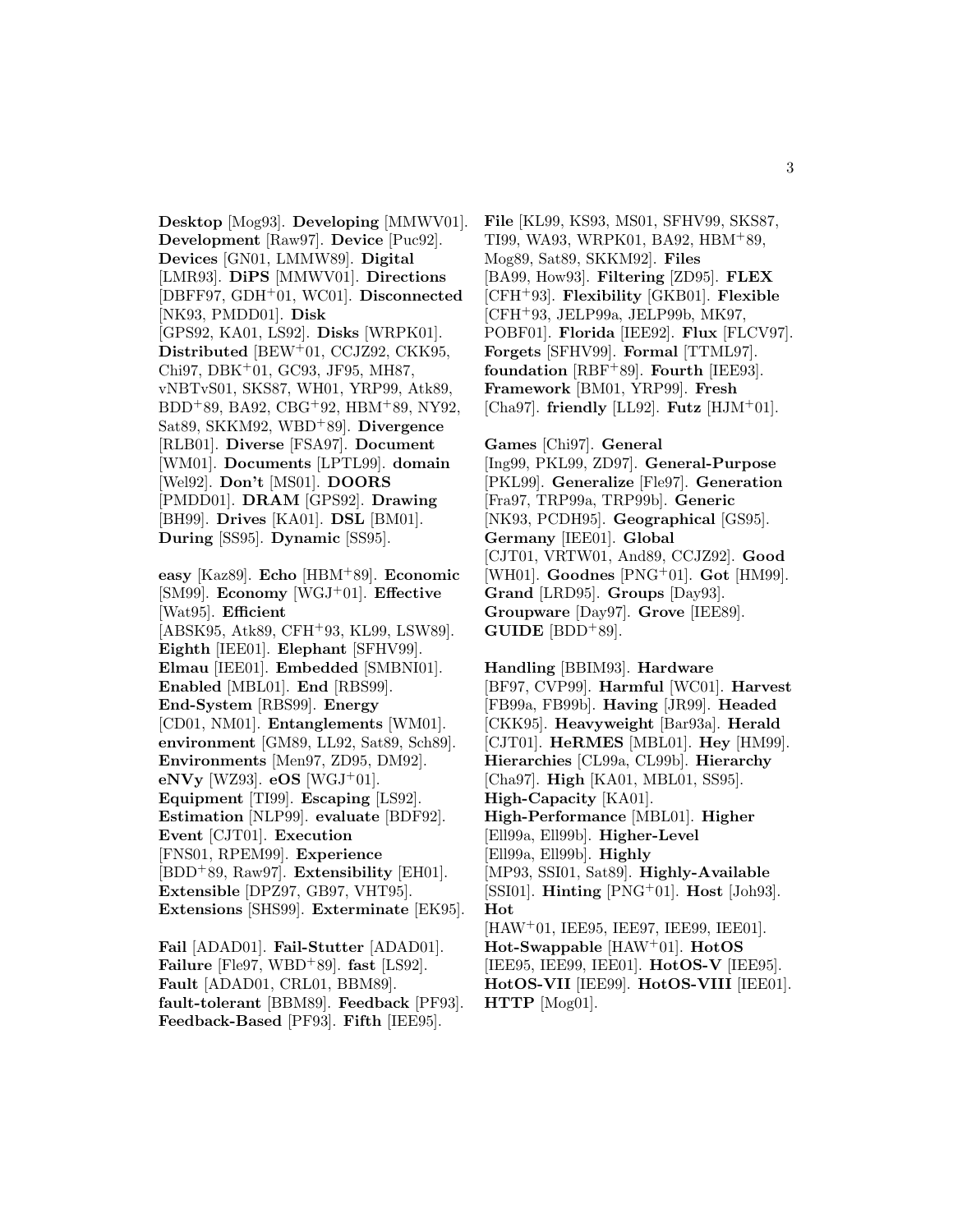**I/O** [Pas92, SS95]. **Ideas** [LUEJ99]. **IEEE** [Cab90]. **II** [IEE89, Ano89]. **Implementation** [FLCV97]. **Implementors** [TTML97]. **Implications** [CDLM93]. **Importance** [WH01]. **Improve** [CRL01, Orr95]. **Improving** [LS95]. **Independently** [Jon93]. **Indirect** [BBIM93]. **information** [Col92, Sch89]. **Informed** [SCA99]. **Infrastructure** [WH01, YLS<sup>+</sup>01]. **Input** [TRP99a, TRP99b]. **integrating** [DM92]. **Integrity** [Mye93]. **Integrity/Performance** [Mye93]. **Intelligent** [ZD95]. **Intensive** [BOKT99, KGLR92, Pas92]. **Interact** [PC99]. **Interaction** [BBIM93]. **Interface** [LK93, LHR01, And89, Jon92, RH89]. **interfaces** [Hau92]. **Internet** [SBK01, GRC97, LW97]. **Internetworking** [Joh93]. **interposing** [Jon92]. **Interprocess** [LHR01]. **Intra** [CVP99]. **Intra-Address** [CVP99]. **Introspective** [BOKT99]. **Invocation** [Bar93a]. **IPC** [HKW93, JELP99a, JELP99b, LESH97]. **Island** [IEE95]. **Isolation** [LS95]. **Isolation-Only** [LS95]. **Issue** [BSPB95, Red92]. **Issues** [CFL93, Duc92, HJM<sup>+</sup>01, LK93, PGC01, TDW93]. **ISTORE** [BOKT99]. **IV** [IEE93].

**Java** [BH99]. **jobs** [LL92]. **Just** [NM01, vRTS87]. **JX** [GKB01].

**Kernel** [Dra93, LIJ97, POBF01, VHT95, HPR89, Jef92]. **Kernels** [DPZ97]. **Key** [IEE92].

**labyrinth** [OM92]. **Lana** [RBP01]. **language** [SLM89]. **Large** [Bla93, DR01, GRC97, SMBNI01, CB89]. **Large-Scale** [DR01]. **Latencies** [SS95]. **Latency** [JR99, GPS92]. **Layer** [SSI01]. **Lazy** [LW01]. **Leading** [DPZ97, Mog92]. **Leg** [EH01]. **Level** [Ell99a, Ell99b, EGK95].

**library** [Wel92]. **Life** [WRPK01]. **Lightweight** [Bar93a]. **like** [FS89]. **Limited** [ZD95]. **Line** [BH99]. **Links** [ABSK95]. **Lite** [AFG<sup>+</sup>97]. **LITTLE** [HHRB92]. **logging** [SKKM92]. **Longer** [Nil95]. **Look** [Cha97]. **Lookup** [DBK<sup>+</sup>01]. **Lost** [OM92]. **Lottery** [SHS99].

**Mach** [RBF<sup>+</sup>89]. **made** [Kaz89]. **Main** [WZ93]. **Making** [LL92]. **Management** [Cha97, CD01, Ell99a, Ell99b, GKB01, Jon93, JLDB95, KBK99, OS95, RBS99, SM99, TRP99a, TRP99b, VRTW01]. **Managing** [MST93]. **Manipulating** [Bar93a]. **Mansion** [vNBTvS01]. **March** [IEE99]. **Mass** [WA93]. **Massachusetts** [IEE87, IEE97]. **massive** [BA92]. **May** [Day93, IEE95, IEE97, IEE01, JR99]. **Mechanism** [DMK95]. **mechanisms** [LMMW89]. **Medium** [Hag92]. **Memories** [Mog93]. **Memory** [CKK95, Cha97, EGK95, GC93, JF95, KTNW93, LUEJ99, WZ93, Atk89, CBG<sup>+</sup>92, Hag89, Hag92, NY92, SG92]. **mesh** [Col92]. **Messages** [SMBNI01, LSW89]. **Meta** [DMK95, Orr95]. **Meta-Protocols** [Orr95]. **Meta-Scripts** [DMK95]. **Methods** [Che93, OS95, TTML97]. **Metrics** [Mog99]. **microbenchmarks** [BDF92]. **Microkernel** [LMR93, Raw97]. **Microkernel-Based** [LMR93, Raw97]. **Middleware** [CEM01]. **Millennium** [DBFF97]. **Mistrust** [Bla93]. **Mobile** [BBIM93, BCK93, CDLM93, CEM01, JVS95, Joh93, LK93, LJJM01, LS95, MSK<sup>+</sup>93, SN97, SAG<sup>+</sup>93, Duc92]. **Mobility** [LJJM01, SBK01, DM92]. **Model** [Mog01, Neu89]. **Modeling** [KL99]. **Modelling** [RLB01]. **Modular** [JLDB95]. **Modularity** [DPH92]. **Modulation** [SN97]. **Modules** [Dra93]. **Monitoring** [SS97]. **most** [LSW89]. **MRAM** [MBL01]. **MRAM-Enabled** [MBL01]. **Multi** [vNBTvS01, Raw97, SHS99, SLM89]. **Multi-Agent** [vNBTvS01].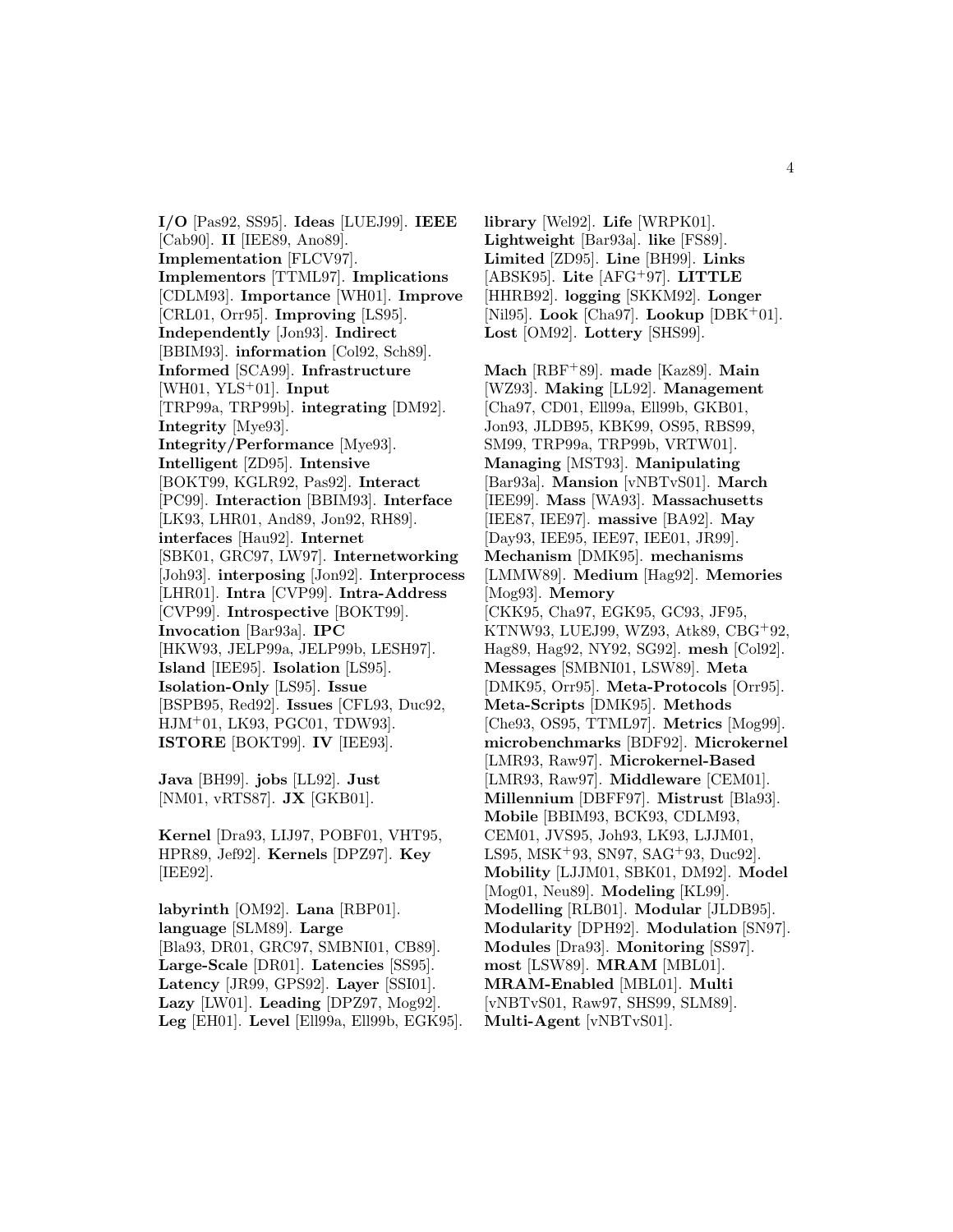**multi-language** [SLM89]. **Multi-Resouce** [SHS99]. **Multi-Server** [Raw97]. **multi-user** [SLM89]. **Multimedia** [CT95, KKS95, Sta95, Jef92, LMMW89, Pas92]. **Multiple** [KTNW93]. **multiprocessing** [FS89]. **Multiprocessor** [MH87, BBM89]. **My** [HM99].

**Napa** [IEE93]. **Need** [KLM<sup>+</sup>93, MK97]. **Needn't** [EH01]. **Needs** [Day97, OS95]. **Nemesis** [NM01]. **Network** [BF97, BOKT99, MSK<sup>+</sup>93, SSI01, RH89]. **Networked** [BCHS01, Chi97, GT93]. **Networks** [ABSK95, ABKM01, KBK99, MP93, RL01, SMBNI01, CB89]. **Neutrality** [LUEJ99]. **Never** [SFHV99]. **Next** [DBFF97, TRP99a, TRP99b]. **Next-Generation** [TRP99a, TRP99b]. **Niche** [Nil95]. **No** [HJM<sup>+</sup>01, Nil95]. **No-Futz** [HJM<sup>+</sup>01]. **NonVolatile** [WZ93]. **Notification** [CJT01, Day97]. **November** [IEE87]. **NT** [JR99].

**O** [Pas92, SS95]. **Object** [CT95, Day93, GC93, VHT95, BDD<sup>+</sup>89, GM89]. **Object-Based** [VHT95, BDD<sup>+</sup>89]. **Object-Oriented** [CT95, GM89]. **Objects** [Bar93a]. **Occasionally** [How93]. **October** [IEE93]. **once** [LSW89]. **Only** [LS95]. **Opal** [CLBHL92]. **open** [HPR89, RBF<sup>+</sup>89, SLM89]. **Operating** [BF97, Cab90, CDLM93, CT95, DBFF97, EK95, GKB01, GM89, Ham95, HM99, IEE87, IEE92, IEE93, IEE95, IEE97, IEE99, IEE01, JVS95, JLDB95, KKS95, KLM<sup>+</sup>93, LYI95, LMR93, MK97, Men97, Mog99, MMOP95, Mul87, PC99, Raw97, SS97, TDW93, And92, BDD<sup>+</sup>89, CCJZ92, FS89, Hag89, HPR89, IEE89, OS89, Puc92, RBF<sup>+</sup>89, SLM89, Wil92]. **Operation** [NK93, PMDD01]. **Optimistically** [KS93]. **Orcas** [IEE95]. **Oriented** [CT95, CKF<sup>+</sup>01, MMOP95, GM89]. **ought** [SG92]. **Overcome** [SS95]. **Overlay**

[ABKM01].

**Pacific** [IEE89]. **Page** [KTNW93]. **Pages** [Day93]. **parallel** [Atk89]. **Paramecium** [VHT95]. **ParcTab** [SAG<sup>+</sup>93]. **Partitioned** [YLS<sup>+</sup>01]. **Partitioning** [Wat95]. **PAST** [DR01]. **Pattern** [KL99]. **PDAs** [TDW93]. **Peer** [DBK<sup>+</sup>01, DR01]. **Peer-to-Peer** [DBK<sup>+</sup>01, DR01]. **Penalty** [HKW93]. **Performance** [GKB01, HKW93, LESH97, MBL01, Mye93, BDF92, RH89]. **Persistent** [DR01, HKW93]. **Personae** [BCK93]. **Personal** [LMR93, MH87, Wil92]. **Personalities** [Fle97]. **Pervasive** [FNS01, GDH<sup>+</sup>01]. **Pinning** [LUEJ99]. **Placement** [VRTW01]. **plea** [Hau92]. **Plumbing** [WH01]. **Plumbing-Reconsidering** [WH01]. **PLURIX** [FS89]. **Policies** [BM01]. **Portable** [GT93]. **Position** [BM87, WBD<sup>+</sup>89]. **Power** [Ell99a, Ell99b]. **Practical** [IH99a, IH99b, TTML97]. **presentation** [Ano89]. **Preventing** [LIJ97]. **Pricing** [NM01]. **Probabilistic** [RLB01]. **Problems** [JR99, ZD97]. **proceedings** [IEE89, IEE95, IEE87, IEE92]. **Process** [LW01]. **Processes** [LUEJ99]. **Processing** [KKS95, LS92]. **Processor** [MST93]. **Program** [GT93]. **Programmable** [PC99, PGC01]. **Programs** [RPEM99]. **project** [HHRB92, NC89]. **Properties** [LPTL99]. **proposal** [Wel92]. **PROST** [Ano89]. **protected** [CCJZ92]. **Protection** [BSPB95, CVP99, GKB01, DPH92]. **Protium** [YLS<sup>+</sup>01]. **Protocol** [YCV01]. **Protocols** [MP93, Orr95, RL01, SCA99]. **prototype** [Sch89]. **Providing** [MSK<sup>+</sup>93]. **Provisional** [LUEJ99]. **Proxies** [ZD97]. **public** [Wel92]. **Publishing** [WM01]. **Purpose** [Ing99, PKL99, ZD97]. **Push** [GS95]. **Push-Caching** [GS95].

**Query** [LW97]. **Questions** [Ham95].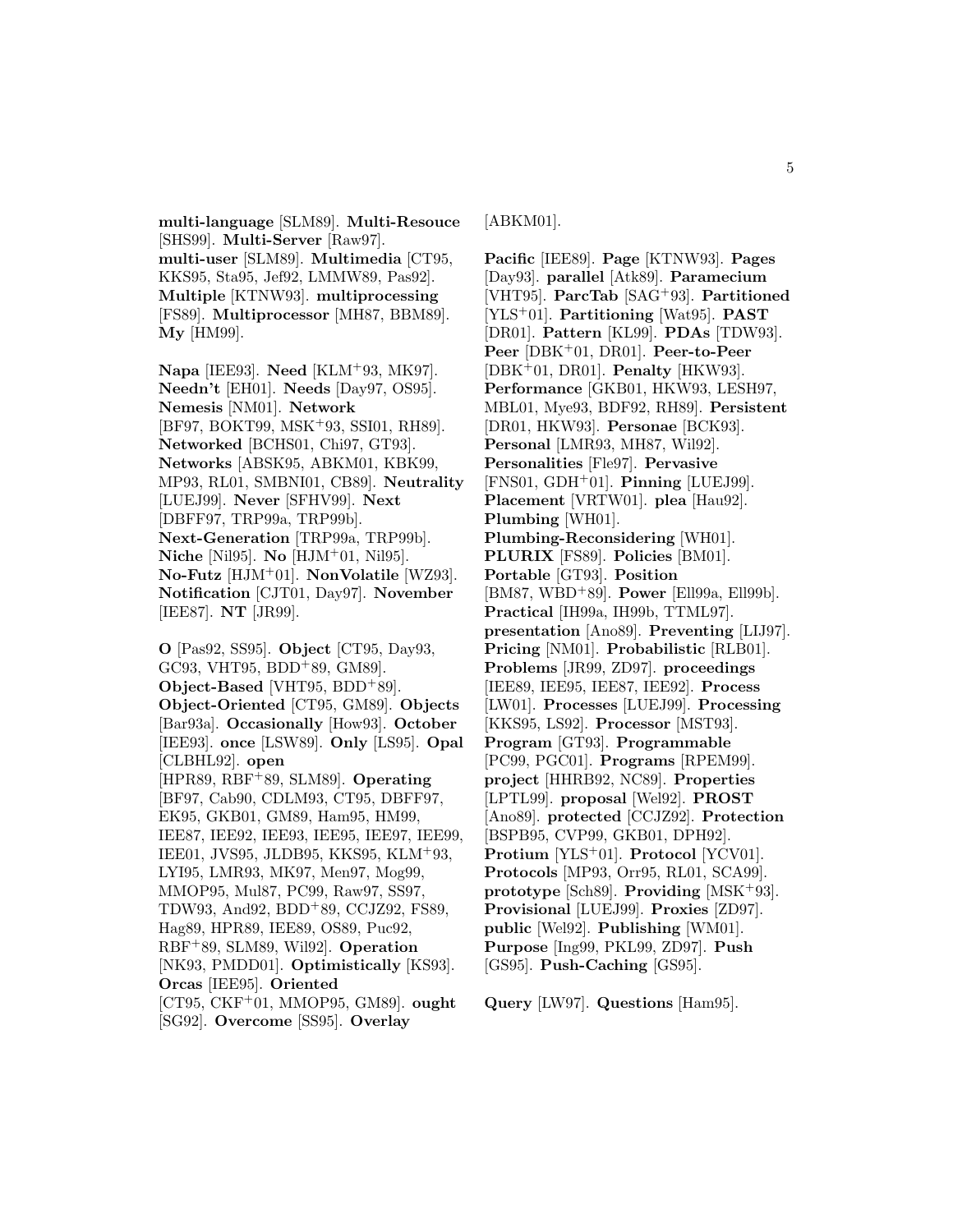**Raven** [NC89]. **reads** [GPS92]. **Real** [CN01, Ing99, Jon93, JLDB95, KKS95, LHR01, Nil95, Sta95, Jef92]. **Real-Time** [Jon93, JLDB95, KKS95, LHR01, Nil95, Sta95, Jef92]. **rebalancing** [HF92]. **Reboot** [CF01]. **Reconciliation** [How93]. **Reconsidering** [SBK01, WH01]. **recovery** [WBD<sup>+</sup>89]. **Recursive** [CF01]. **Recycle** [GRC97]. **Red** [BH99]. **Redirection** [JELP99a, JELP99b]. **Reduce** [GRC97]. **Reducing** [HKW93]. **Reflection** [LYI95]. **Relevance** [HKW93]. **Reliability** [CL99a, CL99b]. **Reliable** [JF95, MBL01, MP93]. **Remote** [FNS01, NY92]. **Replaceable** [Dra93]. **Replacement** [BA99, Hag92]. **Replica** [RLB01]. **Replicated** [KS93, Kaz89]. **Research** [DPZ97, Ham95, HJM<sup>+</sup>01, Mog99]. **Reserves** [MST93]. **Resilient** [ABKM01, SKS87]. **Resistant** [RL01, WM01]. **Resolution** [KS93]. **Resolving** [Mye93]. **Resouce** [SHS99]. **Resource** [GKB01, Jon93, JLDB95, NM01, SM99, WGJ<sup>+</sup>01, vRTS87, NY92]. **Restartability** [CF01]. **Results** [JR99]. **Reusable** [FLCV97]. **Reuse** [GRC97]. **Revisited** [SHS99]. **Rialto** [JLDB95]. **Rico** [IEE99]. **Right** [Ham95, Mog89]. **Rigorous** [Mog01]. **Rio** [IEE99]. **Robustness** [Gri01]. **Role** [SN97]. **Routers** [PKL99, PC99, PGC01]. **Routing** [LW97]. **Run** [Dra93, Fra97]. **Run-Time** [Dra93, Fra97]. **Safe** [GKB01]. **Sake** [PNG<sup>+</sup>01]. **Scalable**

[FB99a, FB99b]. **Scale** [DR01, CB89]. **Scalpel** [CF01]. **Schedule** [LUEJ99]. **Scheduling** [BM01, Ing99, PF93, SHS99]. **Schloss** [IEE01]. **Scout** [MMOP95]. **Scripts** [DMK95]. **Search** [LW97, SS95]. **Second** [IEE89, Cab90]. **Secure** [EH01, MK97]. **Security** [GN01, GB97, IH99a, IH99b]. **Segmentation** [CVP99]. **Self**

[Bar93b, FNS01, SS97]. **Self-Adapting** [SS97]. **Self-Monitoring** [SS97]. **Self-Tuned** [FNS01]. **Self-Tuning** [Bar93b]. **Separating** [LJJM01]. **September** [IEE89]. **Server** [CD01, Ing99, MS01, Raw97, Mog89]. **Servers** [AYC99, MB93, Kaz89]. **Service** [CJT01, DBK<sup>+</sup>01, Fra97, KMF01, LIJ97, LUEJ99, MB93, MSK<sup>+</sup>93, HF92]. **Service-Neutrality** [LUEJ99]. **Services** [BOKT99, Day97, DMK95, Jon93, Orr95, SSI01, WC01]. **Sets** [SS95]. **Seventh** [IEE99]. **Share** [How93]. **Shared** [CKK95, GC93, JF95, OS95, SG92, Atk89, CBG<sup>+</sup>92]. **Should** [CKK95, DPH92]. **Single** [CFL93, CLBHL92]. **Sixth** [IEE97]. **Sizes** [KTNW93]. **Sledgehammer** [CF01]. **Small** [Nil95]. **Smart** [SMBNI01]. **Smartcards** [IH99a, IH99b]. **Smarter** [GN01]. **Soft** [Ing99]. **Software** [Bar93b, BSPB95, Che93, HAW<sup>+</sup>01, Men97, MMWV01]. **Solid** [CDLM93]. **Solid-State** [CDLM93]. **Solved** [ZD97]. **Some** [CFL93]. **Space** [CFL93, CVP99, CCJZ92, CLBHL92]. **Spaces** [GKB01, LRD95]. **Spaces-Flexibility** [GKB01]. **Specialized** [Nil95]. **Specific** [BM01, KS93, SKSZ99, And92]. **SPECmarks** [Mog92]. **Sprite** [WBD<sup>+</sup>89]. **State** [CDLM93, WBD<sup>+</sup>89]. **statelessness** [Mog89]. **statement** [BM87, WBD<sup>+</sup>89]. **stations** [Wil92]. **Storage** [BOKT99, DR01, MBL01, VRTW01, WA93, WZ93]. **Streaming** [LHR01]. **Streams** [BEW<sup>+</sup>01]. **Structure** [CKF<sup>+</sup>01]. **Study** [JR99]. **Stutter** [ADAD01]. **Summary** [Cab90]. **Support** [Bla93, Chi97, JVS95, KTNW93, NK93, PCDH95, PKL99, PC99, PGC01, Sta95, SSI01, GM89, Hau92, Jef92]. **Supporting** [BCHS01, Col92, CB89, HAW<sup>+</sup>01, Jon93, KS93, PMDD01]. **Swappable** [HAW<sup>+</sup>01]. **Switching** [LW01]. **Synchronization** [PCDH95]. **synchronized** [LSW89]. **Synchronous** [Day97]. **System**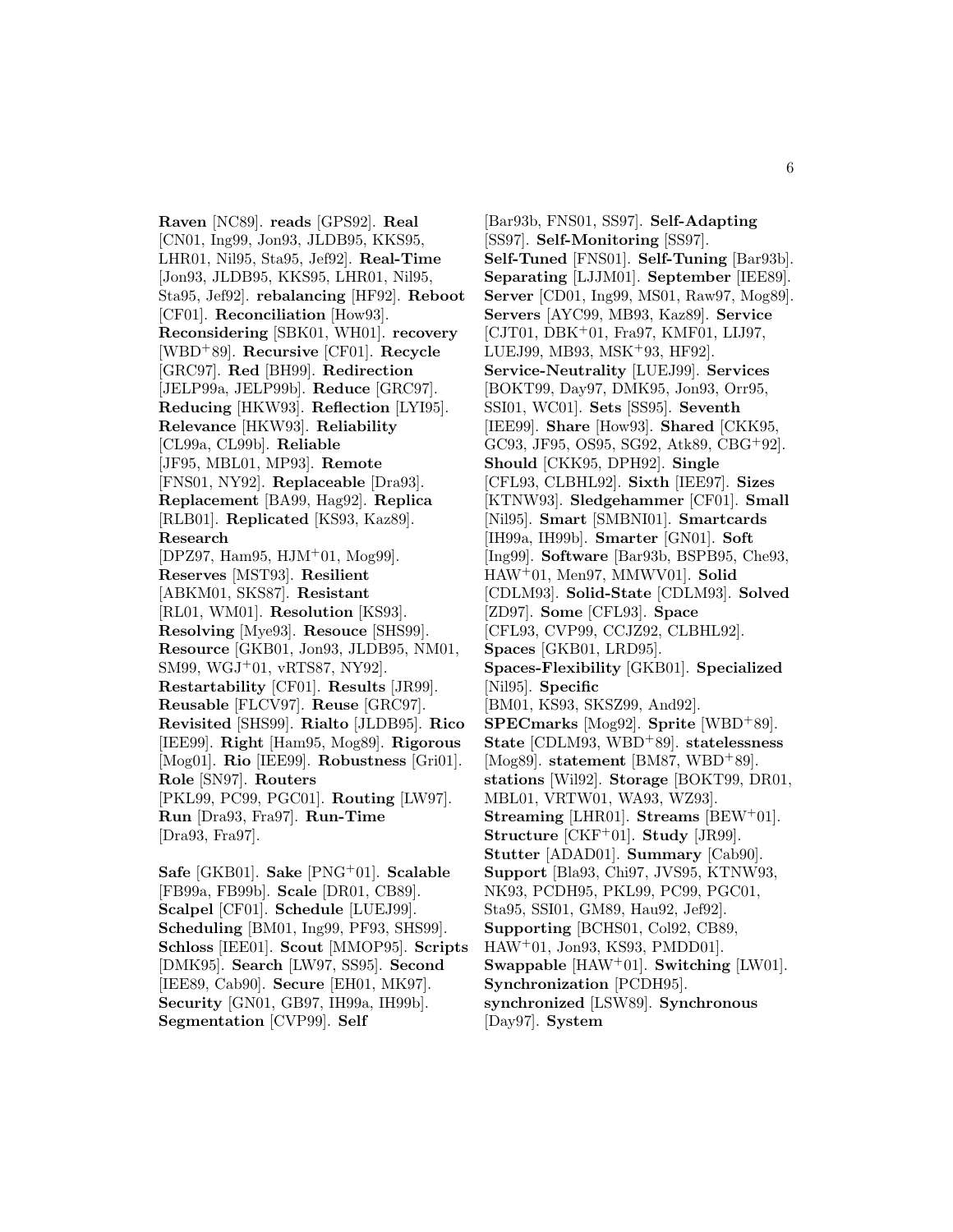[BF97, CDLM93, CT95, Che93, CKF<sup>+</sup>01, DBFF97, EK95, Fra97, GKB01, HM99, HAW<sup>+</sup>01, JVS95, JLDB95, KS93, LYI95, LMR93, MH87, MMWV01, MMOP95, Mul87, vNBTvS01, PGC01, RBS99, Raw97, SFHV99, SKS87, SAG<sup>+</sup>93, SMBNI01, TDW93, TRP99a, TRP99b, WA93, WRPK01, WZ93, BDD<sup>+</sup>89, BDF92, CLBHL92, FS89, GM89, HBM<sup>+</sup>89, HPR89, Jon92, Neu89, OS89, Pas92, Puc92, Sat89, SLM89]. **Systems** [Bar93b, BCHS01, BEW<sup>+</sup>01, CFH<sup>+</sup>93, CFL93, Chi97, DBK<sup>+</sup>01, FSA97, FB99a, FB99b, Gri01, GB97, GDH<sup>+</sup>01, Ham95, IEE87, IEE92, IEE93, IEE95, IEE97, IEE99, IEE01, Ing99, IH99a, IH99b, KKS95, KLM<sup>+</sup>93, dLWZ01, LW97, MK97, Men97, Mog99, PC99, SN97, SS97, SMBNI01, TI99, WH01, And92, Atk89, BA92, CCJZ92, Hag89, IEE89, NY92, RBF+89, SKKM92, Wel92, Wil92, Cab90].

**TCP** [ABSK95]. **Technical** [Cab90]. **Techniques** [HKW93]. **technology** [OS89]. **term** [Hag92]. **Terminal** [vRTS87]. **testing** [Atk89]. **Theory** [LRD95]. **Think** [JR99]. **Thinking** [LW97]. **Third** [IEE92]. **Throughput** [NLP99]. **Tickets** [SHS99]. **Time** [Dra93, Fra97, Ing99, Jon93, JLDB95, KKS95, LHR01, Nil95, Sta95, Jef92]. **Time-Critical** [Jon93]. **Tolerance** [ADAD01, CRL01]. **Tolerant** [FB99a, FB99b, BBM89]. **Tool** [CFH<sup>+</sup>93, TTML97]. **Toolbox** [PF93]. **Toolkit** [FLCV97]. **Topaz** [MH87]. **Topics** [IEE95, IEE97, IEE99, IEE01]. **Trace** [SN97]. **Tracing** [Che93]. **tradeoffs** [HBM<sup>+</sup>89]. **transaction** [LS92]. **Transactions** [LS95]. **Transparency** [CEM01]. **Transparent** [Bla93, KBK99]. **Transparently** [Jon92]. **Transport** [SCA99, SSI01]. **Trust** [MS01]. **Tuned** [FNS01]. **Tuning** [Bar93b]. **Turning** [CF01]. **Zero** [KMF01]. **Zero-Code** [KMF01].**Type** [GKB01, Mog01]. **Type-Safe** [GKB01]. **typed** [CBG<sup>+</sup>92].

**Ubik** [Kaz89]. **Ubiquitous** [Joh93]. **ubiquity** [SKKM92]. **Unified** [LRD95, RBS99]. **Unifying** [MMWV01]. **Unix** [FS89]. **Unix-like** [FS89]. **Unlimited** [LUEJ99]. **Unsolved** [ZD97]. **Untrusted** [LUEJ99, RPEM99]. **Usage** [MST93]. **Use** [MP93, WBD<sup>+</sup>89]. **User** [LK93, TRP99a, TRP99b, Jon92, SLM89]. **Using** [BDF92, CRL01, How93, LYI95, LS95, SS95, CVP99, JELP99a, JELP99b]. **Utility** [DR01].

**V** [IEE95]. **via** [GN01]. **Video** [MSK<sup>+</sup>93]. **VII** [IEE99]. **VIII** [IEE01]. **Virtual** [CN01, EGK95, KTNW93, CCJZ92, Hag89, Hag92, Neu89]. **Virtualization** [WC01]. **vs** [CEM01]. **VVM** [POBF01].

**Washington** [IEE95]. **waystation** [DM92]. **Web** [DMK95, POBF01]. **WebOSes** [LIJ97]. **Well** [WC01]. **Well-Conditioned** [WC01]. **Where** [CKK95]. **Wide** [WA93]. **Windows** [JR99]. **Wireless** [ABSK95, KBK99, RBP01, Wat95, Duc92]. **without** [MB93]. **work** [Wil92, HHRB92]. **Workshop** [Cab90, IEE87, IEE89, IEE92, IEE93, IEE95, IEE97, IEE99, IEE01]. **Workstation** [Cab90, CBG<sup>+</sup>92, IEE87, IEE89, IEE92, IEE93, Mul87, Red92, vRTS87, And89, DM92, Hag89, Puc92, RH89, Sat89, IEE89]. **Workstations** [Neu89, BBM89, CB89, KGLR92, LL92, OM92]. **WWOS** [IEE89, IEE93, Ano89]. **WWOS-II** [IEE89, Ano89]. **WWOS-IV** [IEE93].

**x** [HPR89]. **x-kernel** [HPR89]. **Xenoservers** [RPEM99]. **xFS** [WA93].

**Yield** [FB99a, FB99b]. **You're** [JR99].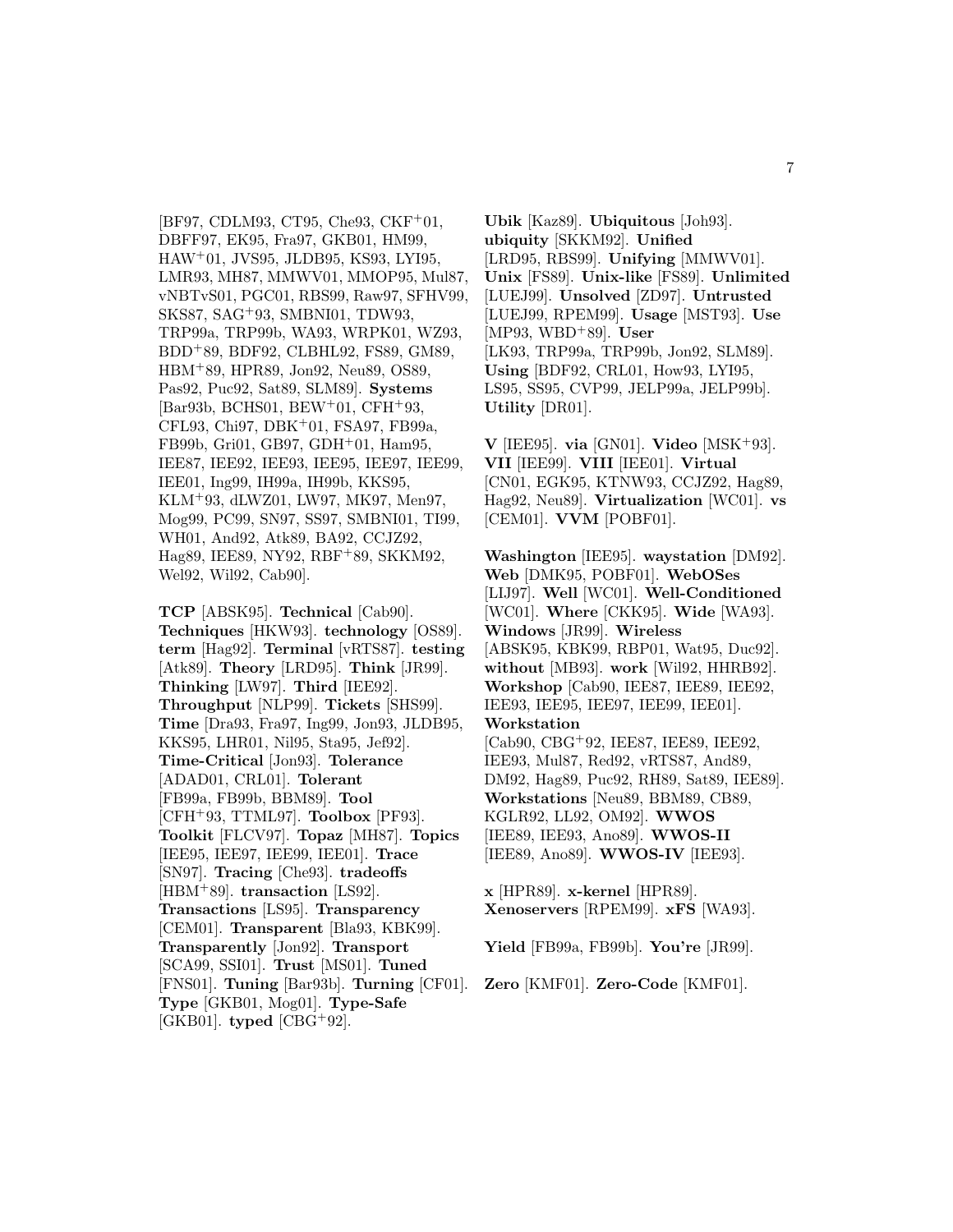# **References**

### **Andersen:2001:CRO**

[ABKM01] David Andersen, Hari Balakrishnan, M. Frans Kaashoek, and Robert Morris. The case for resilient overlay networks. In IEEE [IEE01], pages 152–160. ISBN 0-7695-1040- X. US\$135.00. URL http: //nms.lcs.mit.edu/papers/ ron-hotos2001.pdf. IEEE catalog number PR01040.

# **Amir:1995:ETN**

[ABSK95] E. Amir, H. Balakrishnan, S. Seshan, and R. H. Katz. Efficient TCP over networks with wireless links. In IEEE [IEE95], pages 35–41. ISBN 0-8186-7081- 9 (paper). LCCN QA76.76.O63 W664 1995. IEEE catalog number 95TH8059. IEEE Computer Society Press order number PR07081.

### **Arpaci-Dusseau:2001:FSF**

[ADAD01] R. H. Arpaci-Dusseau and A. C. Arpaci-Dusseau. Fail-stutter fault tolerance. In IEEE [IEE01], pages 33–40. ISBN 0-7695-1040-X. US\$135.00. URL http://computer.org/ CSPRESS/CATALOG/pr01040.htm. IEEE catalog number PR01040.

#### **Auslander:1997:CL**

[AFG<sup>+</sup>97] Marc A. Auslander, Hubertus Franke, Benjamin Gamsa, Orran Krieger, and Michael Stumm. Customization lite. In IEEE [IEE97], pages 43– 48. ISBN 0-8186-7834-8, 08186-7835-6 (case), 0-8186- 7836-4 (microfiche). LCCN QA76.76.O63 W67 1997. IEEE Computer Society Press order number PR07834. IEEE Order Plan catalog number 97TB8100133.

### **Anderson:1989:WGC**

[And89] David P. Anderson. The workstation as global communication interface. In IEEE [IEE89], pages 6–12. ISBN 0- 8186-2003-X, 0-8186-5003-6 (microfiche). LCCN QA76.76.O63 W667 1989. URL http:/ /ieeexplore.ieee.org/iel5/ 267/3322/00109259.pdf. IEEE catalog number 89TH0281-6.

#### **Anderson:1992:CAS**

[And92] T. E. Anderson. The case for application-specific operating systems. In IEEE [IEE92], pages 92–94. ISBN 0-8186- 2555-4 (paper), 0-8186-2556-2 (microfiche). LCCN QA 76.76 O63 W667 1992. URL http:/ /ieeexplore.ieee.org/iel2/ 891/6831/00275682.pdf. IEEE catalog number 92TH0413-5.

#### **Anonymous:1989:WIP**

[Ano89] Anonymous. WWOS-II presentation of PROST. In IEEE [IEE89], pages 101–104. ISBN 0- 8186-2003-X, 0-8186-5003-6 (microfiche). LCCN QA76.76.O63 W667 1989. URL http:/ /ieeexplore.ieee.org/iel5/ 267/3322/00109276.pdf. IEEE catalog number 89TH0281-6.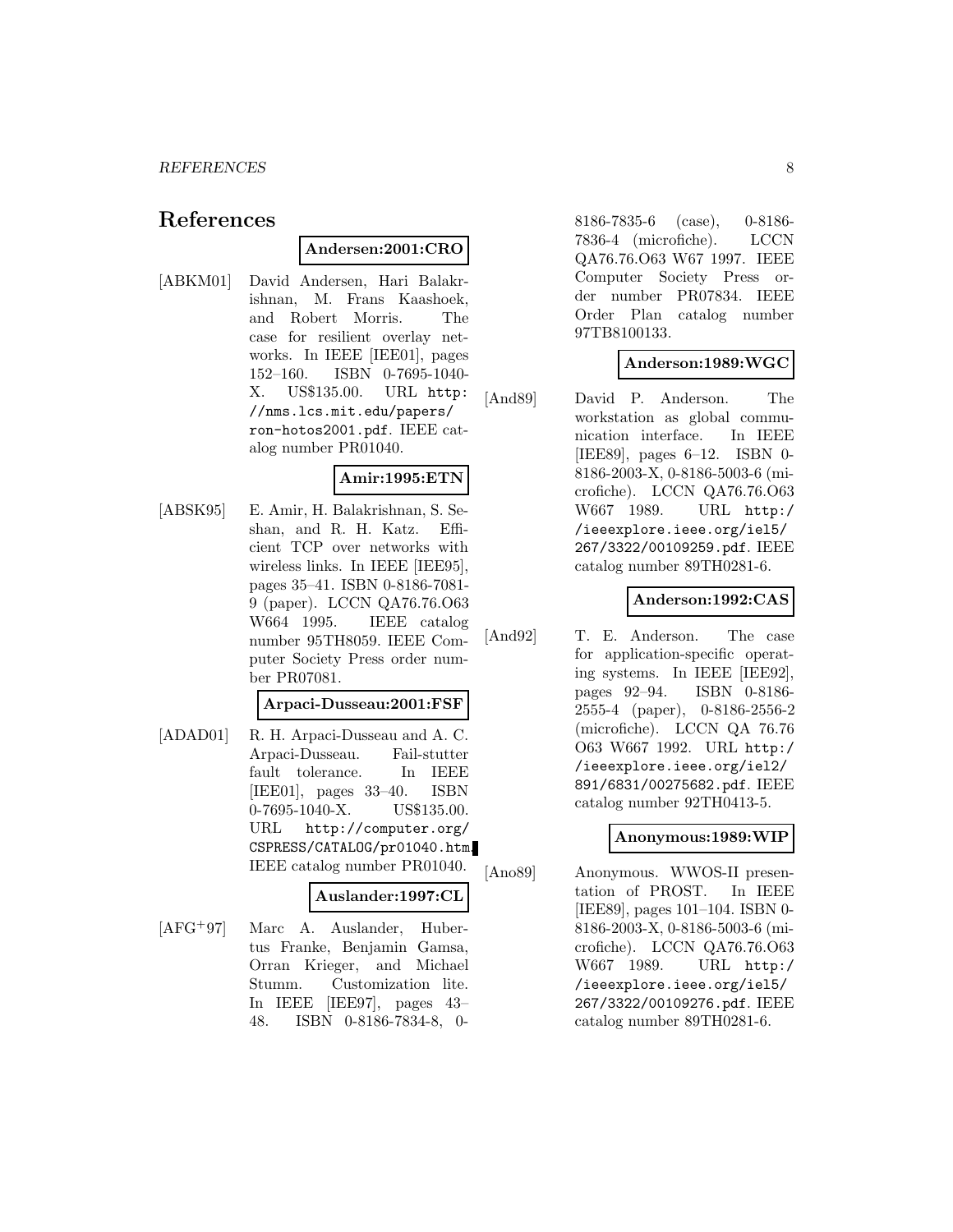# **Atkins:1989:ESM**

[Atk89] M. Stella Atkins. Efficient shared memory for testing parallel algorithms on distributed systems. In IEEE [IEE89], pages 13–15. ISBN 0-8186- 2003-X, 0-8186-5003-6 (microfiche). LCCN QA76.76.O63 W667 1989. URL http:/ /ieeexplore.ieee.org/iel5/ 267/3322/00109260.pdf. IEEE catalog number 89TH0281-6.

#### **Anderson:1999:CBS**

[AYC99] D. Anderson, K. Yocum, and J. Chase. A case for buffer servers. In IEEE [IEE99], pages 82–89. ISBN 0-7695-0237-7, 0-7695-0238-5 (case), 0-7695- 0239-3 (microfiche). LCCN QA76.76.O63 W6666 1999. IEEE Computer Society Press order number PR00237.

#### **Blaze:1992:TMD**

[BA92] M. Blaze and R. Alonso. Toward massive distributed file systems. In IEEE [IEE92], pages 48–51. ISBN 0-8186- 2555-4 (paper), 0-8186-2556-2 (microfiche). LCCN QA 76.76 O63 W667 1992. URL http:/ /ieeexplore.ieee.org/iel2/ 891/6831/00275690.pdf. IEEE catalog number 92TH0413-5.

#### **Ballesteros:1999:BRF**

[BA99] F. Ballesteros and S. Arevalo. The Box: a replacement for files. In IEEE [IEE99], pages 24–31. ISBN 0-7695-0237-7, 0-7695-0238-5 (case), 0-7695- 0239-3 (microfiche). LCCN

QA76.76.O63 W6666 1999. IEEE Computer Society Press order number PR00237.

# **Barrera:1993:ICM**

[Bar93a] Joseph S. Barrera III. Invocation chaining: Manipulating lightweight objects across heavyweight boundaries. In IEEE [IEE93], pages 191– 193. ISBN 0-8186-4000-6 (paper), 0-8186-4001-4 (microfiche). LCCN QA76.76.O63 W667 1993. URL http:/ /ieeexplore.ieee.org/iel2/ 918/8054/00348150.pdf. IEEE catalog number 93TH0553-8.

# **Barrera:1993:STS**

[Bar93b] Joseph S. Barrera III. Selftuning systems software. In IEEE [IEE93], pages 194– 197. ISBN 0-8186-4000-6 (paper), 0-8186-4001-4 (microfiche). LCCN QA76.76.O63 W667 1993. URL http:/ /ieeexplore.ieee.org/iel2/ 918/8054/00348149.pdf. IEEE catalog number 93TH0553-8.

# **Badrinath:1993:HMC**

[BBIM93] B. R. Badrinath, Ajav V. Bakre, Tomasz Imielinski, and R. Marantz. Handling mobile clients: a case for indirect interaction. In IEEE [IEE93], pages 91–97. ISBN 0-8186-4000- 6 (paper), 0-8186-4001-4 (microfiche). LCCN QA76.76.O63 W667 1993. URL http:/ /ieeexplore.ieee.org/iel2/ 918/8054/00348166.pdf. IEEE catalog number 93TH0553-8.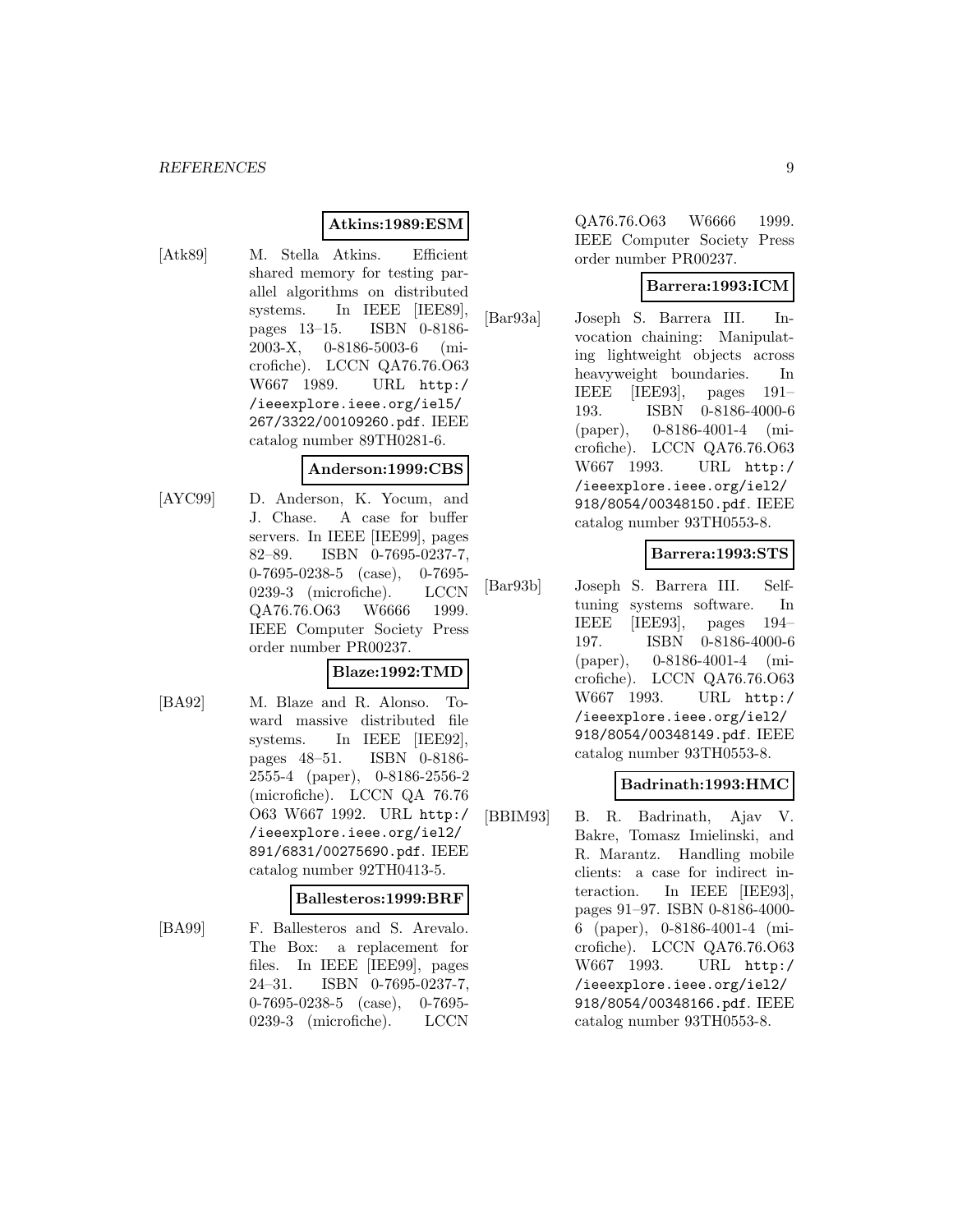#### **Banatre:1989:AFT**

[BBM89] J. P. Banâtre, M. Banâtre, and G. Muller. Architecture of fault-tolerant multiprocessor workstations. In IEEE [IEE89], pages 20–24. ISBN 0- 8186-2003-X, 0-8186-5003-6 (microfiche). LCCN QA76.76.O63 W667 1989. URL http:/ /ieeexplore.ieee.org/iel5/ 267/3322/00109262.pdf. IEEE catalog number 89TH0281-6.

#### **Bridges:2001:SCA**

[BCHS01] P. G. Bridges, W.-K. Chen, M. A. Hiltunen, and R. D. Schlichting. Supporting coordinated adaption in networked systems. In IEEE [IEE01], page 162. ISBN 0-7695-1040-X. US\$135.00. URL http://computer.org/ CSPRESS/CATALOG/pr01040.htm. IEEE catalog number PR01040.

#### **Banerji:1993:MCP**

[BCK93] Arindam Banerji, David L. Cohn, and Dinesh C. Kulkarni. Mobile computing personae. In IEEE [IEE93], pages 14–20. ISBN 0-8186-4000- 6 (paper), 0-8186-4001-4 (microfiche). LCCN QA76.76.O63 W667 1993. URL http:/ /ieeexplore.ieee.org/iel2/ 918/8054/00348179.pdf. IEEE catalog number 93TH0553-8.

# **Balter:1989:EOB**

[BDD<sup>+</sup>89] R. Balter, D. Decouchant, A. Duda, A. Freyssinet, S. Krakowiak, M. Meysembourg, M. Riveill,

C. Roisin, X. Rousset de Pina, R. Scioville, and G. Vandome. Experience with objectbased distributed computation in the GUIDE operating system. In IEEE [IEE89], pages 16–19. ISBN 0-8186- 2003-X, 0-8186-5003-6 (microfiche). LCCN QA76.76.O63 W667 1989. URL http:/ /ieeexplore.ieee.org/iel5/ 267/3322/00109261.pdf. IEEE catalog number 89TH0281-6.

### **Bershad:1992:UME**

[BDF92] B. K. Bershad, R. P. Draves, and A. Forin. Using microbenchmarks to evaluate system performance. In IEEE [IEE92], pages 148–153. ISBN 0-8186- 2555-4 (paper), 0-8186-2556-2 (microfiche). LCCN QA 76.76 O63 W667 1992. URL http:/ /ieeexplore.ieee.org/iel2/ 891/6831/00275671.pdf. IEEE catalog number 92TH0413-5.

# **Bustamante:2001:ASA**

[BEW<sup>+</sup>01] F. E. Bustamante, G. Eisenhauer, P. Widener, K. Schwan, and C. Pu. Active Streams an approach to adaptive distributed systems. In IEEE [IEE01], page 163. ISBN 0-7695-1040-X. US\$135.00. URL http://computer.org/ CSPRESS/CATALOG/pr01040.htm. IEEE catalog number PR01040.

### **Ballesteros:1997:NHO**

[BF97] F. Ballesteros and L. Fernandez. The network hardware is the operating system. In IEEE [IEE97],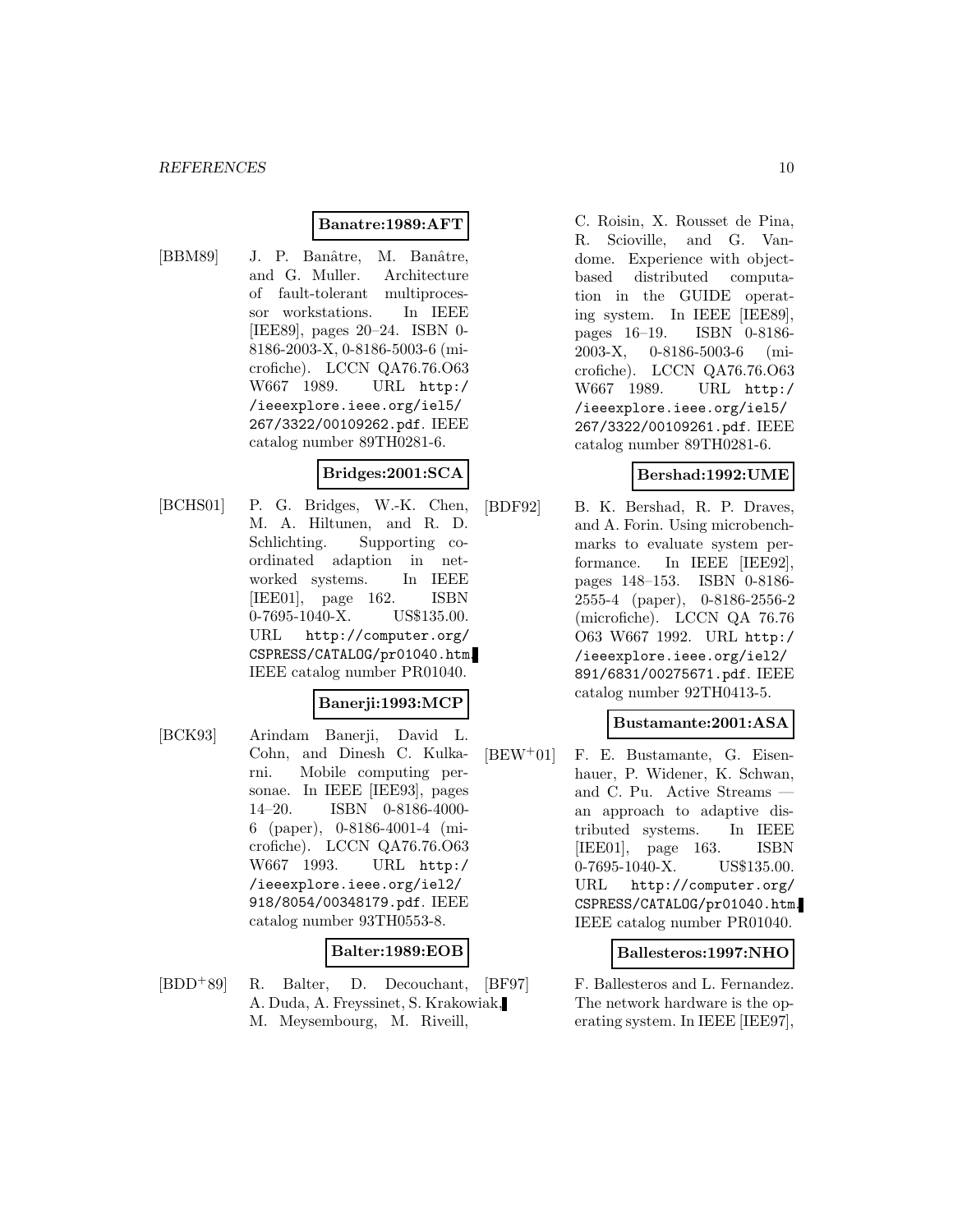pages 32–37. ISBN 0-8186- 7834-8, 0-8186-7835-6 (case), 0- 8186-7836-4 (microfiche). LCCN QA76.76.O63 W67 1997. IEEE Computer Society Press order number PR07834. IEEE Order Plan catalog number 97TB8100133.

# **Back:1999:DRL**

[BH99] G. Back and W. Hsieh. Drawing the red line in Java. In IEEE [IEE99], pages 116– 121. ISBN 0-7695-0237-7, 0-7695-0238-5 (case), 0-7695- 0239-3 (microfiche). LCCN QA76.76.O63 W6666 1999. IEEE Computer Society Press order number PR00237.

# **Blaze:1993:TMS**

[Bla93] Matt Blaze. Transparent mistrust: OS support for cryptography-in-the-large. In IEEE [IEE93], pages 98–102. ISBN 0-8186-4000-6 (paper), 0- 8186-4001-4 (microfiche). LCCN QA76.76.O63 W667 1993. URL http://ieeexplore.ieee.org/ iel2/918/8054/00348165.pdf. IEEE catalog number 93TH0553- 8.

# **Borg:1987:PS**

[BM87] Anita Borg and Jeffrey C. Mogul. Position statement. In IEEE [IEE87], page ?? ISBN ???? LCCN ????

#### **Barreto:2001:BDF**

[BM01] L. P. Barreto and G. Muller. Bossa: a DSL framework for application-specific scheduling policies. In IEEE [IEE01],

page 161. ISBN 0-7695-1040- X. US\$135.00. URL http:// computer.org/CSPRESS/CATALOG/ pr01040.htm. IEEE catalog number PR01040.

# **Brown:1999:IIS**

[BOKT99] A. Brown, D. Oppenheimer, K. Keeton, and R. Thomas. ISTORE: Introspective storage for data-intensive network services. In IEEE [IEE99], pages 32–37. ISBN 0-7695-0237-7, 0-7695-0238-5 (case), 0-7695- 0239-3 (microfiche). LCCN QA76.76.O63 W6666 1999. IEEE Computer Society Press order number PR00237.

# **Bershad:1995:PSI**

[BSPB95] B. N. Bershad, S. Savage, P. Pardyak, and D. Becker. Protection is a software issue. In IEEE [IEE95], pages 62–65. ISBN 0-8186-7081-9 (paper). LCCN QA76.76.O63 W664 1995. IEEE catalog number 95TH8059. IEEE Computer Society Press order number PR07081.

# **Cabrera:1990:TSS**

[Cab90] Luis-Felipe Cabrera. Technical summary of the Second IEEE Workshop on Workstation Operating Systems. Operating Systems Review, 24(3):7–21, 1990. CODEN OSRED8. ISSN 0163- 5980.

# **Cooper:1989:SLS**

[CB89] Robert Cooper and Ken Birman. Supporting large scale applications on networks of work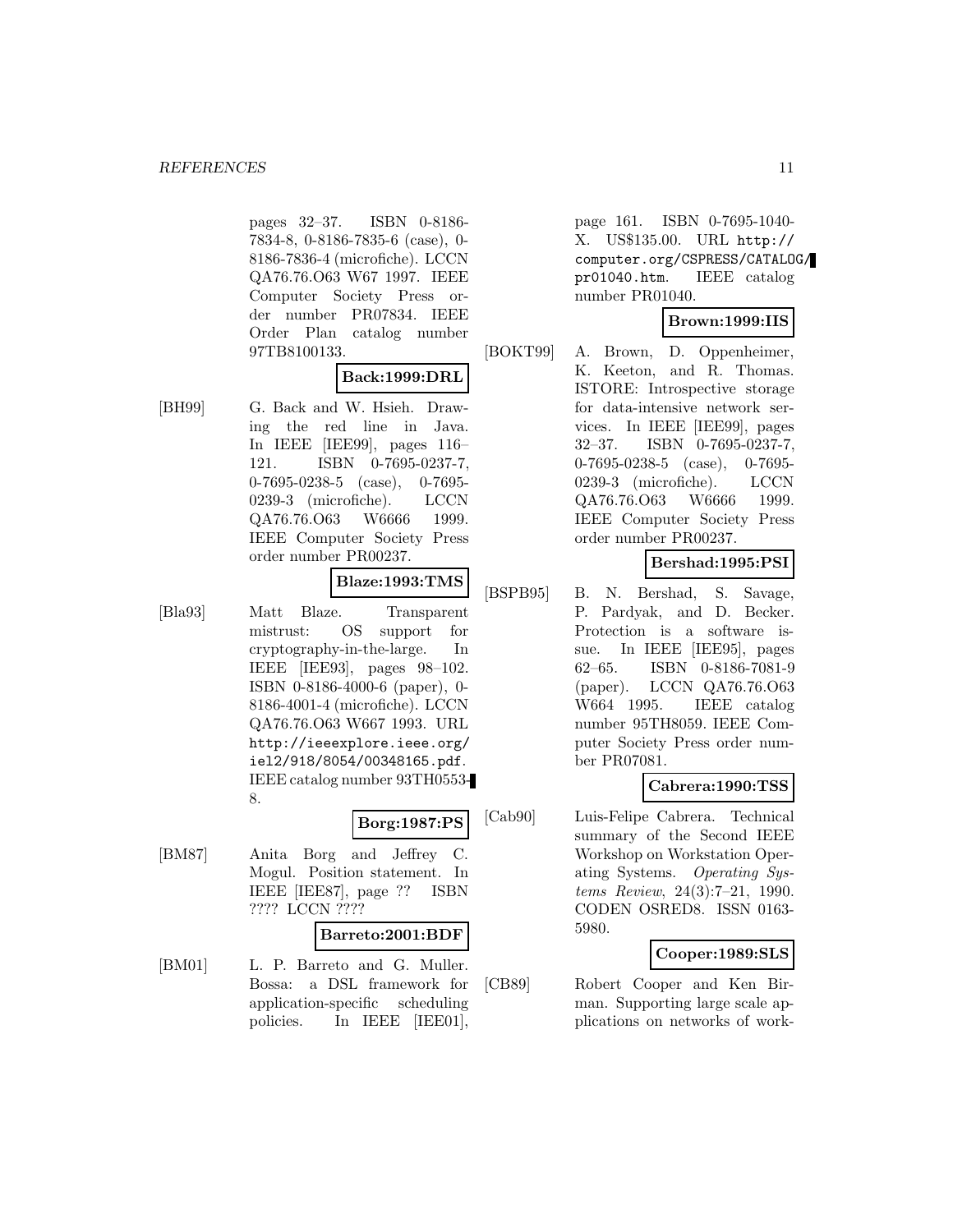stations. In IEEE [IEE89], pages 25–28. ISBN 0-8186- 2003-X, 0-8186-5003-6 (microfiche). LCCN QA76.76.O63 W667 1989. URL http:/ /ieeexplore.ieee.org/iel5/ 267/3322/00109263.pdf. IEEE catalog number 89TH0281-6.

# **Cohn:1992:WCT**

[CBG<sup>+</sup>92] D. L. Cohn, A. Banerji, P. M. Greenwalt, M. R. Casey, and D. C. Kulkarni. Workstation cooperation through a typed distributed shared memory abstraction. In IEEE [IEE92], pages 70–74. ISBN 0-8186- 2555-4 (paper), 0-8186-2556-2 (microfiche). LCCN QA 76.76 O63 W667 1992. URL http:/ /ieeexplore.ieee.org/iel2/ 891/6831/00275686.pdf. IEEE catalog number 92TH0413-5.

# **Carter:1992:DOS**

[CCJZ92] J. B. Carter, A. L. Cox, D. B. Johnson, and W. Zwaenepoel. Distributed operating systems based on a protected global virtual address space. In IEEE [IEE92], pages 75–79. ISBN 0-8186-2555-4 (paper), 0-8186- 2556-2 (microfiche). LCCN QA 76.76 O63 W667 1992. URL http://ieeexplore.ieee.org/ iel2/891/6831/00275685.pdf. IEEE catalog number 92TH0413- 5.

#### **Chase:2001:EMS**

[CD01] J. Chase and R. Doyle. Energy management for server clusters. In IEEE [IEE01],

page 165. ISBN 0-7695-1040- X. US\$135.00. URL http:// computer.org/CSPRESS/CATALOG/ pr01040.htm. IEEE catalog number PR01040.

### **Caceres:1993:OSI**

[CDLM93] Ramón Cáceres, Fred Douglis, Kai Li, and Brian Marsh. Operating system implications of solid-state mobile computers. In IEEE [IEE93], pages 21–27. ISBN 0-8186-4000- 6 (paper), 0-8186-4001-4 (microfiche). LCCN QA76.76.O63 W667 1993. URL http:/ /ieeexplore.ieee.org/iel2/ 918/8054/00348178.pdf. IEEE catalog number 93TH0553-8.

# **Capra:2001:MMC**

[CEM01] L. Capra, W. Emmerich, and C. Mascolo. Middleware for mobile computing: Awareness vs. transparency. In IEEE [IEE01], page 164. ISBN 0-7695-1040-X. US\$135.00. URL http://computer.org/ CSPRESS/CATALOG/pr01040.htm. IEEE catalog number PR01040.

#### **Candea:2001:RRT**

[CF01] G. Candea and A. Fox. Recursive restartability: Turning the reboot sledgehammer into a scalpel. In IEEE [IEE01], pages 125–132. ISBN 0-7695-1040-X. US\$135.00. URL http://computer.org/ CSPRESS/CATALOG/pr01040.htm. IEEE catalog number PR01040.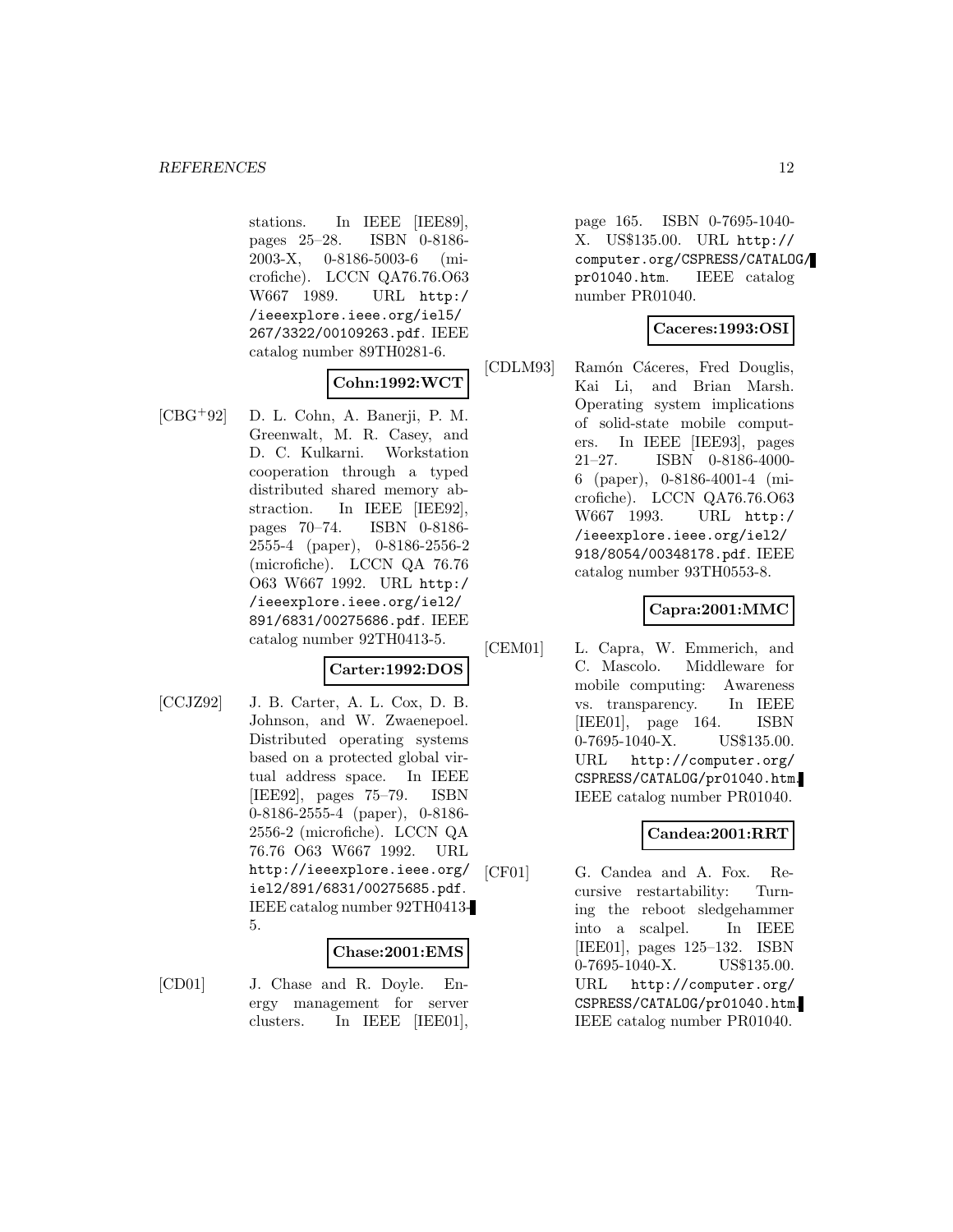# **Carter:1993:FTB**

[CFH<sup>+</sup>93] John B. Carter, Bryan Ford, Mike Hibler, Ravindra Kuramkote, Jeffrey Law, Jay Lepreau, Douglas B. Orr, Leigh Stoller, and Mark Swanson. FLEX: a tool for building efficient and flexible systems. In IEEE [IEE93], pages 198–202. ISBN 0-8186-4000-6 (paper), 0- 8186-4001-4 (microfiche). LCCN QA76.76.O63 W667 1993. URL ftp://mancos.cs.utah.edu// papers/flex-wwos4.ps.Z; http://ieeexplore.ieee.org/ iel2/918/8054/00348148.pdf. IEEE catalog number 93TH0553- 8.

#### **Chase:1993:SIS**

[CFL93] Jeffrey S. Chase, Michael J. Feeley, and Henry M. Levy. Some issues for single address space systems. In IEEE [IEE93], pages 150–154. ISBN 0-8186-4000- 6 (paper), 0-8186-4001-4 (microfiche). LCCN QA76.76.O63 W667 1993. URL http:/ /ieeexplore.ieee.org/iel2/ 918/8054/00348157.pdf. IEEE catalog number 93TH0553-8.

# **Chapin:1997:FLM**

[Cha97] J. Chapin. A fresh look at memory hierarchy management. In IEEE [IEE97], pages 130–134. ISBN 0-8186-7834- 8, 0-8186-7835-6 (case), 0-8186- 7836-4 (microfiche). LCCN QA76.76.O63 W67 1997. IEEE Computer Society Press order number PR07834. IEEE

Order Plan catalog number 97TB8100133.

### **Chen:1993:SMS**

[Che93] J. Bradley Chen. Software methods for system address tracing. In IEEE [IEE93], pages 178–185. ISBN 0-8186-4000- 6 (paper), 0-8186-4001-4 (microfiche). LCCN QA76.76.O63 W667 1993. URL http:/ /ieeexplore.ieee.org/iel2/ 918/8054/00348152.pdf. IEEE catalog number 93TH0553-8.

### **Chiueh:1997:DSS**

[Chi97] T. Chiueh. Distributed systems support for networked games. In IEEE [IEE97], pages 99–105. ISBN 0-8186-7834-8, 0-8186-7835-6 (case), 0-8186- 7836-4 (microfiche). LCCN QA76.76.O63 W67 1997. IEEE Computer Society Press order number PR07834. IEEE Order Plan catalog number 97TB8100133.

### **Cabrera:2001:HAG**

[CJT01] L. F. Cabrera, M. B. Jones, and M. Theimer. Herald: Achieving a global event notification service. In IEEE [IEE01], pages 87–94. ISBN 0-7695-1040-X. US\$135.00. URL http://computer.org/ CSPRESS/CATALOG/pr01040.htm. IEEE catalog number PR01040.

#### **Coady:2001:AOS**

[CKF<sup>+</sup>01] Y. Coady, G. Kiczales, M. Feeley, N. Hutchinson, J. S. Ong, and S. Gudmundson. Aspectoriented system structure. In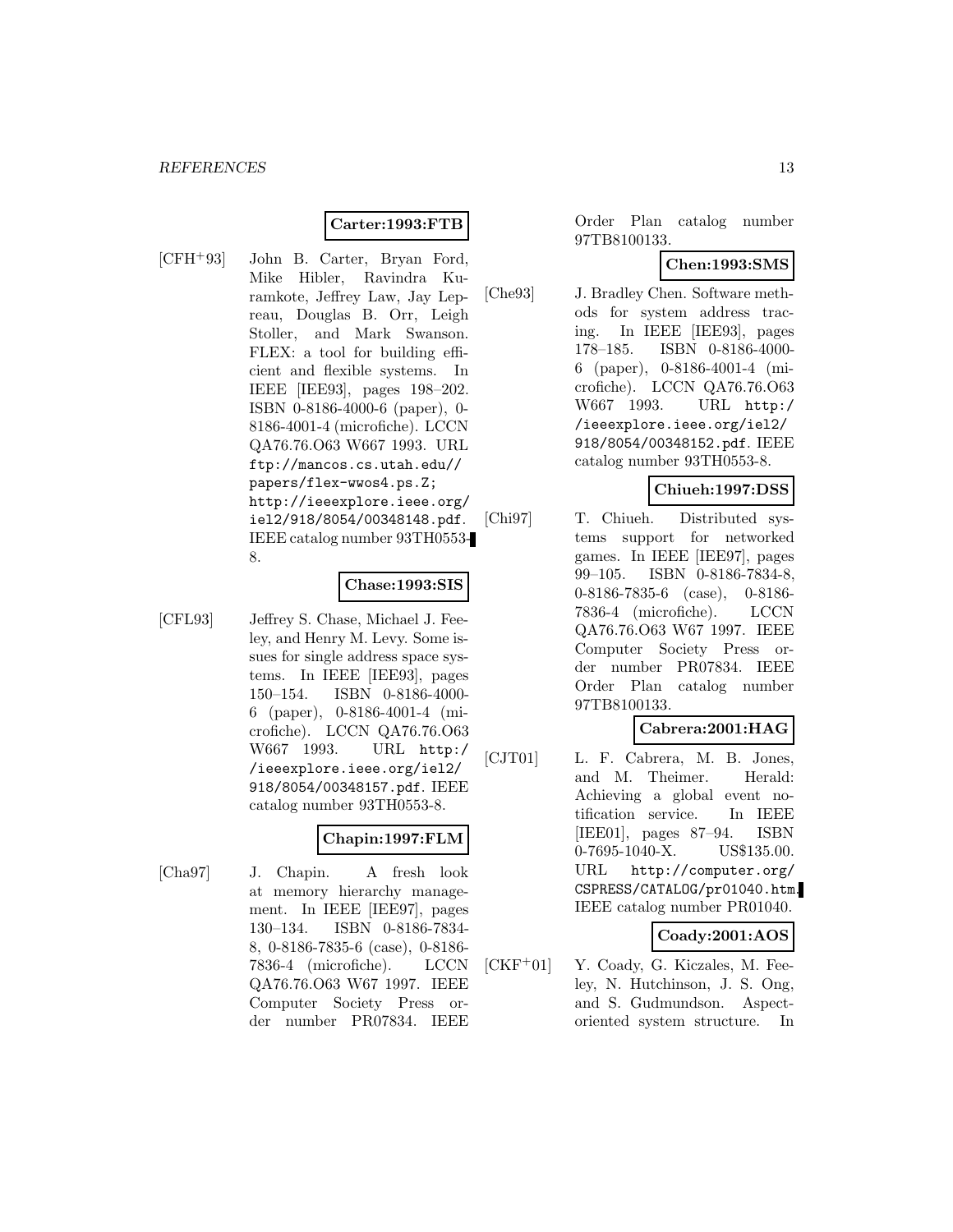IEEE [IEE01], page 166. ISBN 0-7695-1040-X. US\$135.00. URL http://computer.org/ CSPRESS/CATALOG/pr01040.htm. IEEE catalog number PR01040.

### **Carter:1995:DSM**

[CKK95] J. B. Carter, D. Khandekar, and L. Kamb. Distributed shared memory: Where we are and where we should be headed. In IEEE [IEE95], pages 119–123. ISBN 0-8186-7081-9 (paper). LCCN QA76.76.O63 W664 1995. IEEE catalog number 95TH8059. IEEE Computer Society Press order number PR07081.

### **Chen:1999:RHa**

[CL99a] P. Chen and D. Lowell. Reliability hierarchies. In IEEE [IEE99], pages 168–173. ISBN 0-7695- 0237-7, 0-7695-0238-5 (case), 0- 7695-0239-3 (microfiche). LCCN QA76.76.O63 W6666 1999. IEEE Computer Society Press order number PR00237.

#### **Chen:1999:RHb**

[CL99b] P. Chen and D. Lowell. Reliability hierarchies. In IEEE [IEE99], pages 168–173. ISBN 0-7695- 0237-7, 0-7695-0238-5 (case), 0- 7695-0239-3 (microfiche). LCCN QA76.76.O63 W6666 1999. IEEE Computer Society Press order number PR00237.

#### **Chase:1992:OSA**

[CLBHL92] J. Chase, H. Levy, M. Baker-Harvey, and E. Lazowska. Opal: a single address space system for 64-bit architecture address space. In IEEE [IEE92], pages 80–85. ISBN 0-8186- 2555-4 (paper), 0-8186-2556-2 (microfiche). LCCN QA 76.76 O63 W667 1992. URL http:/ /ieeexplore.ieee.org/iel2/ 891/6831/00275684.pdf. IEEE catalog number 92TH0413-5.

### **Chen:2001:WVB**

[CN01] P. M. Chen and B. D. Noble. When virtual is better than real. In IEEE [IEE01], pages 133–138. ISBN 0-7695-1040-X. US\$135.00. URL http://computer.org/ CSPRESS/CATALOG/pr01040.htm. IEEE catalog number PR01040.

# **Collins:1992:SIM**

[Col92] K. R. Collins. Supporting the information mesh. In IEEE [IEE92], pages 56– 61. ISBN 0-8186-2555-4 (paper), 0-8186-2556-2 (microfiche). LCCN QA 76.76 O63 W667 1992. URL http:/ /ieeexplore.ieee.org/iel2/ 891/6831/00275688.pdf. IEEE catalog number 92TH0413-5.

# **Castro:2001:UAI**

[CRL01] M. Castro, R. Rodrigues, and B. Liskov. Using abstraction to improve fault tolerance. In IEEE [IEE01], pages 27–32. ISBN 0-7695-1040-X. US\$135.00. URL http://computer.org/ CSPRESS/CATALOG/pr01040.htm. IEEE catalog number PR01040.

#### **Campbell:1995:COO**

[CT95] R. H. Campbell and S.-M. Tan.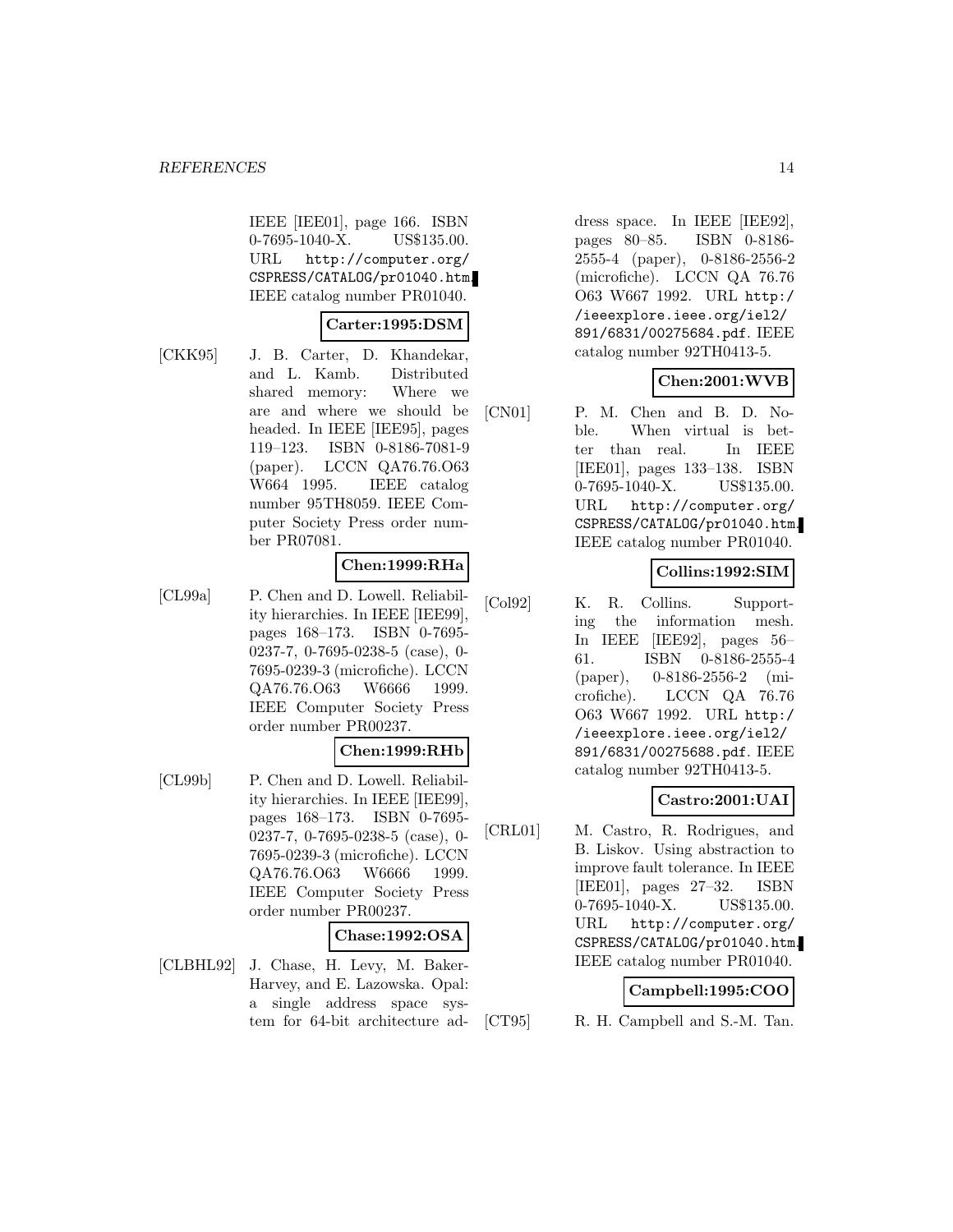Choices: An object-oriented multimedia operating system. In IEEE [IEE95], pages 90– 94. ISBN 0-8186-7081-9 (paper). LCCN QA76.76.O63 W664 1995. IEEE catalog number 95TH8059. IEEE Computer Society Press order number PR07081.

# **Chiueh:1999:IAS**

[CVP99] T. Chiueh, G. Venkitachalam, and P. Pradhan. Intra-address space protection using segmentation hardware. In IEEE [IEE99], pages 110–115. ISBN 0-7695- 0237-7, 0-7695-0238-5 (case), 0- 7695-0239-3 (microfiche). LCCN QA76.76.O63 W6666 1999. IEEE Computer Society Press order number PR00237.

# **Day:1993:OGM**

[Day93] Mark Day. Object groups may be better than pages. In IEEE [IEE93], pages 119– 122. ISBN 0-8186-4000-6 (paper), 0-8186-4001-4 (microfiche). LCCN QA76.76.O63 W667 1993. URL http:/ /ieeexplore.ieee.org/iel2/ 918/8054/00348161.pdf. IEEE catalog number 93TH0553-8.

# **Day:1997:WSG**

[Day97] M. Day. What synchronous groupware needs: Notification services. In IEEE [IEE97], pages 118–123. ISBN 0-8186- 7834-8, 0-8186-7835-6 (case), 0- 8186-7836-4 (microfiche). LCCN QA76.76.O63 W67 1997. IEEE Computer Society Press order number PR07834. IEEE

Order Plan catalog number 97TB8100133.

# **Draves:1997:OSD**

[DBFF97] R. Draves, W. Bolosky, R. Fitzgerald, and C. Fraser. Operating system directions for the next millennium. In IEEE [IEE97], pages 106–111. ISBN 0-8186- 7834-8, 0-8186-7835-6 (case), 0- 8186-7836-4 (microfiche). LCCN QA76.76.O63 W67 1997. IEEE Computer Society Press order number PR07834. IEEE Order Plan catalog number 97TB8100133.

# **Dabek:2001:BPP**

[DBK<sup>+</sup>01] Frank Dabek, Emma Brunskill, M. Frans Kaashoek, David Karger, Robert Morris, Ion Stoica, and Hari Balakrishnan. Building peer-to-peer systems with Chord, a distributed lookup service. In IEEE [IEE01], pages 81–86. ISBN 0-7695-1040- X. US\$135.00. URL http:/ /www.pdos.lcs.mit.edu/cgibin/bibtex-entry.cgi?key= chord:hotos. IEEE catalog number PR01040.

# **Lara:2001:AAS**

[dLWZ01] E. de Lara, D. S. Wallach, and W. Zwaenepoel. Architectures for adaption systems. In IEEE [IEE01], page 167. ISBN 0-7695-1040-X. US\$135.00. URL http://computer.org/ CSPRESS/CATALOG/pr01040.htm. IEEE catalog number PR01040.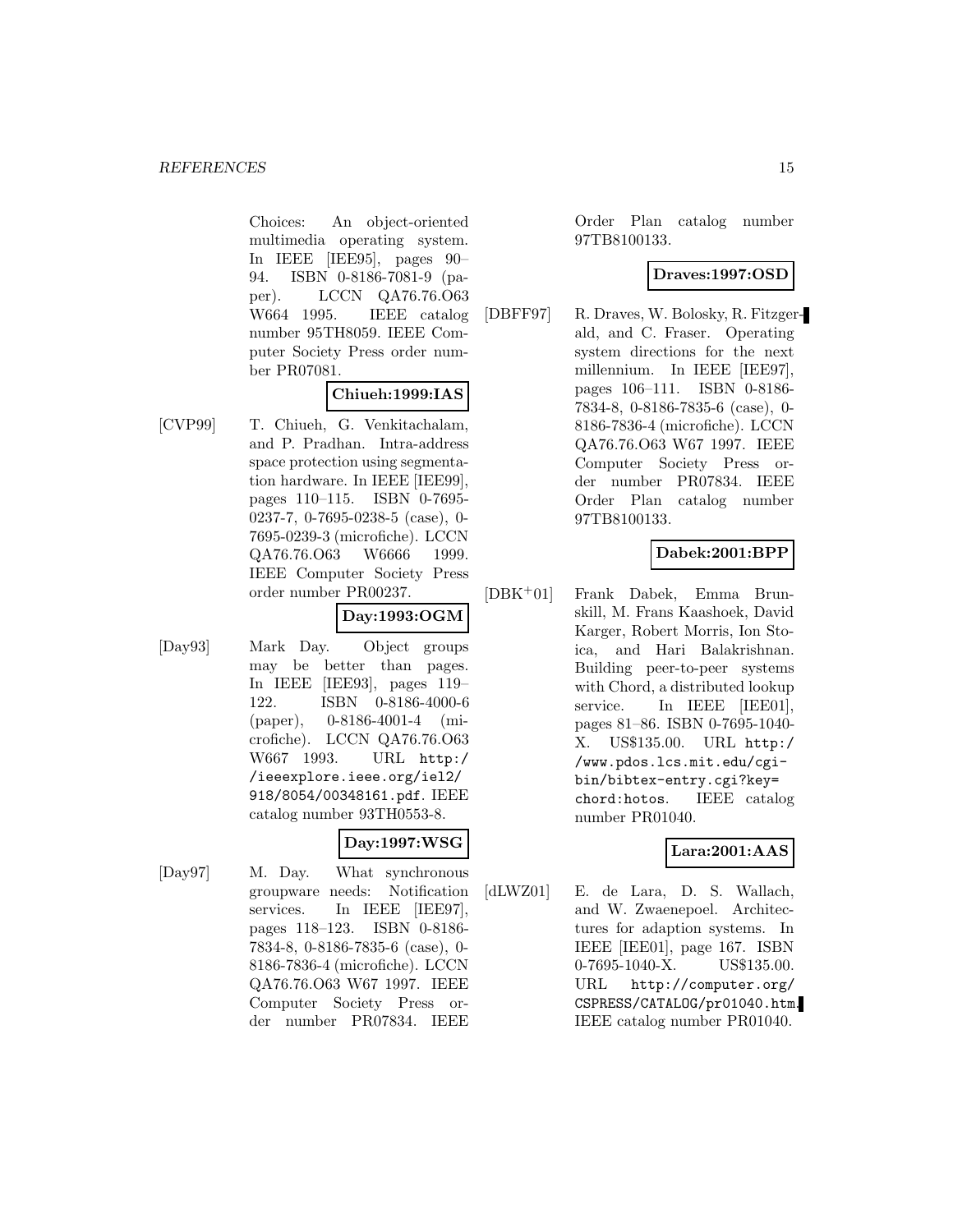### **Douglis:1992:WWI**

[DM92] F. Douglis and B. Marsh. The workstation as a waystation: integrating mobility into computing environments. In IEEE [IEE92], pages 17– 21. ISBN 0-8186-2555-4 (paper), 0-8186-2556-2 (microfiche). LCCN QA 76.76 O63 W667 1992. URL http:/ /ieeexplore.ieee.org/iel2/ 891/6831/00275695.pdf. IEEE catalog number 92TH0413-5.

# **Devarakonda:1995:MSM**

[DMK95] M. Devarakonda, A. Mukherjee, and B. Kish. Meta-scripts as a mechanism for complex Web services. In IEEE [IEE95], pages 46–50. ISBN 0-8186-7081- 9 (paper). LCCN QA76.76.O63 W664 1995. IEEE catalog number 95TH8059. IEEE Computer Society Press order number PR07081.

#### **Druschel:1992:MPS**

[DPH92] P. Druschel, L. L. Peterson, and N. C. Hutchinson. Modularity and protection should be decoupled. In IEEE [IEE92], pages 95–97. ISBN 0-8186- 2555-4 (paper), 0-8186-2556-2 (microfiche). LCCN QA 76.76 O63 W667 1992. URL http:/ /ieeexplore.ieee.org/iel2/ 891/6831/00275681.pdf. IEEE catalog number 92TH0413-5.

#### **Druschel:1997:EKL**

[DPZ97] P. Druschel, V. Pai, and W. Zwaenepoel. Extensible kernels are leading OS research astray. In IEEE [IEE97], pages 38–42. ISBN 0-8186-7834-8, 0-8186-7835-6 (case), 0-8186- 7836-4 (microfiche). LCCN QA76.76.O63 W67 1997. IEEE Computer Society Press order number PR07834. IEEE Order Plan catalog number 97TB8100133.

# **Druschel:2001:PLS**

[DR01] P. Druschel and A. Rowstron. PAST: a large-scale, persistent peer-to-peer storage utility. In IEEE [IEE01], pages 75–80. ISBN 0-7695-1040- X. US\$135.00. URL http:// computer.org/CSPRESS/CATALOG/ pr01040.htm. IEEE catalog number PR01040.

# **Draves:1993:CRT**

[Dra93] Richard Draves. The case for run-time replaceable kernel modules. In IEEE [IEE93], pages 160–164. ISBN 0-8186-4000- 6 (paper), 0-8186-4001-4 (microfiche). LCCN QA76.76.O63 W667 1993. URL http:/ /ieeexplore.ieee.org/iel2/ 918/8054/00348155.pdf. IEEE catalog number 93TH0553-8.

# **Duchamp:1992:IWM**

[Duc92] D. Duchamp. Issues in wireless mobile computing. In IEEE [IEE92], pages 2– 10. ISBN 0-8186-2555-4 (paper), 0-8186-2556-2 (microfiche). LCCN QA 76.76 O63 W667 1992. URL http:/ /ieeexplore.ieee.org/iel2/ 891/6831/00275698.pdf. IEEE catalog number 92TH0413-5.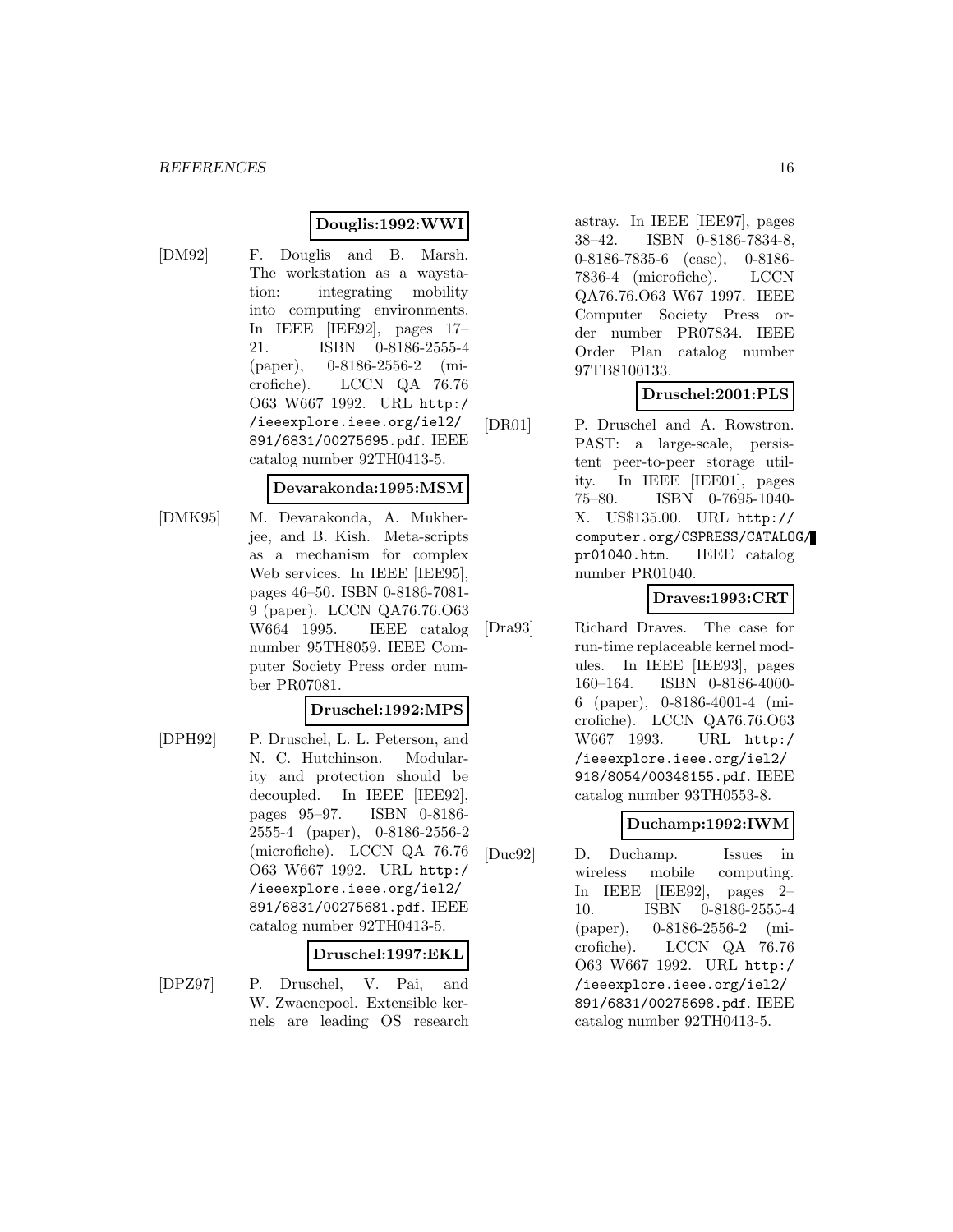# **Engler:1995:AAL**

[EGK95] D. R. Engler, S. K. Gupta, and M. F. Kaashoek. AVM: Application-level virtual memory. In IEEE [IEE95], pages 72–77. ISBN 0-8186-7081-9 (paper). LCCN QA76.76.O63 W664 1995. IEEE catalog number 95TH8059. IEEE Computer Society Press order number PR07081.

### **Edwards:2001:SEN**

[EH01] A. Edwards and G. Heiser. Secure OS extensibility needn't cost an arm and a leg. In IEEE [IEE01], page 168. ISBN 0-7695-1040-X. US\$135.00. URL http://computer.org/ CSPRESS/CATALOG/pr01040.htm. IEEE catalog number PR01040.

# **Engler:1995:EAO**

[EK95] D. R. Engler and M. F. Kaashoek. Exterminate all operating system abstractions. In IEEE [IEE95], pages 78– 85. ISBN 0-8186-7081-9 (paper). LCCN QA76.76.O63 W664 1995. IEEE catalog number 95TH8059. IEEE Computer Society Press order number PR07081.

#### **Ellis:1999:CHLa**

[Ell99a] C. Ellis. The case for higherlevel power management. In IEEE [IEE99], pages 162– 167. ISBN 0-7695-0237-7, 0-7695-0238-5 (case), 0-7695- 0239-3 (microfiche). LCCN QA76.76.O63 W6666 1999.

IEEE Computer Society Press order number PR00237.

#### **Ellis:1999:CHLb**

[Ell99b] C. Ellis. The case for higherlevel power management. In IEEE [IEE99], pages 162– 167. ISBN 0-7695-0237-7, 0-7695-0238-5 (case), 0-7695- 0239-3 (microfiche). LCCN QA76.76.O63 W6666 1999. IEEE Computer Society Press order number PR00237.

# **Fox:1999:HYSa**

[FB99a] A. Fox and E. Brewer. Harvest, yield and scalable tolerant systems. In IEEE [IEE99], pages 174–178. ISBN 0-7695- 0237-7, 0-7695-0238-5 (case), 0- 7695-0239-3 (microfiche). LCCN QA76.76.O63 W6666 1999. IEEE Computer Society Press order number PR00237.

# **Fox:1999:HYSb**

[FB99b] A. Fox and E. Brewer. Harvest, yield and scalable tolerant systems. In IEEE [IEE99], pages 174–178. ISBN 0-7695- 0237-7, 0-7695-0238-5 (case), 0- 7695-0239-3 (microfiche). LCCN QA76.76.O63 W6666 1999. IEEE Computer Society Press order number PR00237.

# **Ford:1997:FTR**

[FLCV97] B. Ford, J. Lepreau, S. Clawson, and K. Van Maren. The Flux OS toolkit: Reusable components for OS implementation. In IEEE [IEE97], pages 14–19. ISBN 0-8186-7834-8,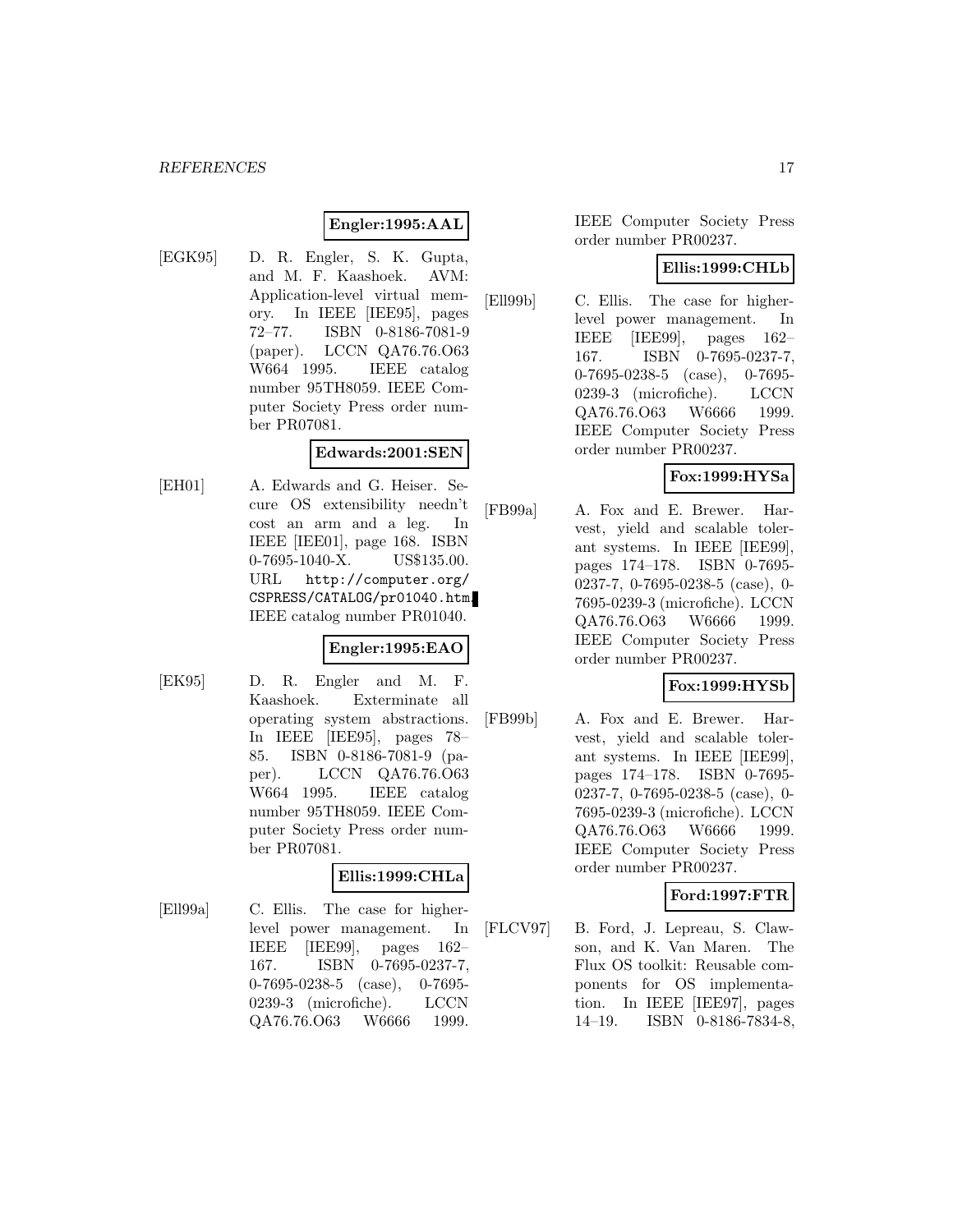0-8186-7835-6 (case), 0-8186- 7836-4 (microfiche). LCCN QA76.76.O63 W67 1997. IEEE Computer Society Press order number PR07834. IEEE Order Plan catalog number 97TB8100133.

### **Fleisch:1997:FPG**

[Fle97] B. Fleisch. The failure of personalities to generalize. In IEEE [IEE97], pages 8–13. ISBN 0-8186-7834-8, 0-8186-7835-6 (case), 0-8186- 7836-4 (microfiche). LCCN QA76.76.O63 W67 1997. IEEE Computer Society Press order number PR07834. IEEE Order Plan catalog number 97TB8100133.

### **Flinn:2001:STR**

[FNS01] J. Flinn, D. Narayanan, and M. Satyanarayanan. Self-tuned remote execution for pervasive computing. In IEEE [IEE01], pages 61–66. ISBN 0-7695- 1040-X. US\$135.00. URL http://www-2.cs.cmu.edu/~ bumba/research/hotos2001 spectra.pdf; http://www-2.cs.cmu.edu/~bumba/research/Gan01 hotos2001-spectra.ps.gz. IEEE catalog number PR01040.

# **Franz:1997:RTC**

[Fra97] M. Franz. Run-time code generation as a central system service. In IEEE [IEE97], pages 112–117. ISBN 0-8186-7834- 8, 0-8186-7835-6 (case), 0-8186- 7836-4 (microfiche). LCCN QA76.76.O63 W67 1997. IEEE

Computer Society Press order number PR07834. IEEE Order Plan catalog number 97TB8100133.

# **Faller:1989:PMU**

[FS89] Newton Faller and Pedro Salenbauch. PLURIX: a multiprocessing Unix-like operating system. In IEEE [IEE89], pages 29–36. ISBN 0-8186- 2003-X, 0-8186-5003-6 (microfiche). LCCN QA76.76.O63 W667 1989. URL http:/ /ieeexplore.ieee.org/iel5/ 267/3322/00109264.pdf. IEEE catalog number 89TH0281-6.

# **Forrest:1997:BDC**

[FSA97] S. Forrest, A. Somayaji, and D. Ackley. Building diverse computer systems. In IEEE [IEE97], pages 67–72. ISBN 0-8186- 7834-8, 0-8186-7835-6 (case), 0- 8186-7836-4 (microfiche). LCCN QA76.76.O63 W67 1997. IEEE Computer Society Press order number PR07834. IEEE Order Plan catalog number 97TB8100133.

# **Ganger:2001:AC**

G. R. Ganger. Authentication confidences. In IEEE [IEE01], page 169. ISBN 0-7695-1040-X. US\$135.00. URL http://computer.org/ CSPRESS/CATALOG/pr01040.htm. IEEE catalog number PR01040.

# **Grimm:1997:SES**

[GB97] R. Grimm and B. Bershad. Security for extensible systems. In IEEE [IEE97], pages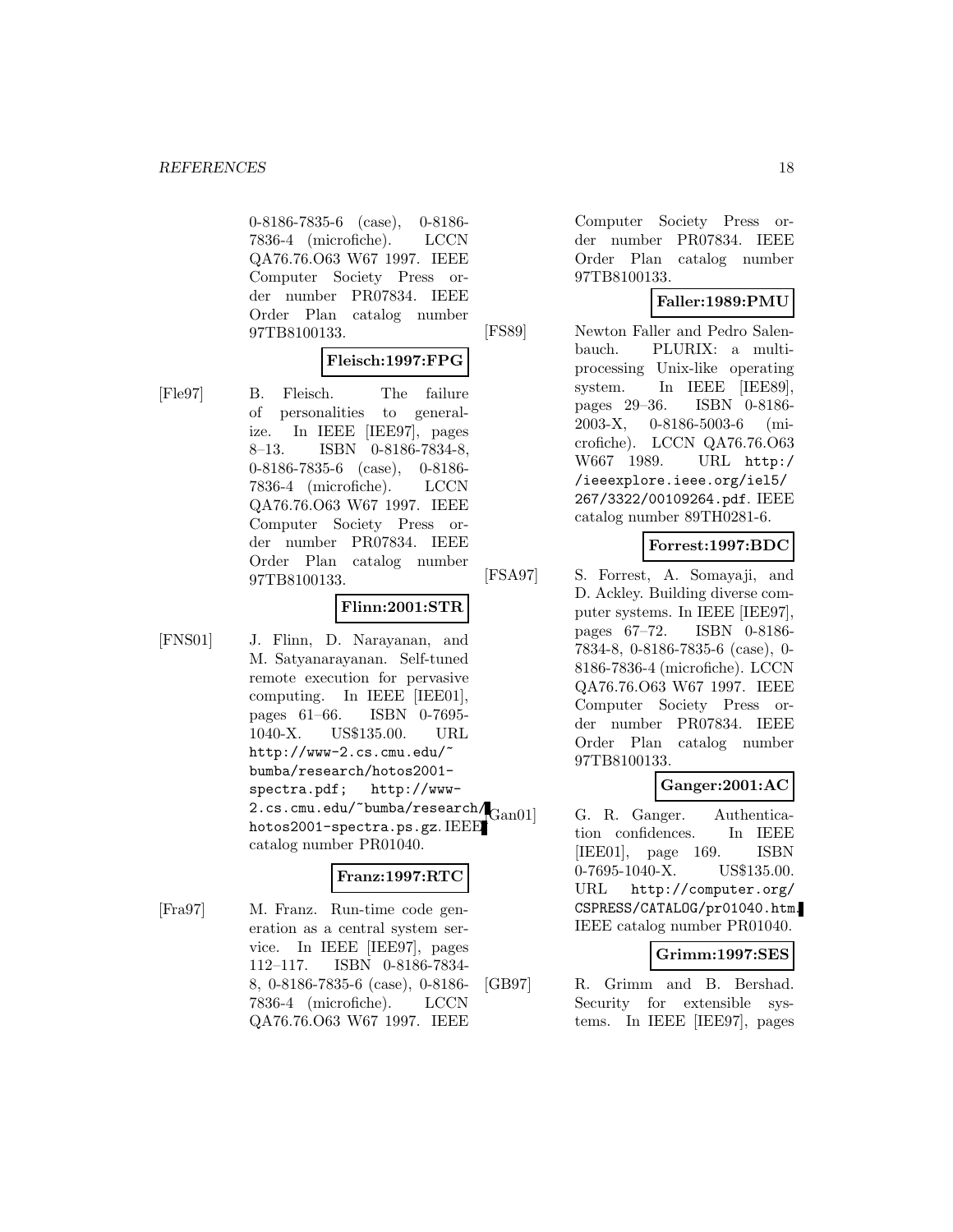62–66. ISBN 0-8186-7834-8, 0-8186-7835-6 (case), 0-8186- 7836-4 (microfiche). LCCN QA76.76.O63 W67 1997. IEEE Computer Society Press order number PR07834. IEEE Order Plan catalog number 97TB8100133.

# **Guedes:1993:DSO**

[GC93] Paulo Guedes and Miguel Castro. Distributed shared object memory. In IEEE [IEE93], pages 142–149. ISBN 0-8186-4000- 6 (paper), 0-8186-4001-4 (microfiche). LCCN QA76.76.O63 W667 1993. URL http:/ /ieeexplore.ieee.org/iel2/ 918/8054/00348158.pdf. IEEE catalog number 93TH0553-8.

# **Grimm:2001:SDP**

[GDH<sup>+</sup>01] R. Grimm, J. Davis, B. Hendrickson, E. Lemar, A. Mac-Beth, S. Swanson, T. Anderson, B. Bershad, G. Borriello, and S. Gribble. Systems directions for pervasive computing. In IEEE [IEE01], pages 147–151. ISBN 0-7695-1040-X. US\$135.00. URL http://computer.org/ CSPRESS/CATALOG/pr01040.htm. IEEE catalog number PR01040.

# **Golm:2001:BAS**

[GKB01] M. Golm, J. Kleinoder, and F. Bellosa. Beyond address spaces-flexibility, performance, protection, and resource management in the type-safe JX operating system. In IEEE [IEE01], pages 3–8. ISBN

0-7695-1040-X. US\$135.00. URL http://computer.org/ CSPRESS/CATALOG/pr01040.htm. IEEE catalog number PR01040.

# **Guedes:1989:OSS**

[GM89] Paulo Guedes and José Alves Marques. Operating system support for an objectoriented environment. In IEEE [IEE89], pages 37–42. ISBN 0- 8186-2003-X, 0-8186-5003-6 (microfiche). LCCN QA76.76.O63 W667 1989. URL http:/ /ieeexplore.ieee.org/iel5/ 267/3322/00109265.pdf. IEEE catalog number 89TH0281-6.

# **Ganger:2001:BSS**

[GN01] G. R. Ganger and D. F. Nagle. Better security via smarter devices. In IEEE [IEE01], pages 100–105. ISBN 0-7695-1040-X. US\$135.00. URL http://computer.org/ CSPRESS/CATALOG/pr01040.htm. IEEE catalog number PR01040.

# **Gibson:1992:DRD**

[GPS92] G. A. Gibson, R. H. Patterson, and M. Satyanarayanan. Disk reads with DRAM latency. In IEEE [IEE92], pages 126–131. ISBN 0-8186-2555- 4 (paper), 0-8186-2556-2 (microfiche). LCCN QA 76.76 O63 W667 1992. URL http:/ /ieeexplore.ieee.org/iel2/ 891/6831/00275675.pdf. IEEE catalog number 92TH0413-5.

# **Gadde:1997:RRR**

[GRC97] S. Gadde, M. Rabinovich, and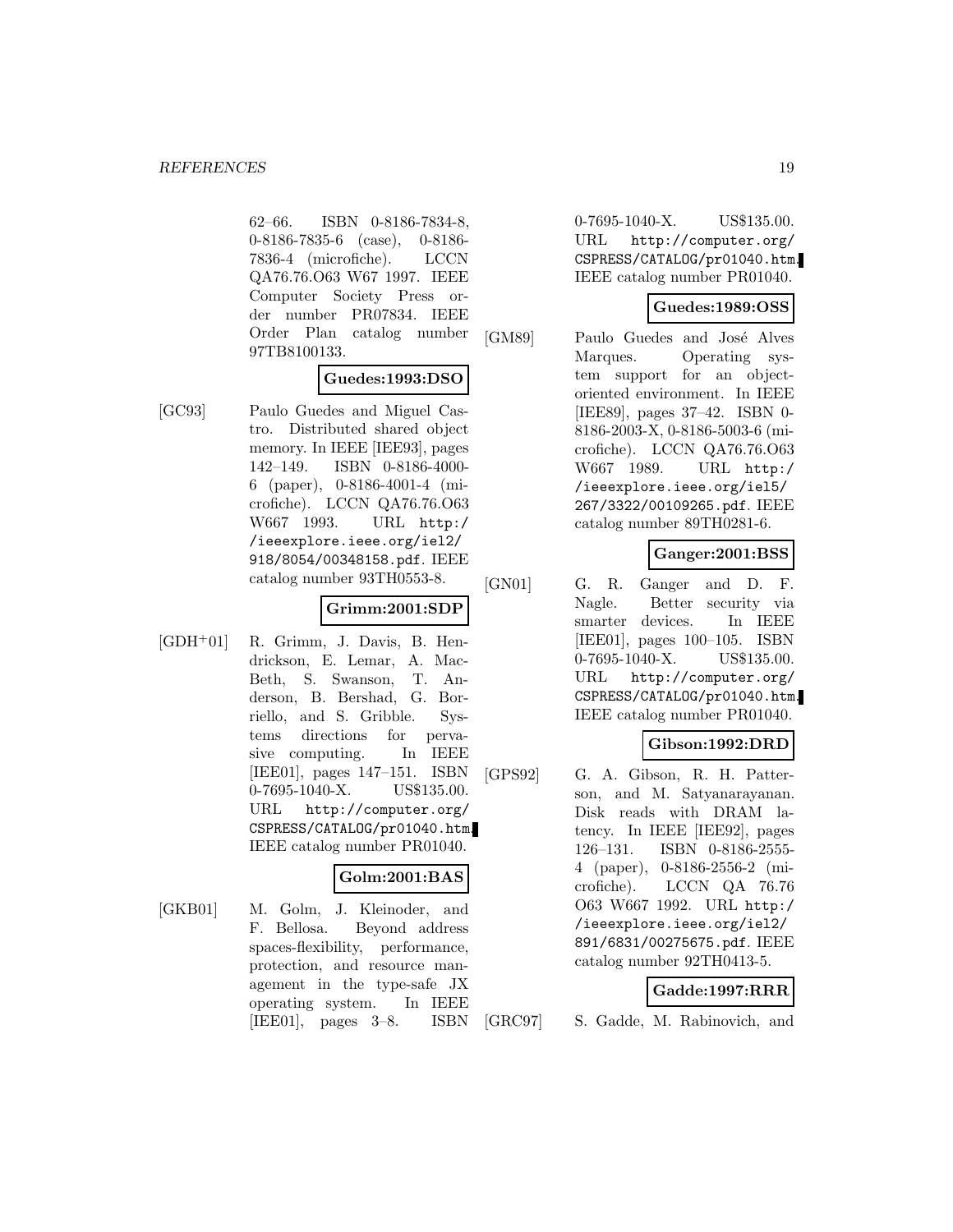J. Chase. Reduce, reuse, recycle: An approach to building large Internet caches. In IEEE [IEE97], pages 93– 98. ISBN 0-8186-7834-8, 0- 8186-7835-6 (case), 0-8186- 7836-4 (microfiche). LCCN QA76.76.O63 W67 1997. IEEE Computer Society Press order number PR07834. IEEE Order Plan catalog number 97TB8100133.

# **Gribble:2001:RCS**

[Gri01] S. D. Gribble. Robustness in complex systems. In IEEE [IEE01], pages 21–26. ISBN 0-7695-1040-X. US\$135.00. URL http://computer.org/ CSPRESS/CATALOG/pr01040.htm. IEEE catalog number PR01040.

#### **Gwertzman:1995:CGP**

[GS95] J. S. Gwertzman and M. Seltzer. The case for geographical pushcaching. In IEEE [IEE95], pages 51–57. ISBN 0-8186-7081- 9 (paper). LCCN QA76.76.O63 W664 1995. IEEE catalog number 95TH8059. IEEE Computer Society Press order number PR07081.

# **Goldberg:1993:HPN**

[GT93] David Goldberg and Michael M. Tso. How to program networked portable computers. In IEEE [IEE93], pages 30– 33. ISBN 0-8186-4000-6 (paper), 0-8186-4001-4 (microfiche). LCCN QA76.76.O63 W667 1993. URL http:/ /ieeexplore.ieee.org/iel2/

918/8054/00348176.pdf. IEEE catalog number 93TH0553-8.

### **Hagmann:1989:CWO**

[Hag89] Robert Hagmann. Comments on workstation operating systems and virtual memory. In IEEE [IEE89], pages 43–48. ISBN 0- 8186-2003-X, 0-8186-5003-6 (microfiche). LCCN QA76.76.O63 W667 1989. URL http:/ /ieeexplore.ieee.org/iel5/ 267/3322/00109266.pdf. IEEE catalog number 89TH0281-6.

# **Hagmann:1992:MTV**

[Hag92] R. B. Hagmann. Medium term virtual memory replacement. In IEEE [IEE92], pages 142–147. ISBN 0-8186-2555- 4 (paper), 0-8186-2556-2 (microfiche). LCCN QA 76.76 O63 W667 1992. URL http:/ /ieeexplore.ieee.org/iel2/ 891/6831/00275672.pdf. IEEE catalog number 92TH0413-5.

# **Hamilton:1995:WAR**

[Ham95] D. Hamilton. Are we answering the right research questions for commercial operating systems? In IEEE [IEE95], pages 142–144. ISBN 0-8186-7081-9 (paper). LCCN QA76.76.O63 W664 1995. IEEE catalog number 95TH8059. IEEE Computer Society Press order number PR07081.

# **Hauser:1992:PIS**

[Hau92] C. Hauser. A plea for interfaces that support caching. In IEEE [IEE92], pages 137– 140. ISBN 0-8186-2555-4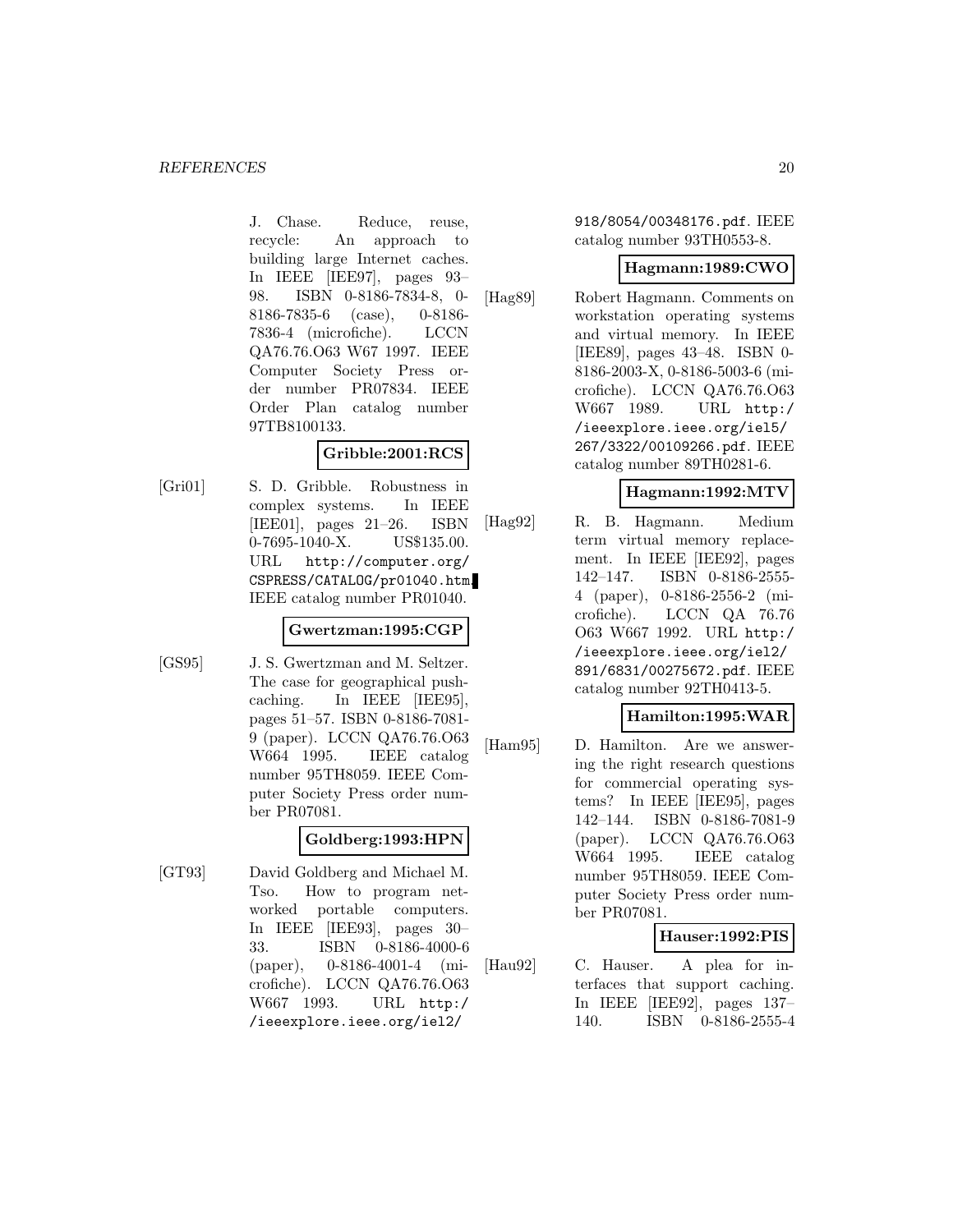(paper), 0-8186-2556-2 (microfiche). LCCN QA 76.76 O63 W667 1992. URL http:/ /ieeexplore.ieee.org/iel2/ 891/6831/00275673.pdf. IEEE catalog number 92TH0413-5.

# **Hui:2001:SHS**

[HAW<sup>+</sup>01] K. Hui, J. Appavoo, R. Wisniewski, M. Auslander, D. Edelsohn, B. Gamsa, O. Krieger, B. Rosenburg, and M. Stumm. Supporting hot-swappable components for system software. In IEEE [IEE01], page 170. ISBN 0-7695-1040-X. US\$135.00. URL http://computer.org/ CSPRESS/CATALOG/pr01040.htm. IEEE catalog number PR01040.

### **Hisgen:1989:ACT**

[HBM<sup>+</sup>89] Andy Hisgen, Andrew Birrell, Timothy Mann, Michael D. Schroeder, and Garret Swart. Availability and consistency tradeoffs in the Echo distributed file system. In IEEE [IEE89], pages 49–54. ISBN 0- 8186-2003-X, 0-8186-5003-6 (microfiche). LCCN QA76.76.O63 W667 1989. URL http:/ /ieeexplore.ieee.org/iel5/ 267/3322/00109267.pdf. IEEE catalog number 89TH0281-6.

#### **Herrin:1992:BSR**

[HF92] E. H. Herrin II and R. A. Finkel. The benefits of service rebalancing. In IEEE [IEE92], pages 104–110. ISBN 0-8186-2555- 4 (paper), 0-8186-2556-2 (microfiche). LCCN QA 76.76 O63 W667 1992. URL http:/

/ieeexplore.ieee.org/iel2/ 891/6831/00275679.pdf. IEEE catalog number 92TH0413-5.

# **Honeyman:1992:LWP**

[HHRB92] P. Honeyman, L. Huston, J. Rees, and D. Bachmann. The LITTLE WORK project. In IEEE [IEE92], pages 11– 14. ISBN 0-8186-2555-4 (paper), 0-8186-2556-2 (microfiche). LCCN QA 76.76 O63 W667 1992. URL http:/ /ieeexplore.ieee.org/iel2/ 891/6831/00275697.pdf. IEEE catalog number 92TH0413-5.

# **Holland:2001:RIN**

[HJM<sup>+</sup>01] D. A. Holland, W. Josephson, K. Magoutis, M. I. Seltzer, C. A. Stein, and A. Lim. Research issues in no-futz computing. In IEEE [IEE01], pages 106–112. ISBN 0-7695-1040-X. US\$135.00. URL http://computer.org/ CSPRESS/CATALOG/pr01040.htm. IEEE catalog number PR01040.

# **Hsieh:1993:PRI**

[HKW93] Wilson C. Hsieh, M. Frans Kaashoek, and William E. Weihl. The persistent relevance of IPC performance: New techniques for reducing the IPC penalty. In IEEE [IEE93], pages 186–190. ISBN 0-8186-4000- 6 (paper), 0-8186-4001-4 (microfiche). LCCN QA76.76.O63 W667 1993. URL http:/ /ieeexplore.ieee.org/iel2/ 918/8054/00348151.pdf. IEEE catalog number 93TH0553-8.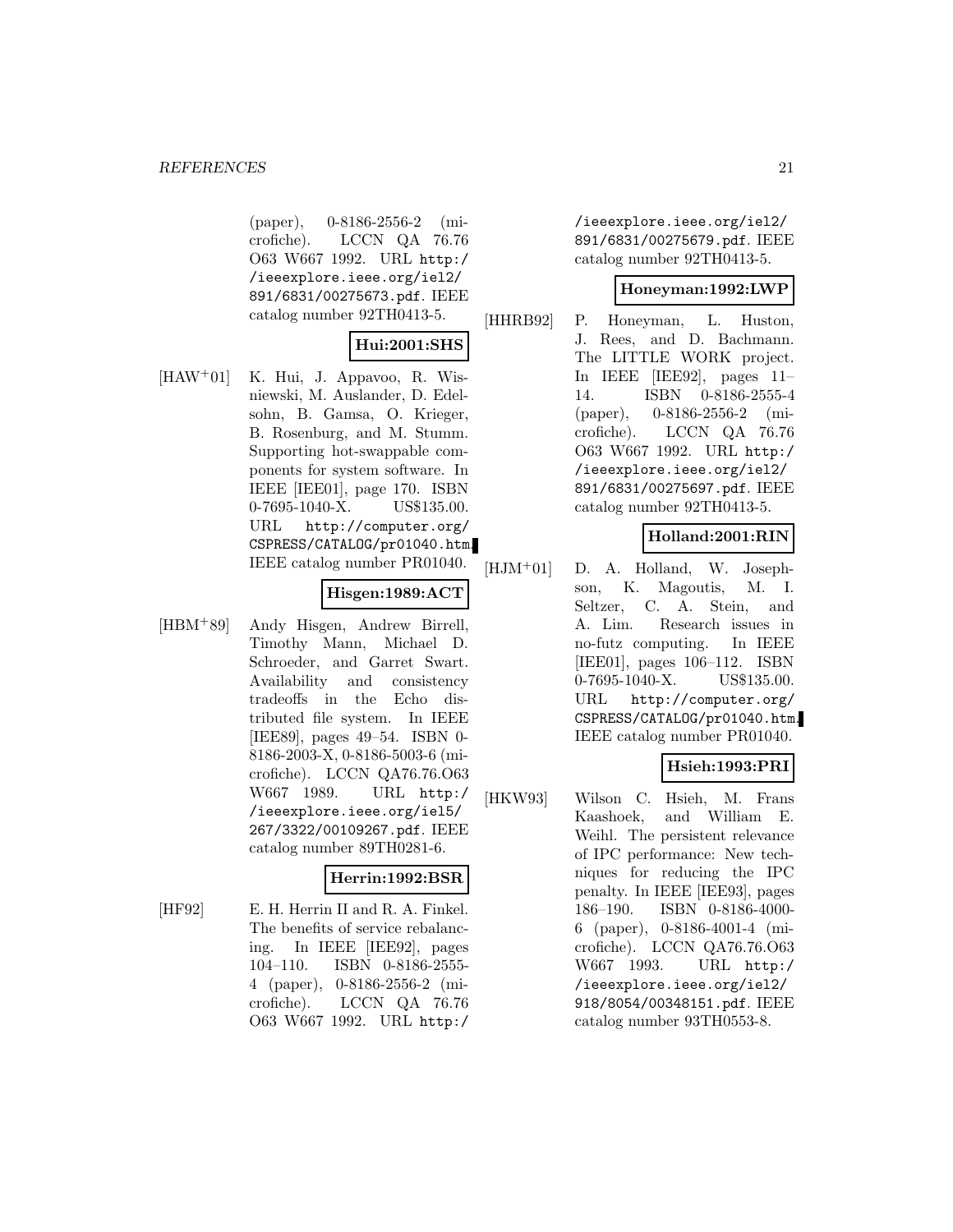# **Howell:1999:HYG**

[HM99] J. Howell and M. Montague. Hey, you got your compiler in my operating system! In IEEE [IEE99], pages 122– 129. ISBN 0-7695-0237-7, 0-7695-0238-5 (case), 0-7695- 0239-3 (microfiche). LCCN QA76.76.O63 W6666 1999. IEEE Computer Society Press order number PR00237.

# **Howard:1993:URS**

[How93] John H. Howard. Using reconciliation to share files between occasionally connected computers. In IEEE [IEE93], pages 56–60. ISBN 0-8186-4000- 6 (paper), 0-8186-4001-4 (microfiche). LCCN QA76.76.O63 W667 1993. URL http:/ /ieeexplore.ieee.org/iel2/ 918/8054/00348172.pdf. IEEE catalog number 93TH0553-8.

#### **Hutchinson:1989:XKO**

[HPR89] Norman C. Hutchinson, Larry L. Peterson, and Herman Rao. The x-kernel: an open operating system design. In IEEE [IEE89], pages 55–59. ISBN 0- 8186-2003-X, 0-8186-5003-6 (microfiche). LCCN QA76.76.O63 W667 1989. URL http:/ /ieeexplore.ieee.org/iel5/ 267/3322/00109268.pdf. IEEE catalog number 89TH0281-6.

# **IEEE:1987:PWW**

[IEE87] IEEE, editor. Proceedings / Workshop on Workstation Operating Systems, November

5–6, 1987, Cambridge, Massachusetts. IEEE Computer Society Press, 1109 Spring Street, Suite 300, Silver Spring, MD 20910, USA, 1987. ISBN ???? LCCN ????

# **IEEE:1989:WOS**

[IEE89] IEEE, editor. Workstation operating systems: proceedings of the Second Workshop on Workstation Operating Systems (WWOS-II), September 27–29, 1989, Pacific Grove, CA. IEEE Computer Society Press, 1109 Spring Street, Suite 300, Silver Spring, MD 20910, USA, 1989. ISBN 0-8186-2003-X, 0- 8186-5003-6 (microfiche). LCCN QA76.76.O63 W667 1989. IEEE catalog number 89TH0281-6.

# **IEEE:1992:TWW**

[IEE92] IEEE, editor. Third Workshop on Workstation Operating Systems, April 23–24, 1992, Key Biscayne, Florida: proceedings. IEEE Computer Society Press, Los Alamitos, Calif., 1992. ISBN 0-8186-2555-4 (paper), 0-8186- 2556-2 (microfiche). LCCN QA 76.76 O63 W667 1992. IEEE catalog number 92TH0413-5.

# **IEEE:1993:FIW**

[IEE93] IEEE, editor. Fourth IEEE Workshop on Workstation Operating Systems (WWOS-IV), October 14–15, 1993, Napa, CA. IEEE Computer Society Press, 1109 Spring Street, Suite 300, Silver Spring, MD 20910, USA, 1993. ISBN 0-8186-4000- 6 (paper), 0-8186-4001-4 (mi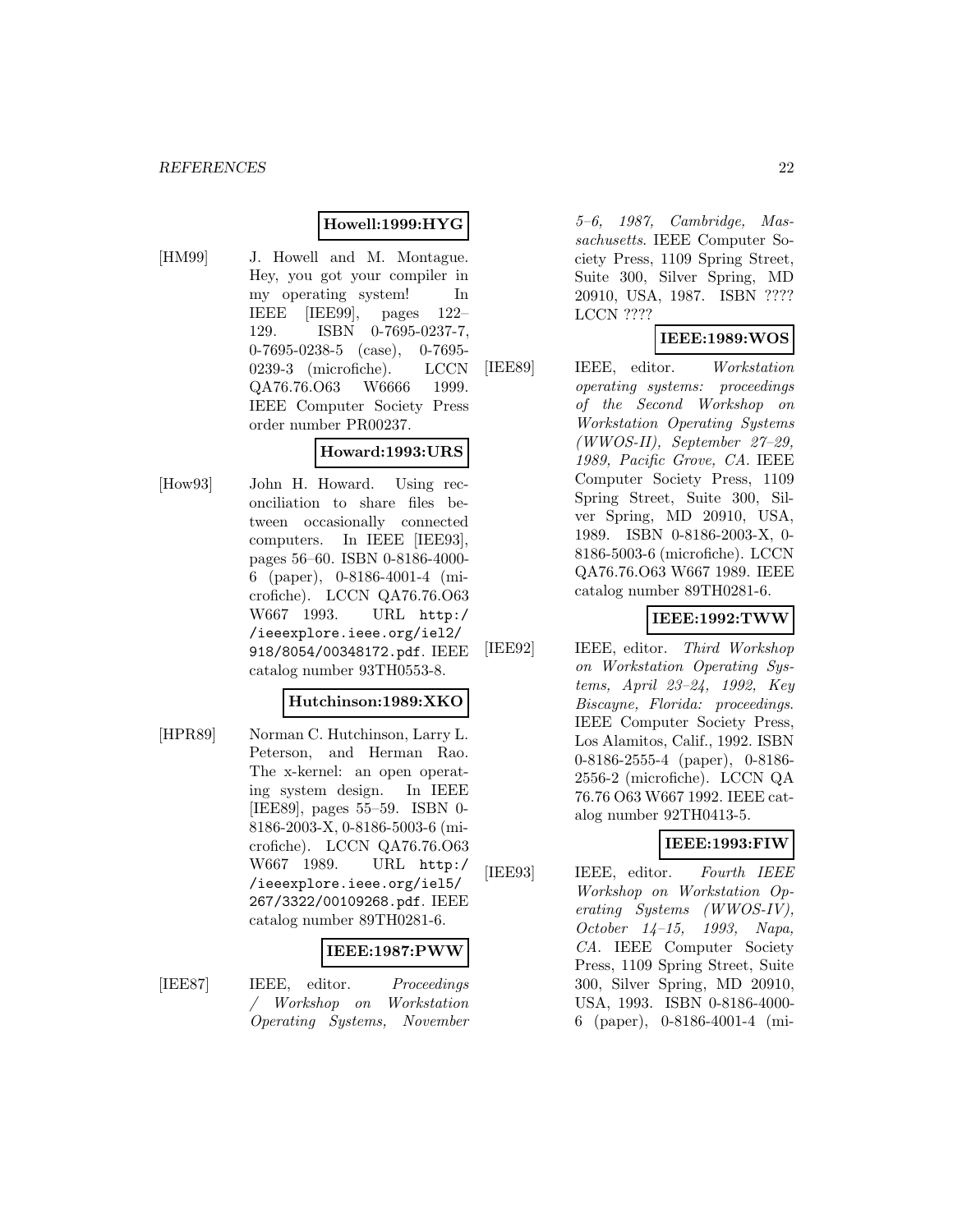crofiche). LCCN QA76.76.O63 W667 1993. IEEE catalog number 93TH0553-8.

### **IEEE:1995:FWH**

[IEE95] IEEE, editor. Fifth Workshop on Hot Topics in Operating Systems (HotOS-V): proceedings, May  $4-$ 5, 1995, Orcas Island, Washington. IEEE Computer Society Press, 1109 Spring Street, Suite 300, Silver Spring, MD 20910, USA, 1995. ISBN 0-8186-7081- 9 (paper). LCCN QA76.76.O63 W664 1995. IEEE catalog number 95TH8059. IEEE Computer Society Press order number PR07081.

# **IEEE:1997:SWH**

[IEE97] IEEE, editor. The Sixth Workshop on Hot Topics in Operating Systems: May 5–6, 1997, Cape Cod, Massachusetts. IEEE Computer Society Press, 1109 Spring Street, Suite 300, Silver Spring, MD 20910, USA, 1997. ISBN 0-8186-7834-8, 0-8186-7835-6 (case), 0-8186- 7836-4 (microfiche). LCCN QA76.76.O63 W67 1997. IEEE Computer Society Press order number PR07834. IEEE Order Plan catalog number 97TB8100133.

# **IEEE:1999:SWH**

[IEE99] IEEE, editor. The Seventh Workshop on Hot Topics in Operating Systems: [HotOS-VII]: 29–30 March 1999, Rio Rico, Arizona. IEEE Computer Society Press, 1109 Spring Street, Suite 300, Silver Spring, MD

20910, USA, 1999. ISBN 0-7695- 0237-7, 0-7695-0238-5 (case), 0- 7695-0239-3 (microfiche). LCCN QA76.76.O63 W6666 1999. IEEE Computer Society Press order number PR00237.

# **IEEE:2001:EIW**

[IEE01] IEEE, editor. Eighth IEEE Workshop on Hot Topics in Operating Systems (HotOS-VIII). May 20–23, 2001, Schloss Elmau, Germany. IEEE Computer Society Press, 1109 Spring Street, Suite 300, Silver Spring, MD 20910, USA, 2001. ISBN 0-7695-1040-X. US\$135.00. URL http://computer.org/ CSPRESS/CATALOG/pr01040.htm. IEEE catalog number PR01040.

# **Itoi:1999:PSSa**

[IH99a] N. Itoi and P. Honeyman. Practical security systems with Smartcards. In IEEE [IEE99], pages 185–190. ISBN 0-7695- 0237-7, 0-7695-0238-5 (case), 0- 7695-0239-3 (microfiche). LCCN QA76.76.O63 W6666 1999. IEEE Computer Society Press order number PR00237.

# **Itoi:1999:PSSb**

[IH99b] N. Itoi and P. Honeyman. Practical security systems with Smartcards. In IEEE [IEE99], pages 185–190. ISBN 0-7695- 0237-7, 0-7695-0238-5 (case), 0- 7695-0239-3 (microfiche). LCCN QA76.76.O63 W6666 1999. IEEE Computer Society Press order number PR00237.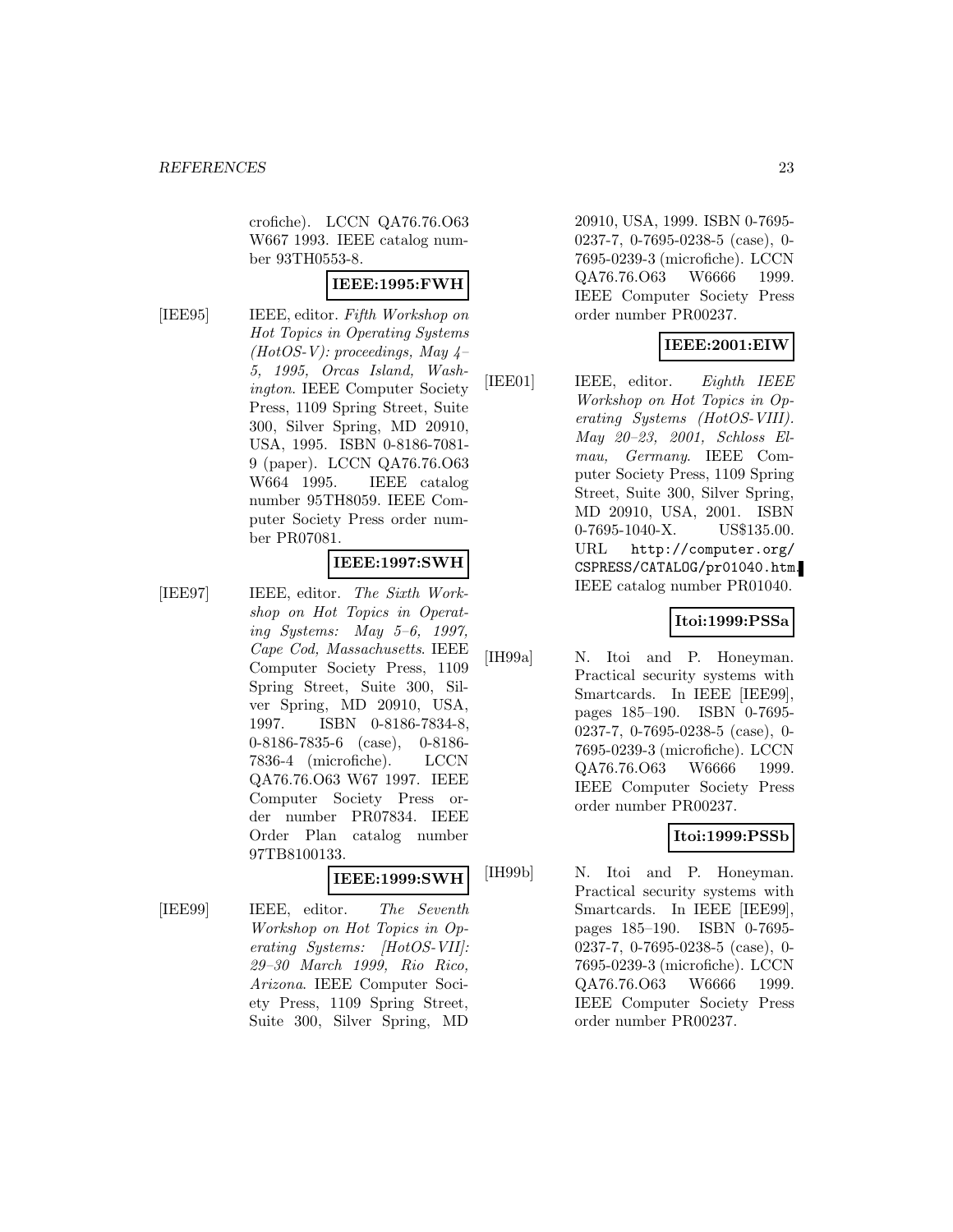# **Ingram:1999:SRT**

[Ing99] D. Ingram. Soft real time scheduling for general purpose client-server systems. In IEEE [IEE99], pages 130– 135. ISBN 0-7695-0237-7, 0-7695-0238-5 (case), 0-7695- 0239-3 (microfiche). LCCN QA76.76.O63 W6666 1999. IEEE Computer Society Press order number PR00237.

### **Jeffay:1992:KSR**

[Jef92] K. Jeffay. On kernel support for real-time multimedia applications. In IEEE [IEE92], pages 39–46. ISBN 0-8186- 2555-4 (paper), 0-8186-2556-2 (microfiche). LCCN QA 76.76 O63 W667 1992. URL http:/ /ieeexplore.ieee.org/iel2/ 891/6831/00275691.pdf. IEEE catalog number 92TH0413-5.

### **Jaeger:1999:FACa**

[JELP99a] T. Jaeger, K. Elphinstone, J. Liedtke, and V. Panteleenko. Flexible access control using IPC redirection. In IEEE [IEE99], pages 191–196. ISBN 0-7695- 0237-7, 0-7695-0238-5 (case), 0- 7695-0239-3 (microfiche). LCCN QA76.76.O63 W6666 1999. IEEE Computer Society Press order number PR00237.

#### **Jaeger:1999:FACb**

[JELP99b] T. Jaeger, K. Elphinstone, J. Liedtke, and V. Panteleenko. Flexible access control using IPC redirection. In IEEE [IEE99], pages 191–196. ISBN 0-7695- 0237-7, 0-7695-0238-5 (case), 0-

7695-0239-3 (microfiche). LCCN QA76.76.O63 W6666 1999. IEEE Computer Society Press order number PR00237.

# **Juul:1995:MAC**

[JF95] N. C. Juul and B. D. Fleisch. A memory approach to consistent, reliable distributed shared memory. In IEEE [IEE95], pages 108–112. ISBN 0-8186-7081-9 (paper). LCCN QA76.76.O63 W664 1995. IEEE catalog number 95TH8059. IEEE Computer Society Press order number PR07081.

### **Jones:1995:MRT**

[JLDB95] M. B. Jones, P. J. Leach, R. P. Draves, and J. S. Barrera. Modular real-time resource management in the Rialto operating system. In IEEE [IEE95], pages 12–17. ISBN 0-8186-7081-9 (paper). LCCN QA76.76.O63 W664 1995. IEEE catalog number 95TH8059. IEEE Computer Society Press order number PR07081.

# **Johnson:1993:UMH**

[Joh93] David B. Johnson. Ubiquitous mobile host internetworking. In IEEE [IEE93], pages 85–90. ISBN 0-8186-4000- 6 (paper), 0-8186-4001-4 (microfiche). LCCN QA76.76.O63 W667 1993. URL http:/ /ieeexplore.ieee.org/iel2/ 918/8054/00348167.pdf. IEEE catalog number 93TH0553-8.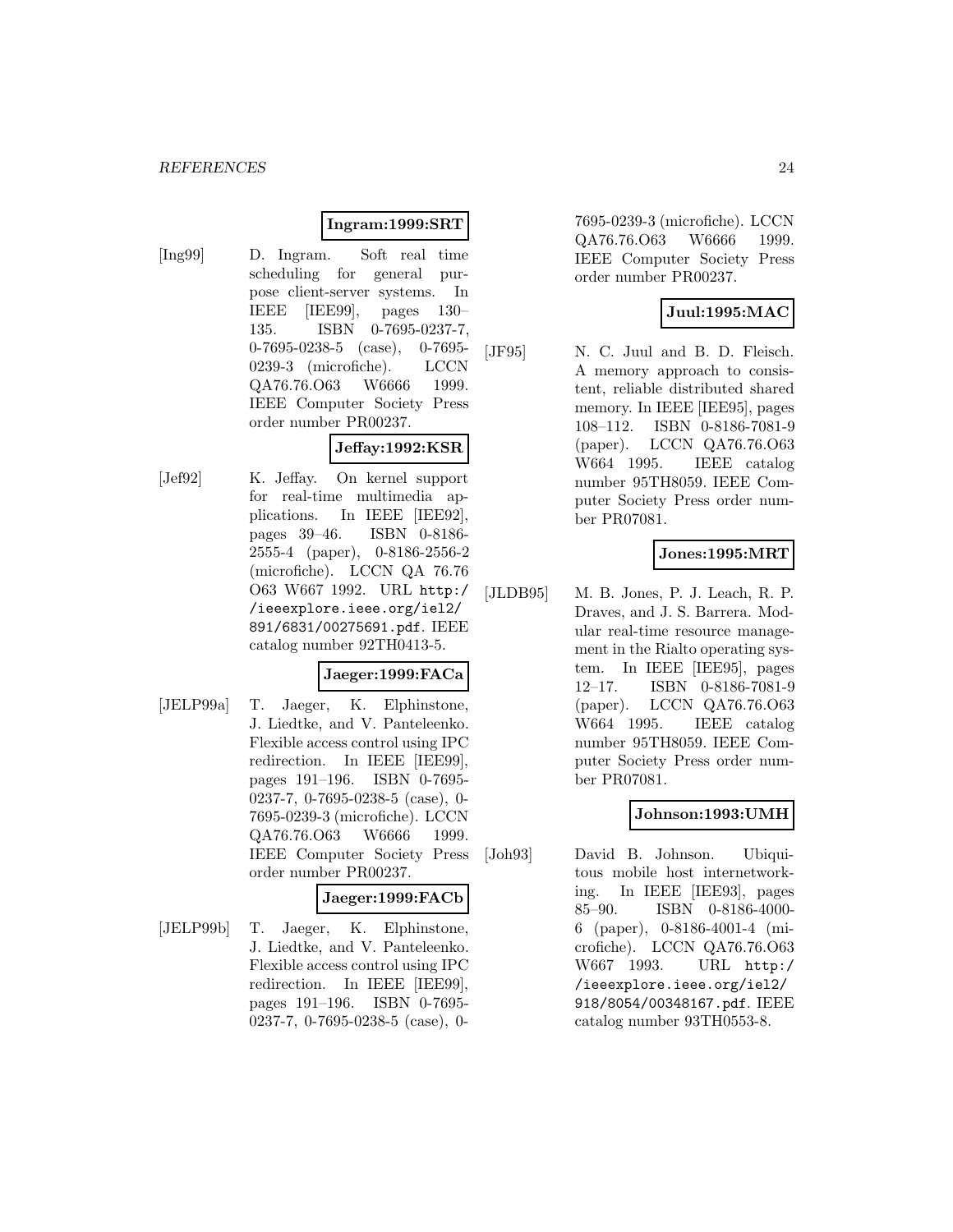#### **Jones:1992:TIU**

[Jon92] M. B. Jones. Transparently interposing user code at the system interface. In IEEE [IEE92], pages 98–103. ISBN 0-8186- 2555-4 (paper), 0-8186-2556-2 (microfiche). LCCN QA 76.76 O63 W667 1992. URL http:/ /ieeexplore.ieee.org/iel2/ 891/6831/00275680.pdf. IEEE catalog number 92TH0413-5.

# **Jones:1993:ART**

[Jon93] Michael B. Jones. Adaptive realtime resource management supporting composition of independently authored time-critical services. In IEEE [IEE93], pages 135–139. ISBN 0-8186-4000- 6 (paper), 0-8186-4001-4 (microfiche). LCCN QA76.76.O63 W667 1993. URL http:/ /ieeexplore.ieee.org/iel2/ 918/8054/00348159.pdf. IEEE catalog number 93TH0553-8.

#### **Jones:1999:PYH**

[JR99] M. Jones and J. Regehr. The problems you're having may not be the problems you think you're having: Results from a latency study of Windows NT. In IEEE [IEE99], pages 96–101. ISBN 0-7695-0237-7, 0-7695-0238-5 (case), 0-7695- 0239-3 (microfiche). LCCN QA76.76.O63 W6666 1999. IEEE Computer Society Press order number PR00237.

#### **Johansen:1995:OSS**

[JVS95] D. Johansen, R. Van Renesse, and F. B. Schneider. Operating system support for mobile agents. In IEEE [IEE95], pages 42–45. ISBN 0-8186-7081- 9 (paper). LCCN QA76.76.O63 W664 1995. IEEE catalog number 95TH8059. IEEE Computer Society Press order number PR07081.

# **Keeton:2001:BAC**

[KA01] K. Keeton and E. Anderson. A backup appliance composed of high-capacity disk drives. In IEEE [IEE01], page 171. ISBN 0-7695-1040-X. US\$135.00. URL http://computer.org/ CSPRESS/CATALOG/pr01040.htm. IEEE catalog number PR01040.

# **Kazar:1989:URS**

[Kaz89] Michael Leon Kazar. Ubik: replicated servers made easy. In IEEE [IEE89], pages 60– 67. ISBN 0-8186-2003-X, 0- 8186-5003-6 (microfiche). LCCN QA76.76.O63 W667 1989. URL http://ieeexplore.ieee.org/ iel5/267/3322/00109269.pdf. IEEE catalog number 89TH0281- 6.

# **Kidston:1999:TCM**

[KBK99] D. Kidston, J. Black, and T. Kunz. Transparent communication management in wireless networks. In IEEE [IEE99], pages 64–69. ISBN 0-7695- 0237-7, 0-7695-0238-5 (case), 0- 7695-0239-3 (microfiche). LCCN QA76.76.O63 W6666 1999. IEEE Computer Society Press order number PR00237.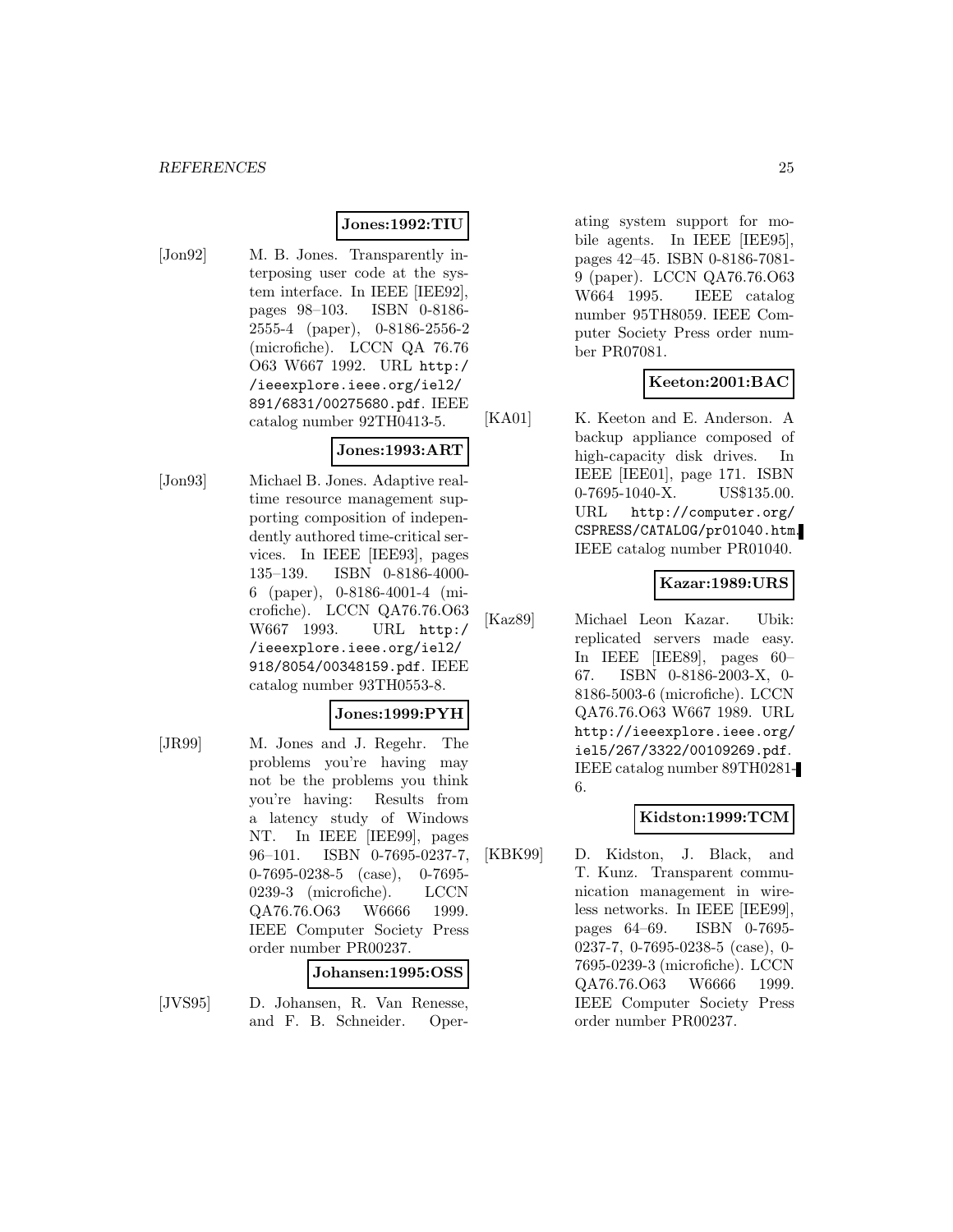# **Katseff:1992:CIW**

[KGLR92] H. P. Katseff, R. D. Gaglianello, T. B. London, and B. S. Robinson. Communications-intensive workstations. In IEEE [IEE92], pages 22–28. ISBN 0-8186- 2555-4 (paper), 0-8186-2556-2 (microfiche). LCCN QA 76.76 O63 W667 1992. URL http:/ /ieeexplore.ieee.org/iel2/ 891/6831/00275694.pdf. IEEE catalog number 92TH0413-5.

### **Katcher:1995:RTO**

[KKS95] D. I. Katcher, K. A. Kettler, and J. K. Strosnider. Real-time operating systems for multimedia processing. In IEEE [IEE95], pages 18–23. ISBN 0-8186-7081- 9 (paper). LCCN QA76.76.O63 W664 1995. IEEE catalog number 95TH8059. IEEE Computer Society Press order number PR07081.

#### **Kroeger:1999:CEF**

[KL99] T. Kroeger and D. Long. The case for efficient file access pattern modeling. In IEEE [IEE99], pages 14–19. ISBN 0-7695- 0237-7, 0-7695-0238-5 (case), 0- 7695-0239-3 (microfiche). LCCN QA76.76.O63 W6666 1999. IEEE Computer Society Press order number PR00237.

#### **Kiczales:1993:NCO**

[KLM<sup>+</sup>93] Gregor Kiczales, John Lamping, Chris Maeda, David Keppel, and Dylan McNamee. The need for customizable operating systems. In IEEE [IEE93], pages

165–169. ISBN 0-8186-4000- 6 (paper), 0-8186-4001-4 (microfiche). LCCN QA76.76.O63 W667 1993. URL http:/ /ieeexplore.ieee.org/iel2/ 918/8054/00348154.pdf. IEEE catalog number 93TH0553-8.

# **Kiciman:2001:TZC**

[KMF01] E. Kiciman, L. Melloul, and A. Fox. Towards zero-code service composition. In IEEE [IEE01], page 172. ISBN 0-7695-1040-X. US\$135.00. URL http://computer.org/ CSPRESS/CATALOG/pr01040.htm. IEEE catalog number PR01040.

# **Kumar:1993:SAS**

[KS93] Puneet Kumar and M. Satyanarayanan. Supporting applicationspecific resolution in an optimistically replicated file system. In IEEE [IEE93], pages 66–70. ISBN 0-8186-4000- 6 (paper), 0-8186-4001-4 (microfiche). LCCN QA76.76.O63 W667 1993. URL http:/ /ieeexplore.ieee.org/iel2/ 918/8054/00348170.pdf. IEEE catalog number 93TH0553-8.

# **Khalidi:1993:VMS**

[KTNW93] Yousef A. Khalidi, Madhusudhan Talluri, Michael N. Nelson, and Dock Williams. Virtual memory support for multiple page sizes. In IEEE [IEE93], pages 104–109. ISBN 0-8186-4000-6 (paper), 0-8186- 4001-4 (microfiche). LCCN QA76.76.O63 W667 1993. URL http://ieeexplore.ieee.org/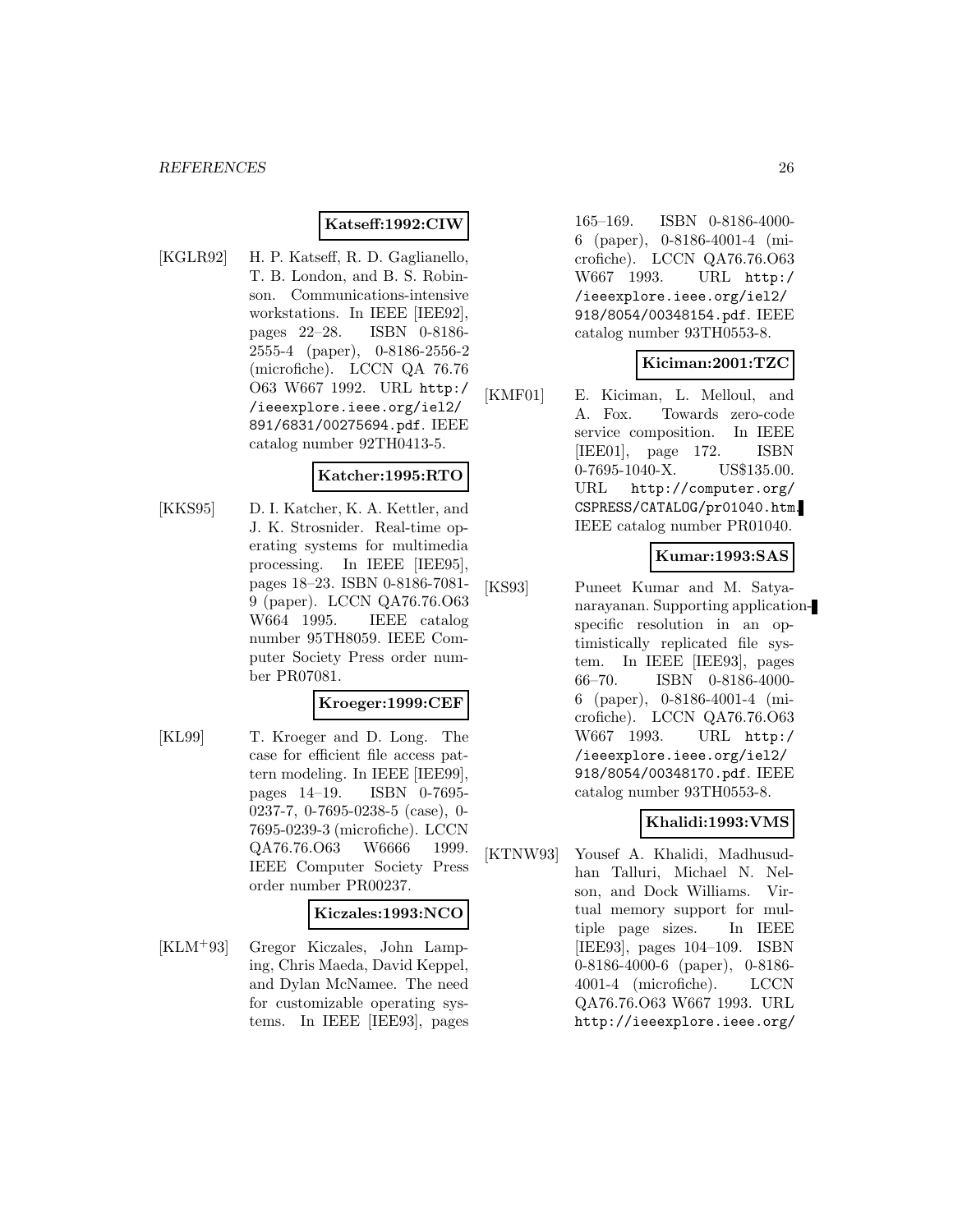iel2/918/8054/00348164.pdf. IEEE catalog number 93TH0553- 8.

# **Liedtke:1997:AIP**

[LESH97] J. Liedtke, K. Elphinstone, S. Schoenberg, and H. Haertig. Achieved IPC performance. In IEEE [IEE97], pages 28–31. ISBN 0-8186-7834-8, 0-8186-7835-6 (case), 0-8186- 7836-4 (microfiche). LCCN QA76.76.O63 W67 1997. IEEE Computer Society Press order number PR07834. IEEE Order Plan catalog number 97TB8100133.

# **Loser:2001:SIR**

[LHR01] J. Loser, H. Hartig, and L. Reuther. A streaming interface for real-time interprocess communication. In IEEE [IEE01], page 174. ISBN 0-7695-1040-X. US\$135.00. URL http://computer.org/ CSPRESS/CATALOG/pr01040.htm. IEEE catalog number PR01040.

# **Liedtke:1997:PDS**

[LIJ97] J. Liedtke, N. Islam, and T. Jaeger. Preventing denialof-service attacks on a ?-kernel for WebOSes. In IEEE [IEE97], pages 73–81. ISBN 0-8186- 7834-8, 0-8186-7835-6 (case), 0- 8186-7836-4 (microfiche). LCCN QA76.76.O63 W67 1997. IEEE Computer Society Press order number PR07834. IEEE Order Plan catalog number 97TB8100133.

# **Lauvset:2001:SMM**

[LJJM01] K. J. Lauvset, K. Jacobsen, D. Johansen, and K. Marzullo. Separating mobility from mobile agents. In IEEE [IEE01], page 173. ISBN 0-7695-1040- X. US\$135.00. URL http:// computer.org/CSPRESS/CATALOG/ pr01040.htm. IEEE catalog number PR01040.

# **Landay:1993:UII**

[LK93] James A. Landay and Todd R. Kaufmann. User interface issues in mobile computing. In IEEE [IEE93], pages 40– 47. ISBN 0-8186-4000-6 (paper), 0-8186-4001-4 (microfiche). LCCN QA76.76.O63 W667 1993. URL http:/ /ieeexplore.ieee.org/iel2/ 918/8054/00348174.pdf. IEEE catalog number 93TH0553-8.

# **Livny:1992:MWF**

[LL92] M. Livny and M. Litzkow. Making workstations a friendly environment for batch jobs. In IEEE [IEE92], pages 62– 67. ISBN 0-8186-2555-4 (paper), 0-8186-2556-2 (microfiche). LCCN QA 76.76 O63 W667 1992. URL http:/ /ieeexplore.ieee.org/iel2/ 891/6831/00275687.pdf. IEEE catalog number 92TH0413-5.

# **Leung:1989:CAD**

[LMMW89] W. H. Leung, L. F. Morgan, M. J. Morgan, and B. F. Wong. The connector and active devices mechanisms for constructing multi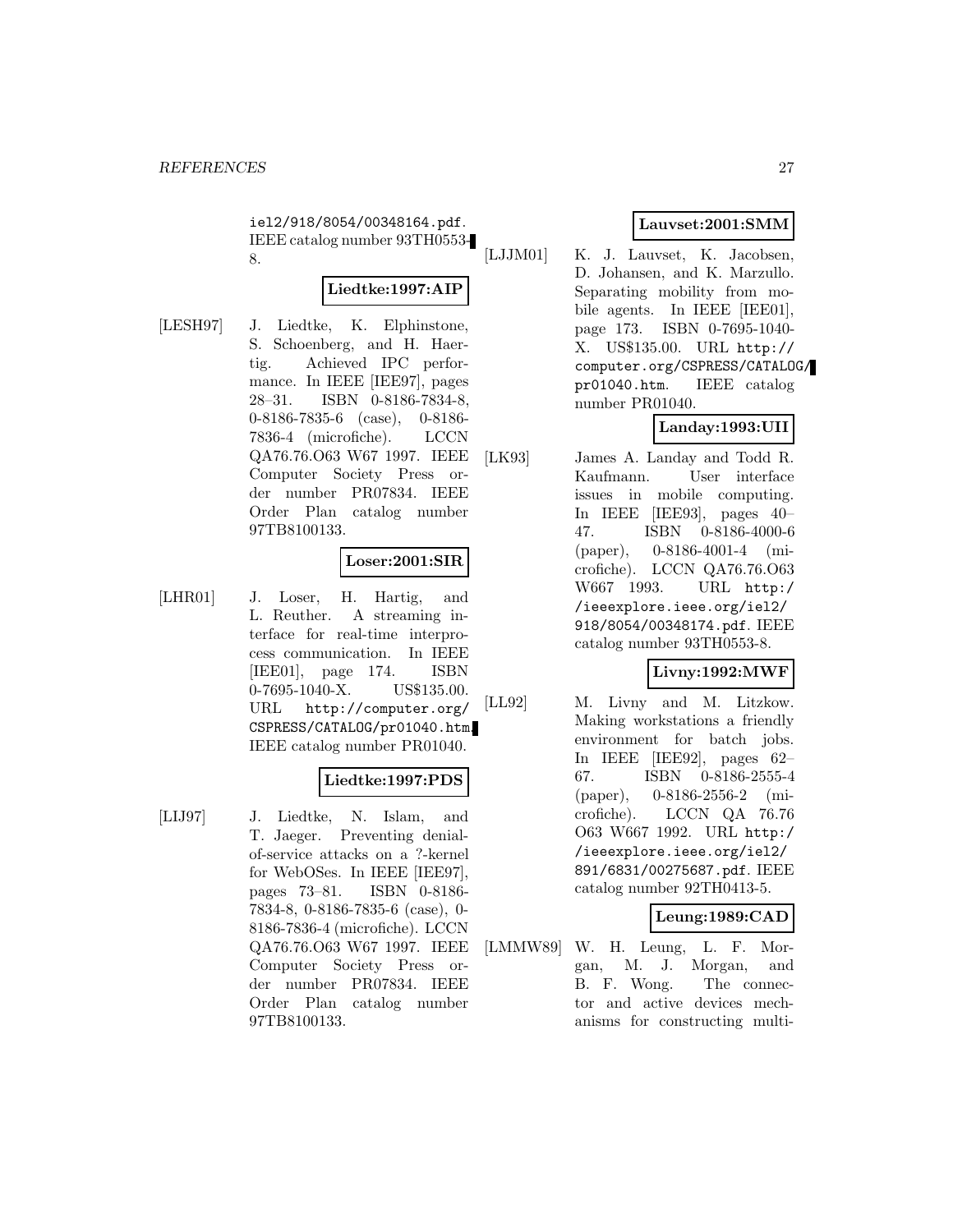media applications. In IEEE [IEE89], pages 68–72. ISBN 0- 8186-2003-X, 0-8186-5003-6 (microfiche). LCCN QA76.76.O63 W667 1989. URL http:/ /ieeexplore.ieee.org/iel5/ 267/3322/00109270.pdf. IEEE catalog number 89TH0281-6.

#### **Loucks:1993:MBO**

[LMR93] Larry K. Loucks, Ravi Manikundalam, and Freeman L. Rawson III. A microkernel-based operating system for personal digital assistants. In IEEE [IEE93], pages 9–13. ISBN 0-8186-4000- 6 (paper), 0-8186-4001-4 (microfiche). LCCN QA76.76.O63 W667 1993. URL http:/ /ieeexplore.ieee.org/iel2/ 918/8054/00348180.pdf. IEEE catalog number 93TH0553-8.

# **Lara:1999:CDA**

[LPTL99] E. De Lara, K. Petersen, D. Terry, and A. LaMarca. Caching documents with active properties. In IEEE [IEE99], pages 8–13. ISBN 0-7695-0237- 7, 0-7695-0238-5 (case), 0-7695- 0239-3 (microfiche). LCCN QA76.76.O63 W6666 1999. IEEE Computer Society Press order number PR00237.

# **Lindstroem:1995:GUT**

[LRD95] A. Lindstroem, J. Rosenberg, and A. Dearle. The grand unified theory of address spaces. In IEEE [IEE95], pages 66– 71. ISBN 0-8186-7081-9 (paper). LCCN QA76.76.O63 W664 1995. IEEE catalog

number 95TH8059. IEEE Computer Society Press order number PR07081.

# **Liskov:1992:EDB**

[LS92] B. Liskov and L. Shrira. Escaping the disk bottleneck in fast transaction processing. In IEEE [IEE92], pages 118–121. ISBN 0-8186-2555- 4 (paper), 0-8186-2556-2 (microfiche). LCCN QA 76.76 O63 W667 1992. URL http:/ /ieeexplore.ieee.org/iel2/ 891/6831/00275677.pdf. IEEE catalog number 92TH0413-5.

# **Lu:1995:IDC**

[LS95] Q. Lu and M. Satyanarayanan. Improving data consistency in mobile computing using isolation-only transactions. In IEEE [IEE95], pages 124– 128. ISBN 0-8186-7081-9 (paper). LCCN QA76.76.O63 W664 1995. IEEE catalog number 95TH8059. IEEE Computer Society Press order number PR07081.

# **Liskov:1989:EMO**

[LSW89] Barbara Liskov, Liuba Shrira, and John Wroclawski. Efficient at-most-once messages based on synchronized clocks. In IEEE [IEE89], pages 73–81. ISBN 0- 8186-2003-X, 0-8186-5003-6 (microfiche). LCCN QA76.76.O63 W667 1989. URL http:/ /ieeexplore.ieee.org/iel5/ 267/3322/00109271.pdf. IEEE catalog number 89TH0281-6.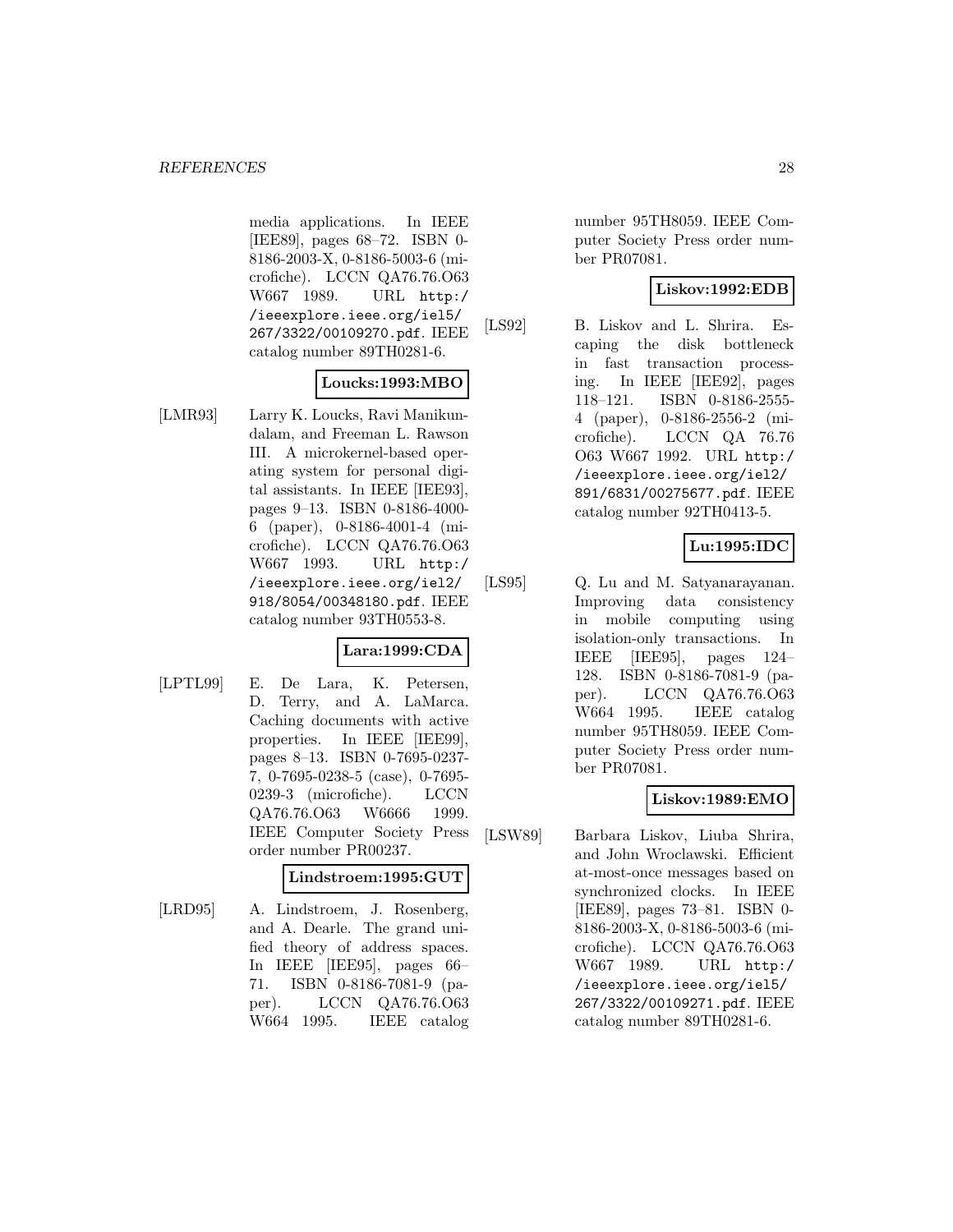# **Liedtke:1999:HSU**

[LUEJ99] J. Liedtke, V. Uhlig, K. Elphinstone, and T. Jaeger. How to schedule unlimited memory pinning of untrusted processes or provisional ideas about serviceneutrality. In IEEE [IEE99], pages 153–161. ISBN 0-7695- 0237-7, 0-7695-0238-5 (case), 0- 7695-0239-3 (microfiche). LCCN QA76.76.O63 W6666 1999. IEEE Computer Society Press order number PR00237.

# **Leach:1997:QRA**

[LW97] P. Leach and C. Weider. Query routing: Applying systems thinking to Internet search. In IEEE [IEE97], pages 82– 86. ISBN 0-8186-7834-8, 0- 8186-7835-6 (case), 0-8186- 7836-4 (microfiche). LCCN QA76.76.O63 W67 1997. IEEE Computer Society Press order number PR07834. IEEE Order Plan catalog number 97TB8100133.

# **Liedtke:2001:LPS**

[LW01] J. Liedtke and H. Wenske. Lazy process switching. In IEEE [IEE01], pages 15–20. ISBN 0-7695-1040-X. US\$135.00. URL http://computer.org/ CSPRESS/CATALOG/pr01040.htm. IEEE catalog number PR01040.

# **Lea:1995:AOS**

[LYI95] R. Lea, Y. Yokote, and J.- I. Itoh. Adaptive operating system design using reflection. In IEEE [IEE95], pages 95–100. ISBN 0-8186-7081-9 (paper). LCCN QA76.76.O63 W664 1995. IEEE catalog number 95TH8059. IEEE Computer Society Press order number PR07081.

# **Maeda:1993:SS**

[MB93] Chris Maeda and Brian N. Bershad. Service without servers. In IEEE [IEE93], pages 170–176. ISBN 0-8186-4000- 6 (paper), 0-8186-4001-4 (microfiche). LCCN QA76.76.O63 W667 1993. URL http:/ /ieeexplore.ieee.org/iel2/ 918/8054/00348153.pdf. IEEE catalog number 93TH0553-8.

# **Miller:2001:HHP**

[MBL01] E. L. Miller, S. A. Brandt, and D. D. E. Long. HeRMES: Highperformance reliable MRAMenabled storage. In IEEE [IEE01], pages 95–99. ISBN 0-7695-1040-X. US\$135.00. URL http://computer.org/ CSPRESS/CATALOG/pr01040.htm. IEEE catalog number PR01040.

# **Mendelsohn:1997:OSC**

[Men97] N. Mendelsohn. Operating systems for component software environments. In IEEE [IEE97], pages 49–55. ISBN 0-8186- 7834-8, 0-8186-7835-6 (case), 0- 8186-7836-4 (microfiche). LCCN QA76.76.O63 W67 1997. IEEE Computer Society Press order number PR07834. IEEE Order Plan catalog number 97TB8100133.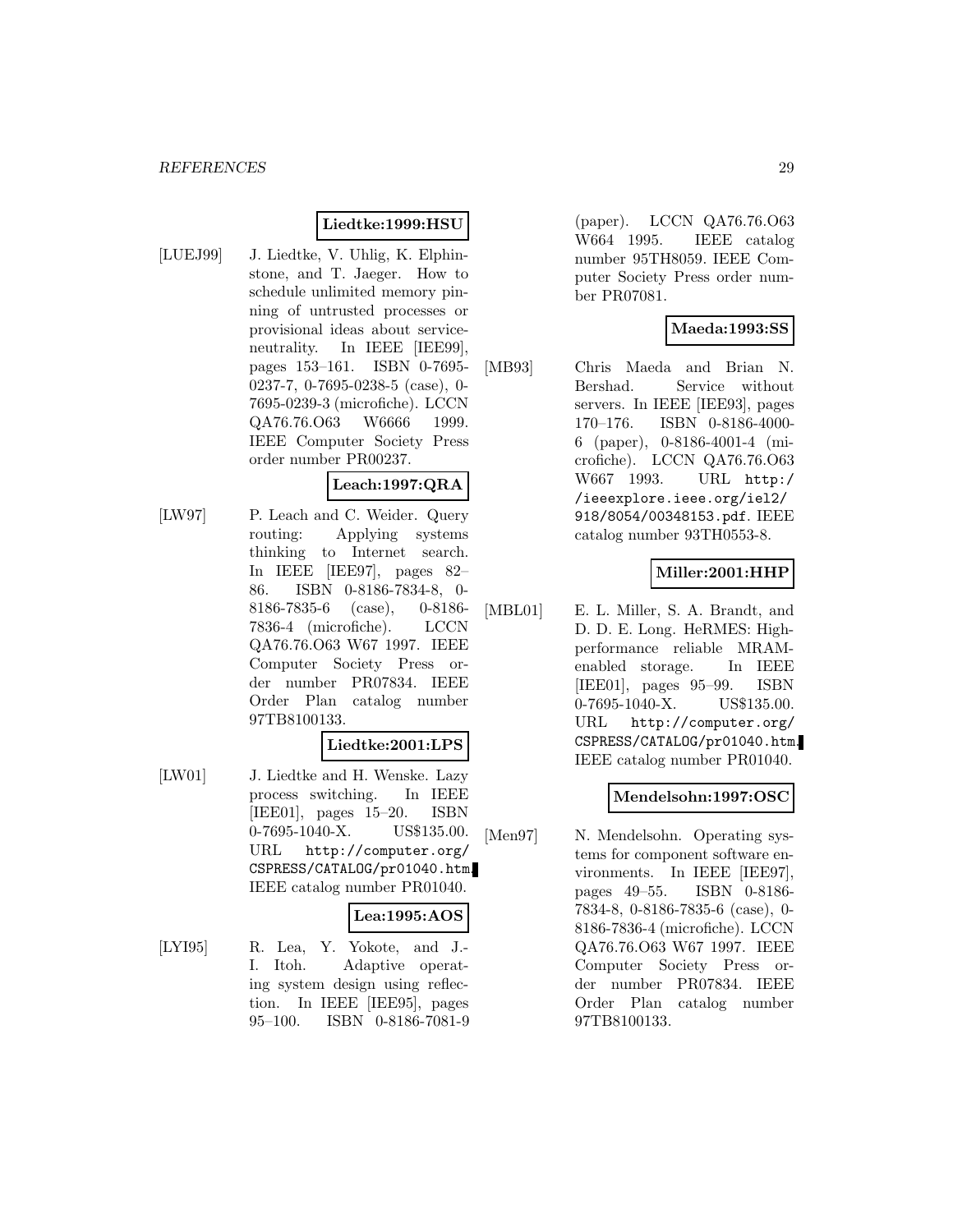#### **McJones:1987:TSD**

[MH87] P. McJones and A. Hisgen. The Topaz system: Distributed multiprocessor personal computing. In IEEE [IEE87], page ?? ISBN ???? LCCN ???? URL http://citeseer. nj.nec.com/mcjones87topaz. html.

# **Mazieres:1997:SAN**

[MK97] D. Mazieres and M. Kaashoek. Secure applications need flexible operating systems. In IEEE [IEE97], pages 56–61. ISBN 0-8186-7834-8, 0-8186- 7835-6 (case), 0-8186-7836-4 (microfiche). LCCN QA76.76.063 $\left[{\rm{Mog92}}\right]$ W67 1997. IEEE Computer Society Press order number PR07834. IEEE Order Plan catalog number 97TB8100133.

# **Montz:1995:SCO**

[MMOP95] A. B. Montz, D. Mosberger, S. W. O'Malley, and L. L. Peterson. Scout: a communicationsoriented operating system. In IEEE [IEE95], pages 58–61. ISBN 0-8186-7081-9 (paper). LCCN QA76.76.O63 W664 1995. IEEE catalog number 95TH8059. IEEE Computer Society Press order number PR07081.

#### **Michiels:2001:DUA**

[MMWV01] S. Michiels, F. Matthijs, D. Walravens, and P. Verbaeten. DiPS: a unifying approach for developing system software. In IEEE [IEE01], page 175. ISBN 0-7695-1040-X. US\$135.00.

URL http://computer.org/ CSPRESS/CATALOG/pr01040.htm. IEEE catalog number PR01040.

#### **Mogul:1989:WRA**

[Mog89] Jeffrey C. Mogul. What is the right amount of statelessness in a file server? In IEEE [IEE89], pages 82–85. ISBN 0- 8186-2003-X, 0-8186-5003-6 (microfiche). LCCN QA76.76.O63 W667 1989. URL http:/ /ieeexplore.ieee.org/iel5/ 267/3322/00109272.pdf. IEEE catalog number 89TH0281-6.

# **Mogul:1992:SLU**

J. C. Mogul. SPECmarks are leading us astray. In IEEE [IEE92], pages 160– 161. ISBN 0-8186-2555-4 (paper), 0-8186-2556-2 (microfiche). LCCN QA 76.76 O63 W667 1992. URL http:/ /ieeexplore.ieee.org/iel2/ 891/6831/00275669.pdf. IEEE catalog number 92TH0413-5.

# **Mogul:1993:BMD**

[Mog93] Jeffrey C. Mogul. Big memories on the desktop. In IEEE [IEE93], pages 110– 115. ISBN 0-8186-4000-6 (paper), 0-8186-4001-4 (microfiche). LCCN QA76.76.O63 W667 1993. URL http:/ /ieeexplore.ieee.org/iel2/ 918/8054/00348163.pdf. IEEE catalog number 93TH0553-8.

#### **Mogul:1999:BMO**

[Mog99] J. Mogul. Brittle metrics in operating systems research.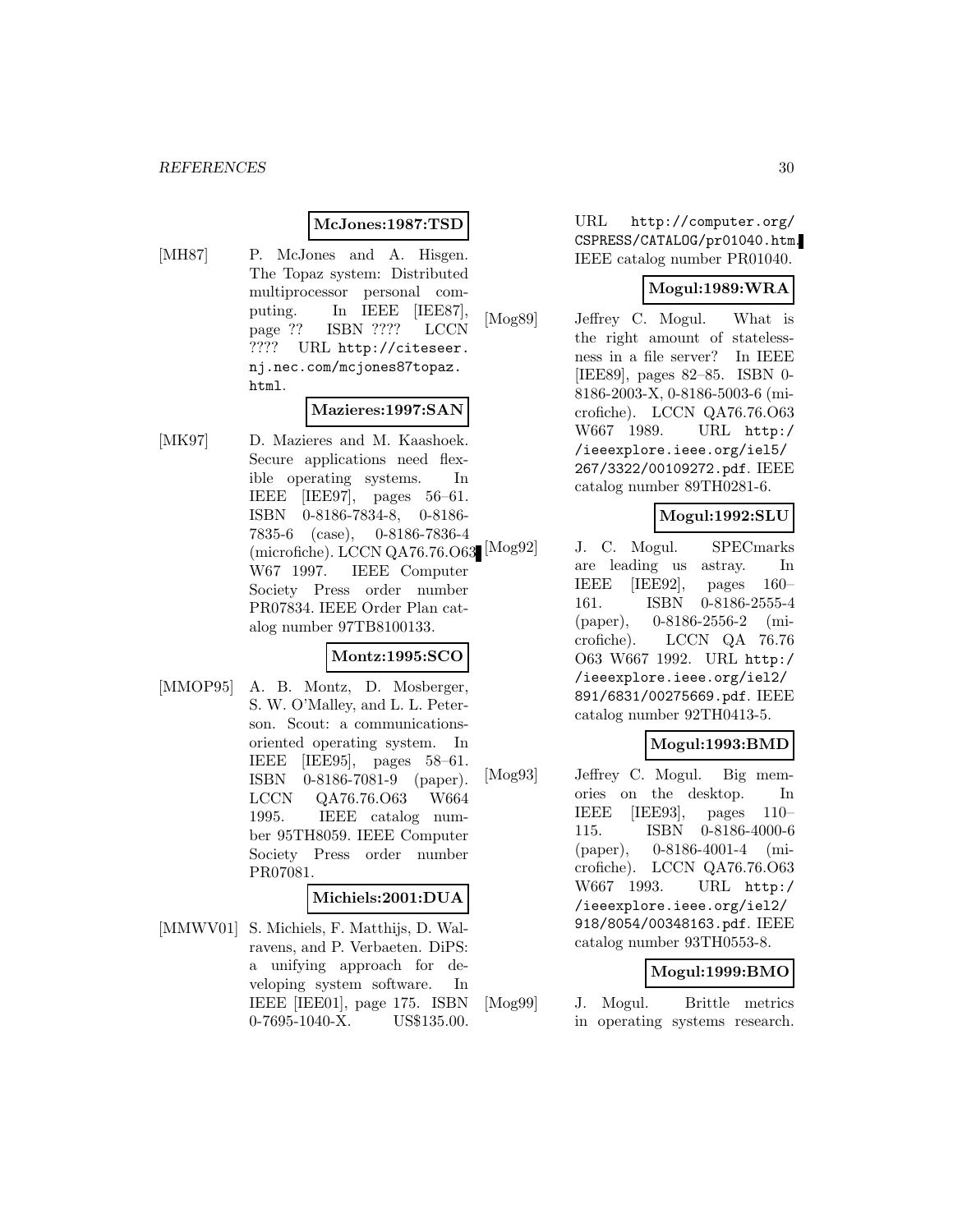In IEEE [IEE99], pages 90– 95. ISBN 0-7695-0237-7, 0- 7695-0238-5 (case), 0-7695- 0239-3 (microfiche). LCCN QA76.76.O63 W6666 1999. IEEE Computer Society Press order number PR00237.

### **Mogul:2001:TRD**

[Mog01] J. C. Mogul. Toward a rigorous data type model for HTTP. In IEEE [IEE01], page 176. ISBN 0-7695-1040-X. US\$135.00. URL http://computer.org/ CSPRESS/CATALOG/pr01040.htm. IEEE catalog number PR01040.

#### **Mosberger:1993:CPH**

[MP93] David Mosberger and Larry L. Peterson. Careful protocols or how to use highly reliable networks. In IEEE [IEE93], pages 80–84. ISBN 0-8186-4000- 6 (paper), 0-8186-4001-4 (microfiche). LCCN QA76.76.O63 W667 1993. URL http:/ /ieeexplore.ieee.org/iel2/ 918/8054/00348168.pdf. IEEE catalog number 93TH0553-8.

#### **Mazieres:2001:DTY**

[MS01] D. Mazieres and D. Shasha. Don't trust your file server. In IEEE [IEE01], pages 113– 118. ISBN 0-7695-1040-X. US\$135.00. URL http:// computer.org/CSPRESS/CATALOG/ pr01040.htm. IEEE catalog number PR01040.

#### **Mah:1993:PNV**

[MSK<sup>+</sup>93] Bruce A. Mah, Srinivasan Seshan, Kimberly Keeton, Randy H. Katz, and Domenico Ferrari.

Providing network video service to mobile clients. In IEEE [IEE93], pages 48–54. ISBN 0-8186-4000-6 (paper), 0-8186- 4001-4 (microfiche). LCCN QA76.76.O63 W667 1993. URL http://ieeexplore.ieee.org/ iel2/918/8054/00348173.pdf. IEEE catalog number 93TH0553- 8.

# **Mercer:1993:PCR**

[MST93] Clifford W. Mercer, Stefan Savage, and Hideyuki Tokuda. Processor capacity reserves: An abstraction for managing processor usage. In IEEE [IEE93], pages 129–134. ISBN 0-8186-4000- 6 (paper), 0-8186-4001-4 (microfiche). LCCN QA76.76.O63 W667 1993. URL http:/ /ieeexplore.ieee.org/iel2/ 918/8054/00348160.pdf. IEEE catalog number 93TH0553-8.

### **Mullender:1987:AWO**

[Mul87] S. J. Mullender. Amoeba as a workstation operating system. In IEEE [IEE87], page ?? ISBN ???? LCCN ????

# **Myers:1993:RIP**

[Mye93] Andrew C. Myers. Resolving the integrity/performance conflict. In IEEE [IEE93], pages 156–159. ISBN 0-8186-4000- 6 (paper), 0-8186-4001-4 (microfiche). LCCN QA76.76.O63 W667 1993. URL http:/ /ieeexplore.ieee.org/iel2/ 918/8054/00348156.pdf. IEEE catalog number 93TH0553-8.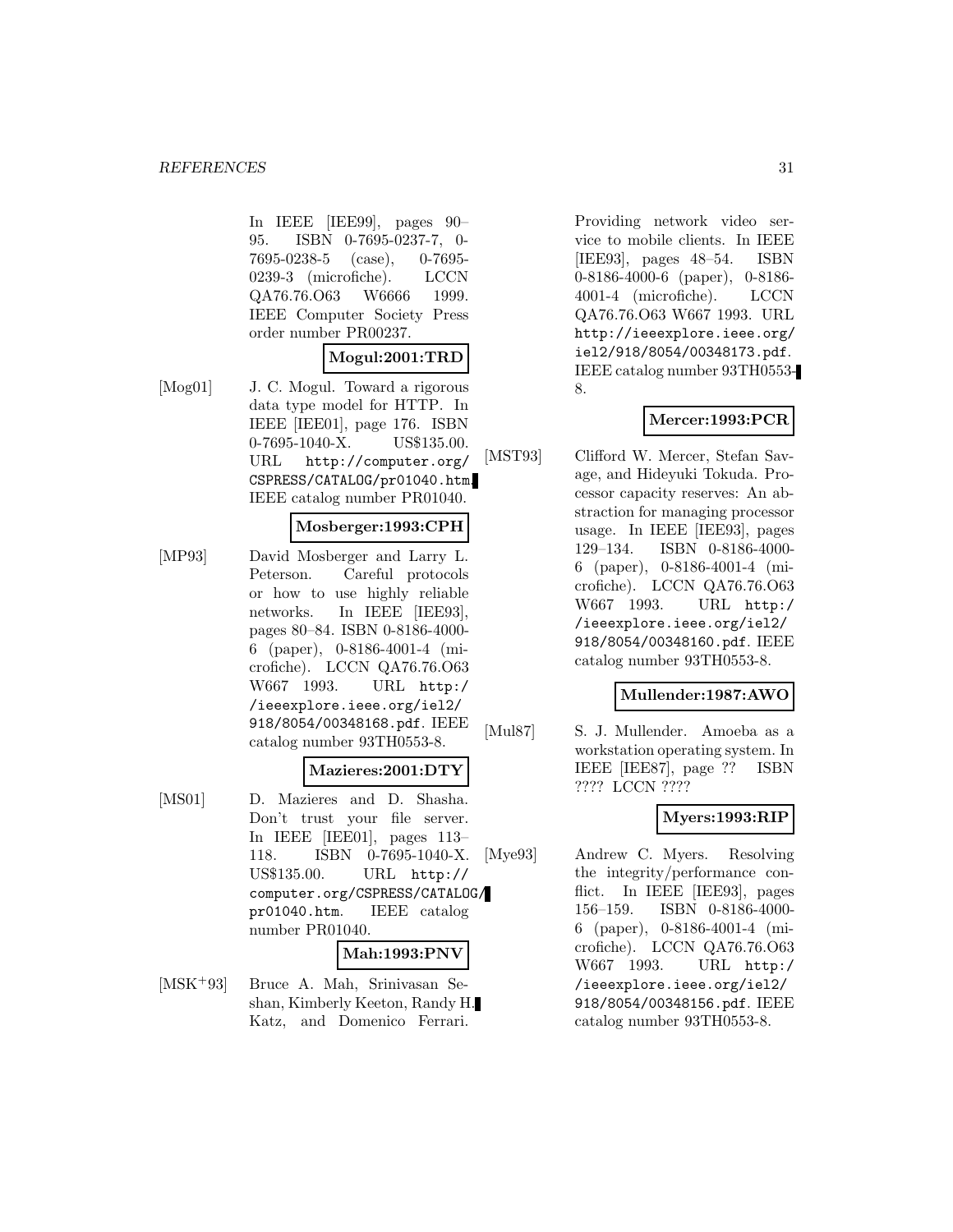### **Neufeld:1989:RPD**

[NC89] Gerald Neufeld and Samuel Chanson. The Raven project. In IEEE [IEE89], pages 86– 90. ISBN 0-8186-2003-X, 0- 8186-5003-6 (microfiche). LCCN QA76.76.O63 W667 1989. URL http://ieeexplore.ieee.org/ iel5/267/3322/00109273.pdf. IEEE catalog number 89TH0281- 6.

#### **Neuman:1989:WVS**

[Neu89] B. Clifford Neuman. Workstations and the virtual system model. In IEEE [IEE89], pages 91–95. ISBN 0-8186- 2003-X, 0-8186-5003-6 (microfiche). LCCN QA76.76.O63 W667 1989. URL http:/ /ieeexplore.ieee.org/iel5/ 267/3322/00109274.pdf. IEEE catalog number 89TH0281-6.

#### **Nilsen:1995:RTN**

- 
- [Nil95] K. Nilsen. Real-time is no longer a small specialized niche. In IEEE [IEE95], pages 2– 7. ISBN 0-8186-7081-9 (paper). LCCN QA76.76.O63 W664 1995. IEEE catalog number 95TH8059. IEEE Computer Society Press order number PR07081.

#### **Nelson:1993:GSC**

[NK93] Michael N. Nelson and Yousef A. Khalidi. Generic support for caching and disconnected operation. In IEEE [IEE93], pages 61–65. ISBN 0-8186-4000- 6 (paper), 0-8186-4001-4 (microfiche). LCCN QA76.76.O63 W667 1993. URL http:/ /ieeexplore.ieee.org/iel2/ 918/8054/00348171.pdf. IEEE catalog number 93TH0553-8.

# **Noble:1999:CBT**

[NLP99] B. Noble, L. Li, and A. Prakash. The case for better throughput estimation. In IEEE [IEE99], pages 70–75. ISBN 0-7695- 0237-7, 0-7695-0238-5 (case), 0- 7695-0239-3 (microfiche). LCCN QA76.76.O63 W6666 1999. IEEE Computer Society Press order number PR00237.

# **Neugebauer:2001:EJA**

[NM01] R. Neugebauer and D. McAuley. Energy is just another resource: Energy accounting and energy pricing in the Nemesis OS. In IEEE [IEE01], pages 67–74. ISBN 0-7695-1040- X. US\$135.00. URL http:// computer.org/CSPRESS/CATALOG/ pr01040.htm. IEEE catalog number PR01040.

#### **Narten:1992:RMR**

[NY92] T. Narten and R. Yavagkar. Remote memory as a resource in distributed systems. In IEEE [IEE92], pages 132– 136. ISBN 0-8186-2555-4 (paper), 0-8186-2556-2 (microfiche). LCCN QA 76.76 O63 W667 1992. URL http:/ /ieeexplore.ieee.org/iel2/ 891/6831/00275674.pdf. IEEE catalog number 92TH0413-5.

# **Ordille:1992:LLW**

[OM92] J. J. Ordille and B. P. Miller. Lost in a labyrinth of work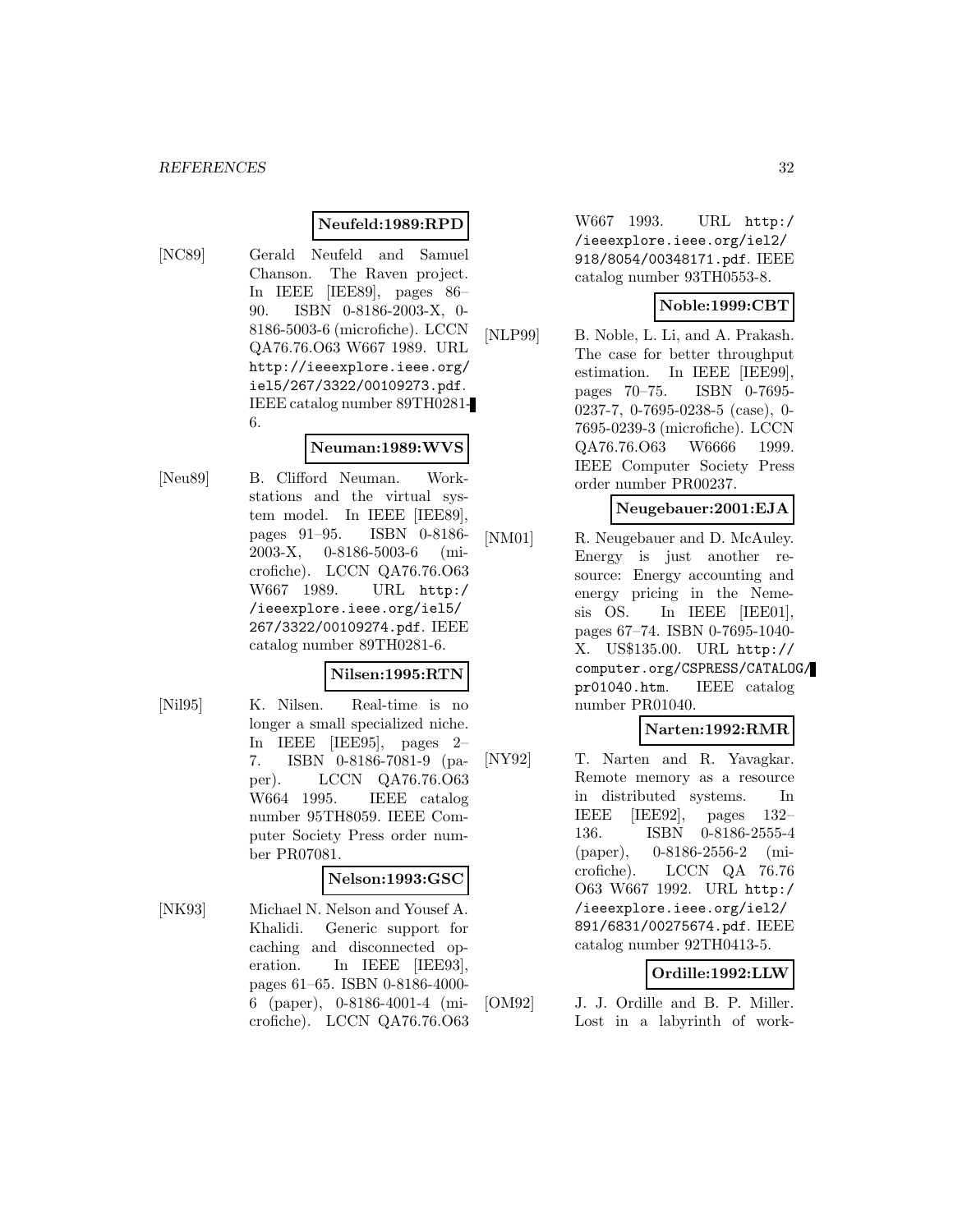stations. In IEEE [IEE92], pages 52–55. ISBN 0-8186- 2555-4 (paper), 0-8186-2556-2 (microfiche). LCCN QA 76.76 O63 W667 1992. URL http:/ /ieeexplore.ieee.org/iel2/ 891/6831/00275689.pdf. IEEE catalog number 92TH0413-5.

# **Orr:1995:AMP**

[Orr95] D. B. Orr. Application of metaprotocols to improve OS services. In IEEE [IEE95], pages 101–107. ISBN 0-8186-7081-9 (paper). LCCN QA76.76.O63 W664 1995. IEEE catalog number 95TH8059. IEEE Computer Society Press order number PR07081.

# **OQuin:1989:ATO**

- 
- [OS89] J. C. O'Quin and C. H. Sauer. AIX 3 technology (operating system). In IEEE [IEE89], pages 96–100. ISBN 0- 8186-2003-X, 0-8186-5003-6 (microfiche). LCCN QA76.76.O63 W667 1989. URL http:/ /ieeexplore.ieee.org/iel5/ 267/3322/00109275.pdf. IEEE catalog number 89TH0281-6.

# **OToole:1995:SDM**

[OS95] J. O'Toole and L. Shrira. Shared data management needs adaptive methods. In IEEE [IEE95], pages 129–135. ISBN 0-8186-7081-9 (paper). LCCN QA76.76.O63 W664 1995. IEEE catalog number 95TH8059. IEEE Computer Society Press order number PR07081.

# **Pasquale:1992:SDI**

[Pas92] J. Pasquale. I/O system design for intensive multimedia I/O. In IEEE [IEE92], pages 29–33. ISBN 0-8186-2555- 4 (paper), 0-8186-2556-2 (microfiche). LCCN QA 76.76 O63 W667 1992. URL http:/ /ieeexplore.ieee.org/iel2/ 891/6831/00275693.pdf. IEEE catalog number 92TH0413-5.

# **Pradhan:1999:OSS**

[PC99] P. Pradhan and T. Chiueh. Operating systems support for programmable cluster-based interact routers. In IEEE [IEE99], pages 76–81. ISBN 0-7695- 0237-7, 0-7695-0238-5 (case), 0- 7695-0239-3 (microfiche). LCCN QA76.76.O63 W6666 1999. IEEE Computer Society Press order number PR00237.

# **Perez-Cortes:1995:GSS**

[PCDH95] E. Perez-Cortes, P. Dechamboux, and J. Han. Generic support for synchronization and consistency in Arias. In IEEE [IEE95], pages 113–118. ISBN 0-8186-7081-9 (paper). LCCN QA76.76.O63 W664 1995. IEEE catalog number 95TH8059. IEEE Computer Society Press order number PR07081.

**Pu:1993:FBS**

[PF93] Calton Pu and Robert M. Fuhrer. Feedback-based scheduling: a toolbox approach. In IEEE [IEE93], pages 124– 128. ISBN 0-8186-4000-6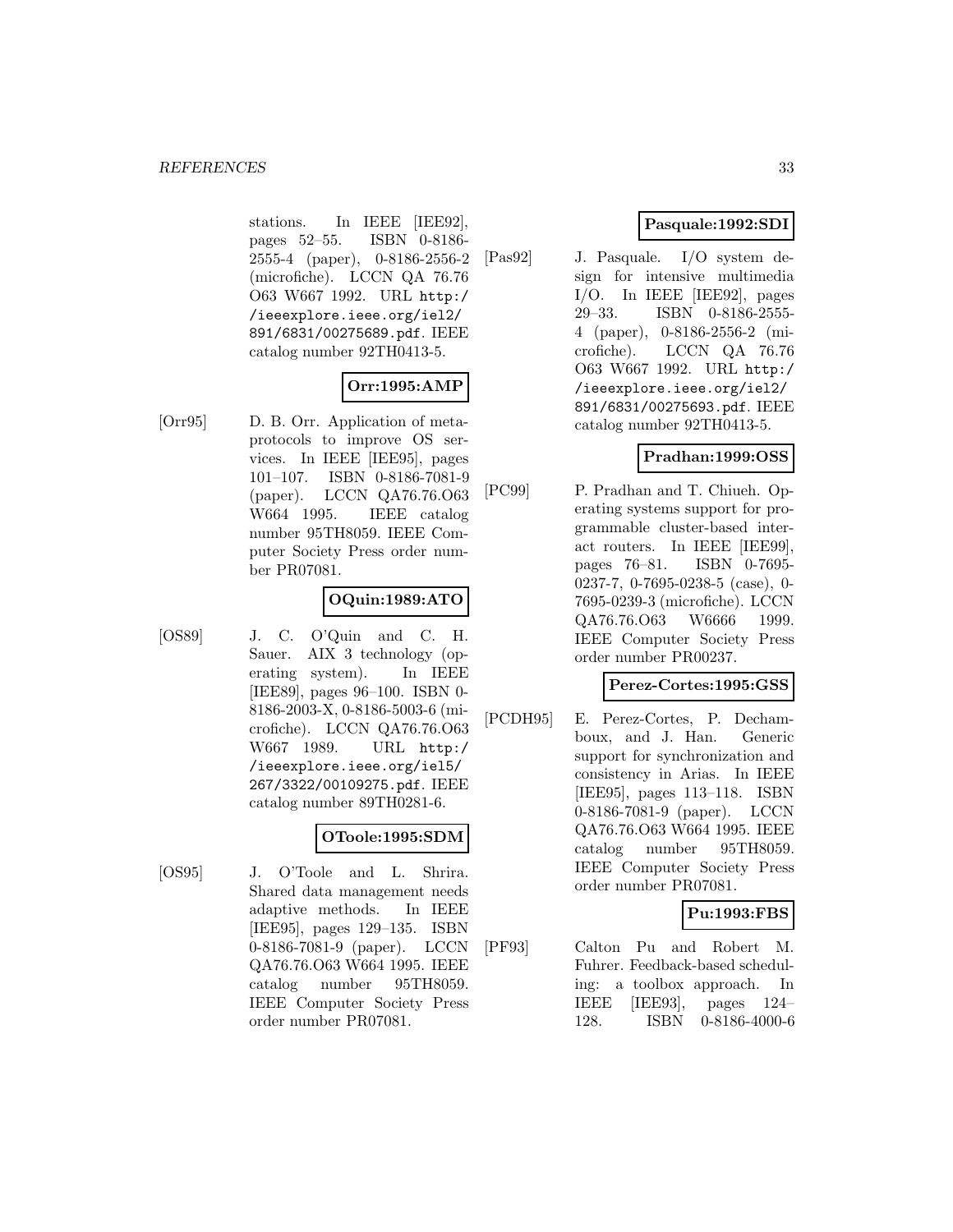(paper), 0-8186-4001-4 (microfiche). LCCN QA76.76.O63 W667 1993. URL http:/ /ieeexplore.ieee.org/iel2/ 918/8054/00348177.pdf. IEEE catalog number 93TH0553-8.

#### **Pradhan:2001:DIS**

[PGC01] P. Pradhan, K. Gopalan, and T.-C. Chiueh. Design issues in system support for programmable routers. In IEEE [IEE01], pages 9–14. ISBN 0-7695-1040-X. US\$135.00. URL http://computer.org/ CSPRESS/CATALOG/pr01040.htm. IEEE catalog number PR01040.

#### **Peterson:1999:SGP**

[PKL99] L. Peterson, S. Karlin, and K. Li. OS support for general-purpose routers. In IEEE [IEE99], pages 38–43. ISBN 0-7695- 0237-7, 0-7695-0238-5 (case), 0- 7695-0239-3 (microfiche). LCCN QA76.76.O63 W6666 1999. IEEE Computer Society Press order number PR00237.

#### **Preguica:2001:SDO**

[PMDD01] N. Preguica, J. Martins, H. Domingos, and S. Duarte. Supporting disconnected operation in DOORS. In IEEE [IEE01], page 179. ISBN 0-7695-1040-X. US\$135.00. URL http://computer.org/ CSPRESS/CATALOG/pr01040.htm. IEEE catalog number PR01040.

#### **Petrou:2001:HGS**

[PNG<sup>+</sup>01] D. Petrou, D. Narayanan, G. R. Ganger, G. A. Gibson, and E. Shriver. Hinting for goodness' sake. In IEEE [IEE01], page 177. ISBN 0-7695-1040-X. US\$135.00. URL http://computer.org/ CSPRESS/CATALOG/pr01040.htm. IEEE catalog number PR01040.

### **Piumarta:2001:AVK**

[POBF01] I. Piumarta, F. Ogel, C. Baillarguet, and B. Folliot. Applying the VVM kernel to flexible Web caches. In IEEE [IEE01], page 178. ISBN 0-7695-1040-X. US\$135.00. URL http://computer.org/ CSPRESS/CATALOG/pr01040.htm. IEEE catalog number PR01040.

### **Pucci:1992:DCA**

[Puc92] M. F. Pucci. Device control abstractions for workstation operating system. In IEEE [IEE92], pages 34–38. ISBN 0-8186- 2555-4 (paper), 0-8186-2556-2 (microfiche). LCCN QA 76.76 O63 W667 1992. URL http:/ /ieeexplore.ieee.org/iel2/ 891/6831/00275692.pdf. IEEE catalog number 92TH0413-5.

# **Rawson:1997:EDM**

[Raw97] F. Rawson. Experience with the development of a microkernelbased, multi-server operating system. In IEEE [IEE97], pages 2–7. ISBN 0-8186-7834- 8, 0-8186-7835-6 (case), 0-8186- 7836-4 (microfiche). LCCN QA76.76.O63 W67 1997. IEEE Computer Society Press order number PR07834. IEEE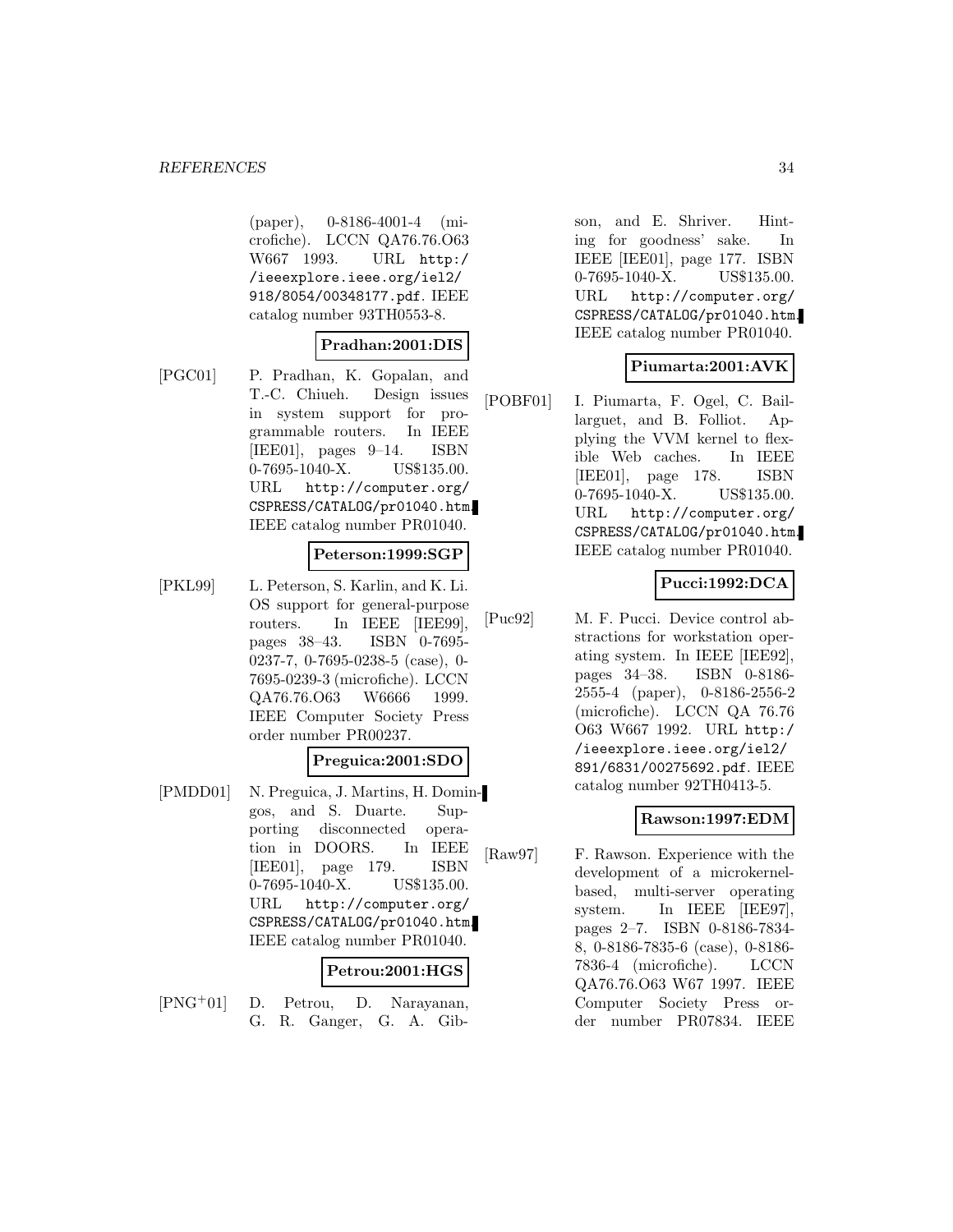Order Plan catalog number 97TB8100133.

#### **Rashid:1989:MFO**

[RBF<sup>+</sup>89] Richard Rashid, Robert Baron, Alessandro Forin, David Golub, Michael Jones, Daniel Orr, and Richard Sanzi. Mach: a foundation for open systems (operating systems). In IEEE [IEE89], pages 109–113. ISBN 0- 8186-2003-X, 0-8186-5003-6 (microfiche). LCCN QA76.76.O63 W667 1989. URL http:/ /ieeexplore.ieee.org/iel5/ 267/3322/00109278.pdf. IEEE catalog number 89TH0281-6.

#### **Razafimahefa:2001:LAW**

[RBP01] C. Razafimahefa, C. Bryce, and M. Pawlak. The Lana approach to wireless computing. In IEEE [IEE01], page 180. ISBN 0-7695-1040-X. US\$135.00. URL http://computer.org/ CSPRESS/CATALOG/pr01040.htm. IEEE catalog number PR01040.

#### **Rahul:1999:ESA**

[RBS99] H. Rahul, H. Balakrishnan, and S. Seshan. An end-system architecture for unified congestion management. In IEEE [IEE99], pages 52–57. ISBN 0-7695- 0237-7, 0-7695-0238-5 (case), 0- 7695-0239-3 (microfiche). LCCN QA76.76.O63 W6666 1999. IEEE Computer Society Press order number PR00237.

# **Redell:1992:WAD**

[Red92] D. D. Redell. Workstation autonomy is a dead issue. In IEEE [IEE92], pages 15–16. ISBN 0-8186-2555- 4 (paper), 0-8186-2556-2 (microfiche). LCCN QA 76.76 O63 W667 1992. URL http:/ /ieeexplore.ieee.org/iel2/ 891/6831/00275696.pdf. IEEE catalog number 92TH0413-5.

# **Ramakrishnan:1989:WNP**

[RH89] K. K. Ramakrishnan and William R. Hawe. The workstation on the network: performance considerations for the communications interface. In IEEE [IEE89], pages 105–108. ISBN 0-8186-2003-X, 0-8186- 5003-6 (microfiche). LCCN QA76.76.O63 W667 1989. URL http://ieeexplore.ieee.org/ iel5/267/3322/00109277.pdf. IEEE catalog number 89TH0281- 6.

# **Ricci:2001:APA**

[RL01] R. Ricci and J. Lepreau. Active protocols for agile censorresistant networks. In IEEE [IEE01], pages 119–124. ISBN 0-7695-1040-X. US\$135.00. URL http://computer.org/ CSPRESS/CATALOG/pr01040.htm. IEEE catalog number PR01040.

#### **Rowstron:2001:PMR**

[RLB01] A. I. T. Rowstron, N. Lawrence, and C. M. Bishop. Probabilistic modelling of replica divergence. In IEEE [IEE01], pages 55–60. ISBN 0-7695-1040- X. US\$135.00. URL http:// computer.org/CSPRESS/CATALOG/ pr01040.htm. IEEE catalog number PR01040.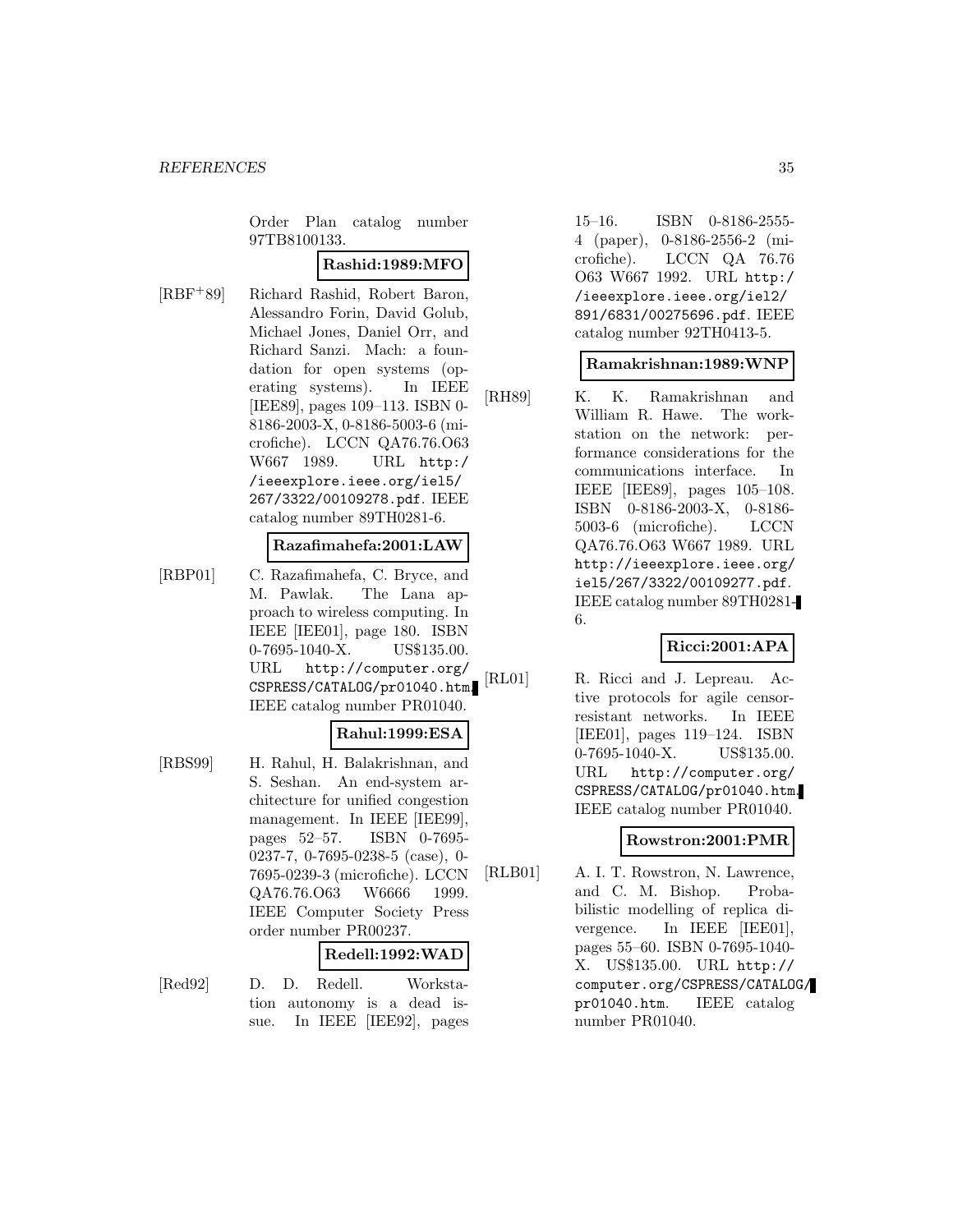#### **Reed:1999:XAE**

[RPEM99] D. Reed, I. Pratt, S. Early, and P. Menage. Xenoservers: Accountable execution of untrusted programs. In IEEE [IEE99], pages 136–141. ISBN 0-7695- 0237-7, 0-7695-0238-5 (case), 0- 7695-0239-3 (microfiche). LCCN QA76.76.O63 W6666 1999. IEEE Computer Society Press order number PR00237.

### **Schilit:1993:PMC**

[SAG<sup>+</sup>93] Bill N. Schilit, Norman Adams, Rich Gold, Michael M. Tso, and Roy Want. The ParcTab mobile computing system. In IEEE [IEE93], pages 34–39. ISBN 0-8186-4000-6 (paper), 0-8186- 4001-4 (microfiche). LCCN QA76.76.O63 W667 1993. URL http://ieeexplore.ieee.org/ iel2/918/8054/00348175.pdf. IEEE catalog number 93TH0553- 8.

#### **Satyanarayanan:1989:CHA**

[Sat89] M. Satyanarayanan. Coda:

a highly available file system for a distributed workstation environment. In IEEE [IEE89], pages 114–116. ISBN 0- 8186-2003-X, 0-8186-5003-6 (microfiche). LCCN QA76.76.O63 W667 1989. URL http:/ /ieeexplore.ieee.org/iel5/ 267/3322/00109279.pdf. IEEE catalog number 89TH0281-6.

#### **Snoeren:2001:RIM**

[SBK01] A. C. Snoeren, H. Balakrishnan, and M. F. Kaashoek. Reconsidering internet mobility. In IEEE [IEE01], pages 41–46. ISBN 0-7695-1040-X. US\$135.00. URL http://computer.org/ CSPRESS/CATALOG/pr01040.htm. IEEE catalog number PR01040.

#### **Savage:1999:CIT**

[SCA99] S. Savage, N. Cardwell, and T. Anderson. The case for informed transport protocols. In IEEE [IEE99], pages 58– 63. ISBN 0-7695-0237-7, 0- 7695-0238-5 (case), 0-7695- 0239-3 (microfiche). LCCN QA76.76.O63 W6666 1999. IEEE Computer Society Press order number PR00237.

# **Schatz:1989:PIE**

[Sch89] Bruce R. Schatz. A prototype information environment. In IEEE [IEE89], pages 118–124. ISBN 0- 8186-2003-X, 0-8186-5003-6 (microfiche). LCCN QA76.76.O63 W667 1989. URL http:/ /ieeexplore.ieee.org/iel5/ 267/3322/00109280.pdf. IEEE catalog number 89TH0281-6.

#### **Santry:1999:EFS**

[SFHV99] D. Santry, M. Feeley, N. Hutchinson, and A. Veitch. Elephant: The file system that never forgets. In IEEE [IEE99], pages 2–7. ISBN 0-7695-0237- 7, 0-7695-0238-5 (case), 0-7695- 0239-3 (microfiche). LCCN QA76.76.O63 W6666 1999. IEEE Computer Society Press order number PR00237.

#### **Scott:1992:SMO**

[SG92] M. L. Scott and W. Garnett. Shared memory ought to be com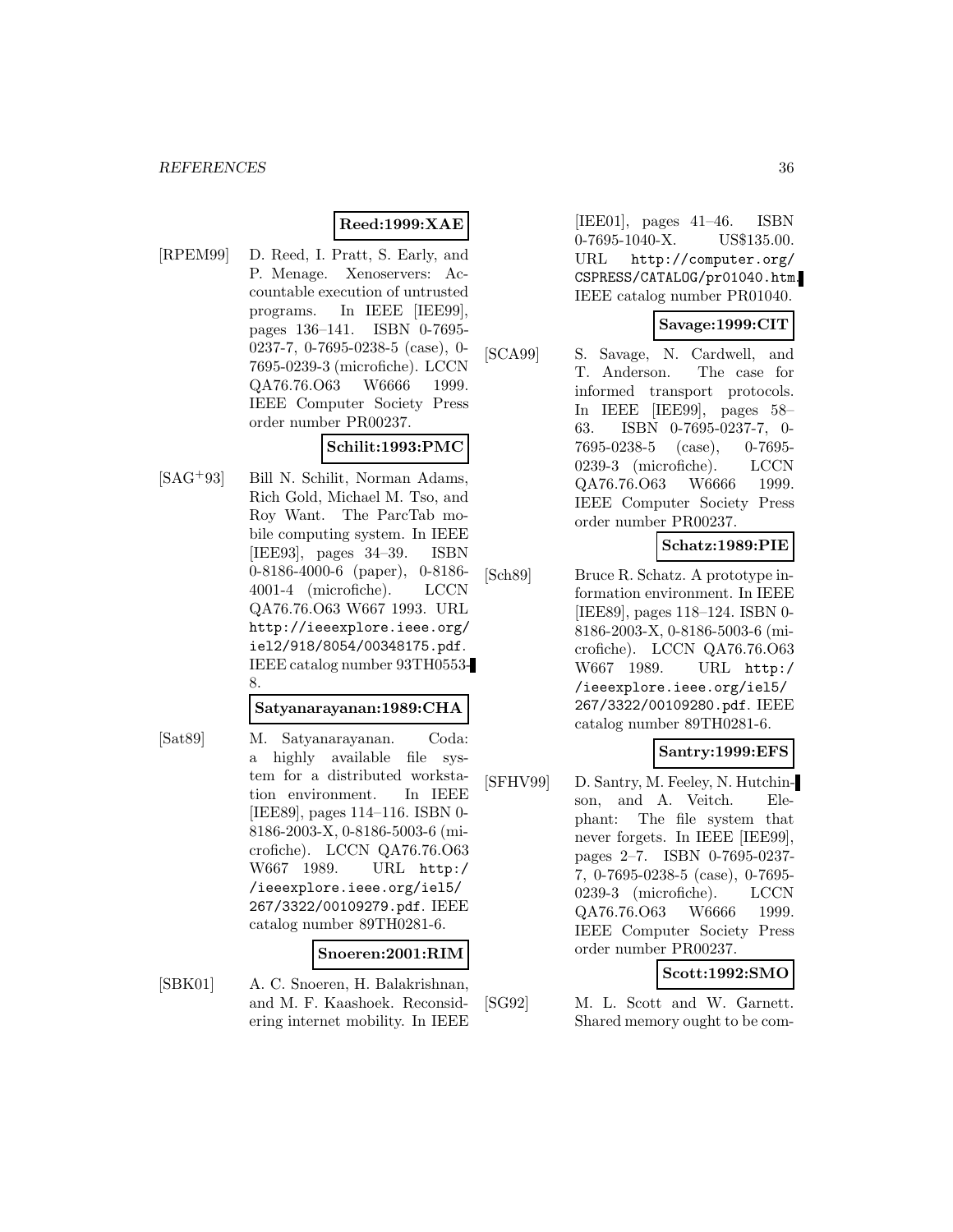monplace. In IEEE [IEE92], pages 86–90. ISBN 0-8186- 2555-4 (paper), 0-8186-2556-2 (microfiche). LCCN QA 76.76 O63 W667 1992. URL http:/ /ieeexplore.ieee.org/iel2/ 891/6831/00275683.pdf. IEEE catalog number 92TH0413-5.

### **Sullivan:1999:TCR**

[SHS99] D. Sullivan, R. Haas, and M. Seltzer. Tickets and currencies revisited: Extensions to multi-resouce lottery scheduling. In IEEE [IEE99], pages 148–152. ISBN 0-7695-0237- 7, 0-7695-0238-5 (case), 0-7695- 0239-3 (microfiche). LCCN QA76.76.O63 W6666 1999. IEEE Computer Society Press order number PR00237.

#### **Satyanarayanan:1992:ULD**

[SKKM92] M. Satyanarayanan, J. J. Kistler, P. Kumar, and H. Mashburn. On the ubiquity of logging in distributed file systems. In IEEE [IEE92], pages 122–125. ISBN 0-8186-2555- 4 (paper), 0-8186-2556-2 (microfiche). LCCN QA 76.76 O63 W667 1992. URL http:/ /ieeexplore.ieee.org/iel2/ 891/6831/00275676.pdf. IEEE catalog number 92TH0413-5.

**Satyanarayanan:1987:CRD**

[SKS87] M. Satyanarayanan, J. J. Kistler, and E. H. Siegel. Coda: a resilient distributed file system. In IEEE [IEE87], page ???? ISBN ???? LCCN ???? URL http://www.

cs.cmu.edu/afs/cs/project/ coda/Web/docs-coda.html.

#### **Seltzer:1999:CAS**

[SKSZ99] M. Seltzer, D. Krinsky, K. Smith, and X. Zhang. The case for application-specific benchmarking. In IEEE [IEE99], pages 102–109. ISBN 0-7695-0237- 7, 0-7695-0238-5 (case), 0-7695- 0239-3 (microfiche). LCCN QA76.76.O63 W6666 1999. IEEE Computer Society Press order number PR00237.

# **Scott:1989:MUM**

[SLM89] Michael L. Scott, Thomas J. LeBlanc, and Brian D. Marsh. A multi-user, multi-language open operating system. In IEEE [IEE89], pages 125–129. ISBN 0- 8186-2003-X, 0-8186-5003-6 (microfiche). LCCN QA76.76.O63 W667 1989. URL http:/ /ieeexplore.ieee.org/iel5/ 267/3322/00109281.pdf. IEEE catalog number 89TH0281-6.

# **Stratford:1999:EAA**

[SM99] N. Stratford and R. Mortier. An economic approach to adaptive resource management. In IEEE [IEE99], pages 142– 147. ISBN 0-7695-0237-7, 0-7695-0238-5 (case), 0-7695- 0239-3 (microfiche). LCCN QA76.76.O63 W6666 1999. IEEE Computer Society Press order number PR00237.

**Stanley-Marbell:2001:SMS**

[SMBNI01] P. Stanley-Marbell, C. Borcea, K. Nagaraja, and L. Iftode.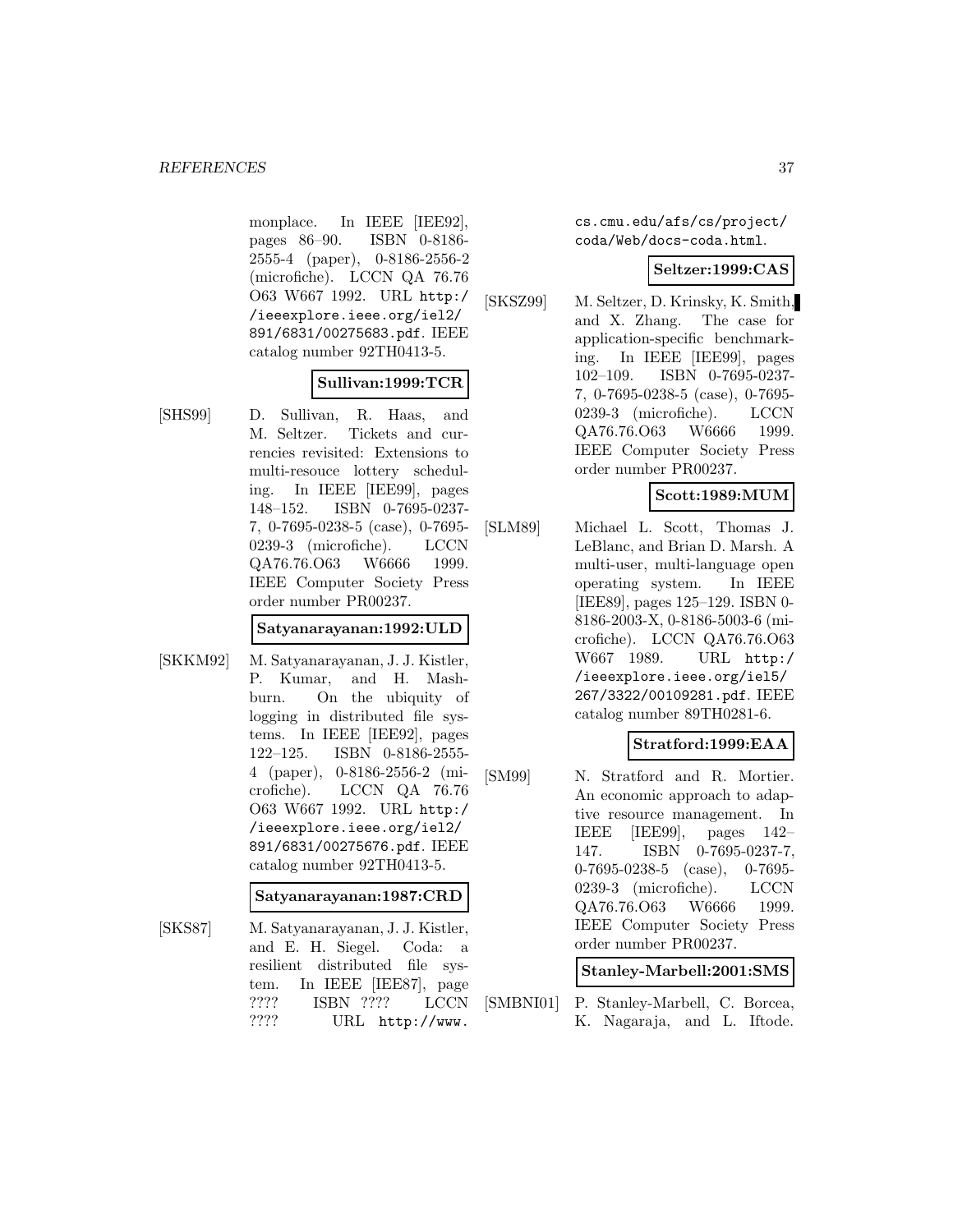Smart messages: a system architecture for large networks of embedded systems. In IEEE [IEE01], page 181. ISBN 0-7695-1040-X. US\$135.00. URL http://computer.org/ CSPRESS/CATALOG/pr01040.htm. IEEE catalog number PR01040.

#### **Satyanarayanan:1997:RTM**

[SN97] M. Satyanarayanan and B. Noble. The role of trace modulation in building mobile computing systems. In IEEE [IEE97], pages 135–139. ISBN 0-8186- 7834-8, 0-8186-7835-6 (case), 0- 8186-7836-4 (microfiche). LCCN QA76.76.O63 W67 1997. IEEE Computer Society Press order number PR07834. IEEE Order Plan catalog number 97TB8100133.

#### **Steere:1995:UDS**

[SS95] D. Steere and M. Satyanarayanan. Using dynamic sets to overcome high I/O latencies during search. In IEEE [IEE95], pages 136–141. ISBN 0-8186-7081-9 (paper). LCCN QA76.76.O63 W664 1995. IEEE catalog number 95TH8059. IEEE Computer Society Press order number PR07081.

# **Seltzer:1997:SMS**

[SS97] M. Seltzer and C. Small. Selfmonitoring and self-adapting operating systems. In IEEE [IEE97], pages 124–129. ISBN 0-8186-7834-8, 0-8186-7835-6 (case), 0-8186-7836-4 (microfiche). LCCN QA76.76.O63 W67 1997. IEEE Computer Society Press

order number PR07834. IEEE Order Plan catalog number 97TB8100133.

# **Sultan:2001:TLS**

[SSI01] F. Sultan, K. Srinivasan, and L. Iftode. Transport layer support for highly-available network services. In IEEE [IEE01], page 182. ISBN 0-7695-1040-X. US\$135.00. URL http://computer.org/ CSPRESS/CATALOG/pr01040.htm. IEEE catalog number PR01040.

### **Stankovic:1995:CMS**

[Sta95] J. A. Stankovic. Continuous and multimedia OS support in real-time control applications. In IEEE [IEE95], pages 8–11. ISBN 0-8186-7081- 9 (paper). LCCN QA76.76.O63 W664 1995. IEEE catalog number 95TH8059. IEEE Computer Society Press order number PR07081.

# **Theimer:1993:OSI**

[TDW93] Marvin Theimer, Alan J. Demers, and Brent B. Welch. Operating system issues for PDAs. In IEEE [IEE93], pages 2–8. ISBN 0-8186-4000- 6 (paper), 0-8186-4001-4 (microfiche). LCCN QA76.76.O63 W667 1993. URL http:/ /ieeexplore.ieee.org/iel2/ 918/8054/00348181.pdf. IEEE catalog number 93TH0553-8.

# **Tol:1999:FSC**

R. Tol and P. Ijdens. File systems for CE equipment.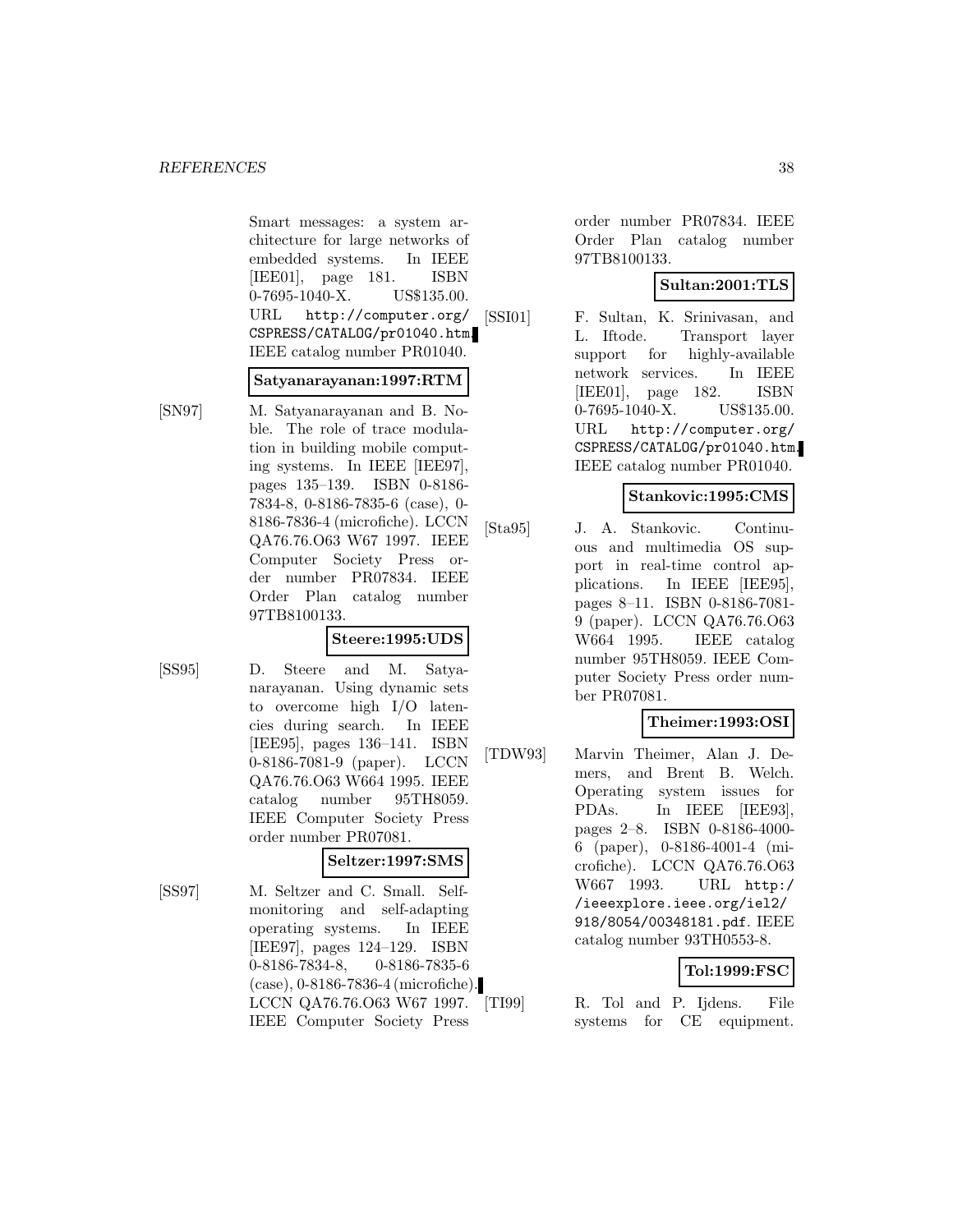In IEEE [IEE99], pages 20– 23. ISBN 0-7695-0237-7, 0- 7695-0238-5 (case), 0-7695- 0239-3 (microfiche). LCCN QA76.76.O63 W6666 1999. IEEE Computer Society Press order number PR00237.

### **Tsai:1999:CMSa**

[TRP99a] M. Tsai, P. Reiher, and G. Popek. Command management system for next-generation user input. In IEEE [IEE99], pages 179–184. ISBN 0-7695- 0237-7, 0-7695-0238-5 (case), 0- 7695-0239-3 (microfiche). LCCN QA76.76.O63 W6666 1999. IEEE Computer Society Press order number PR00237.

# **Tsai:1999:CMSb**

[TRP99b] M. Tsai, P. Reiher, and G. Popek. Command management system for next-generation user input. In IEEE [IEE99], pages 179–184. ISBN 0-7695- 0237-7, 0-7695-0238-5 (case), 0- 7695-0239-3 (microfiche). LCCN QA76.76.O63 W6666 1999. IEEE Computer Society Press order number PR00237.

#### **Tullmann:1997:FMP**

[TTML97] P. Tullmann, J. Turner, J. Mc-Corquodale, and J. Lepreau. Formal methods: a practical tool for OS implementors. In IEEE [IEE97], pages 20–27. ISBN 0-8186-7834-8, 0-8186-7835-6 (case), 0-8186- 7836-4 (microfiche). LCCN QA76.76.O63 W67 1997. IEEE Computer Society Press order number PR07834. IEEE

Order Plan catalog number 97TB8100133.

#### **VanDoorn:1995:PEO**

[VHT95] L. Van Doorn, P. Homburg, and A. S. Tanenbaum. Paramecium: An extensible objectbased kernel. In IEEE [IEE95], pages 86–89. ISBN 0-8186-7081- 9 (paper). LCCN QA76.76.O63 W664 1995. IEEE catalog number 95TH8059. IEEE Computer Society Press order number PR07081.

### **Noordende:2001:MDM**

[vNBTvS01] G. v. Noordende, F. Brazier, A. S. Tanenbaum, and M. van Steen. Mansion, A distributed multi-agent system. In IEEE [IEE01], page 183. ISBN 0-7695-1040-X. US\$135.00. URL http://computer.org/ CSPRESS/CATALOG/pr01040.htm. IEEE catalog number PR01040.

### **vanRenesse:1987:WCR**

[vRTS87] R. van Renesse, A. S. Tanenbaum, and G. J. Sharp. The workstation: Computing resource or just a terminal? In IEEE [IEE87], page ?? ISBN ???? LCCN ????

[VRTW01] A. Veitch, E. Riedel, S. Towers, and J. Wilkes. Towards global storage management and data placement. In IEEE [IEE01], page 184. ISBN 0-7695-1040-X. US\$135.00. URL http://computer.org/ CSPRESS/CATALOG/pr01040.htm. IEEE catalog number PR01040.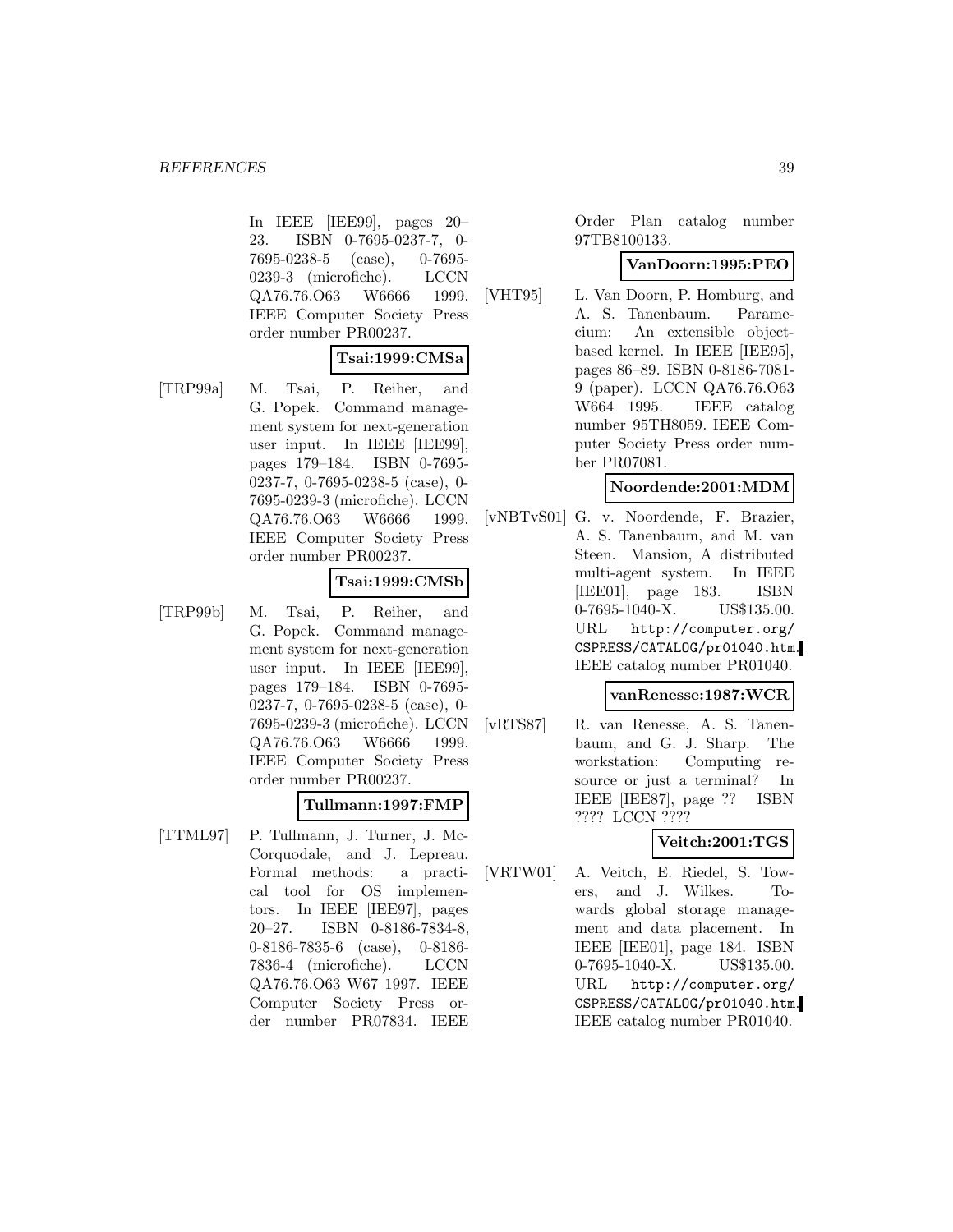# **Wang:1993:XWA**

[WA93] Randolph Wang and Thomas E. Anderson. xFS: a wide area mass storage file system. In IEEE [IEE93], pages 71–78. ISBN 0-8186-4000- 6 (paper), 0-8186-4001-4 (microfiche). LCCN QA76.76.O63 W667 1993. URL http:/ /ieeexplore.ieee.org/iel2/ 918/8054/00348169.pdf. IEEE catalog number 93TH0553-8.

#### **Watson:1995:EWC**

[Wat95] T. Watson. Effective wireless communication through application partitioning. In IEEE [IEE95], pages 24–27. ISBN 0-8186-7081-9 (paper). LCCN QA76.76.O63 W664 1995. IEEE catalog number 95TH8059. IEEE Computer Society Press order number PR07081.

#### **Welch:1989:SPS**

[WBD<sup>+</sup>89] Brent Welch, Mary Baker, Fred Douglis, John Hartman, Mendel Rosenblum, and John Ousterhout. Sprite position statement: use distributed state for failure recovery. In IEEE [IEE89], pages 130–133. ISBN 0- 8186-2003-X, 0-8186-5003-6 (microfiche). LCCN QA76.76.O63 W667 1989. URL http:/ /ieeexplore.ieee.org/iel5/ 267/3322/00109282.pdf. IEEE catalog number 89TH0281-6.

#### **Welsh:2001:VCH**

- 
- [WC01] M. Welsh and D. Culler. Virtualization considered harmful:

OS design directions for wellconditioned services. In IEEE [IEE01], pages 139–146. ISBN 0-7695-1040-X. US\$135.00. URL http://computer.org/ CSPRESS/CATALOG/pr01040.htm. IEEE catalog number PR01040.

### **Welch:1992:PPD**

[Wel92] B. Welch. A proposal for a public domain systems library. In IEEE [IEE92], pages 111–115. ISBN 0-8186-2555- 4 (paper), 0-8186-2556-2 (microfiche). LCCN QA 76.76 O63 W667 1992. URL http:/ /ieeexplore.ieee.org/iel2/ 891/6831/00275678.pdf. IEEE catalog number 92TH0413-5.

#### **Wilkes:2001:EDR**

[WGJ<sup>+</sup>01] J. Wilkes, P. Goldsack, G. Janakiraman, L. Russell, S. Singhal, and A. Thomas. eOS — the dawn of the resource economy. In IEEE [IEE01], page 188. ISBN 0-7695-1040-X. US\$135.00. URL http://computer.org/ CSPRESS/CATALOG/pr01040.htm. IEEE catalog number PR01040.

# **Warfield:2001:IGP**

[WH01] A. Warfield and N. Hutchinson. The importance of good plumbing-reconsidering infrastructure in distributed systems. In IEEE [IEE01], page 187. ISBN 0-7695-1040-X. US\$135.00. URL http:// computer.org/CSPRESS/CATALOG/ pr01040.htm. IEEE catalog number PR01040.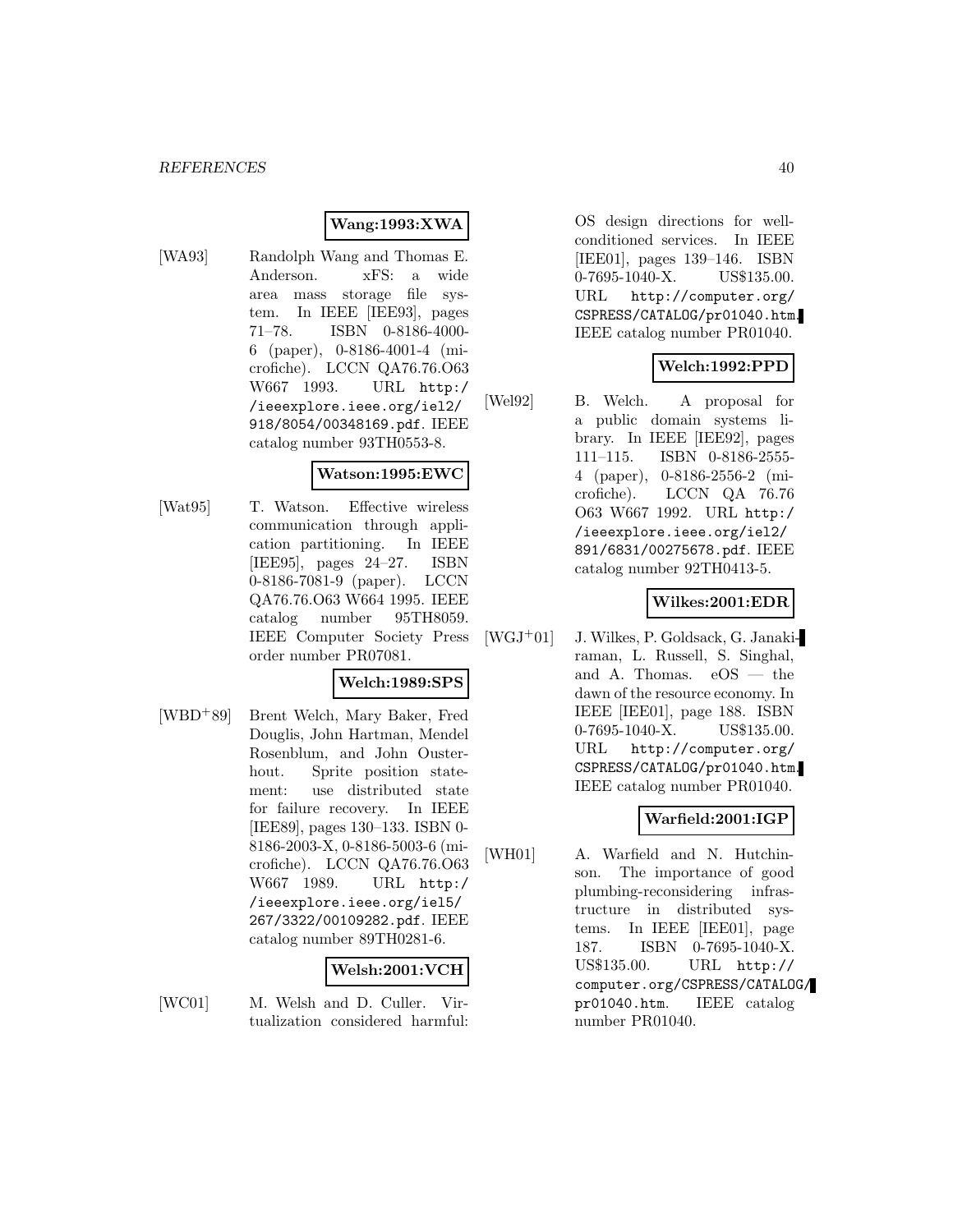# **Wilkes:1992:CNA**

- 
- [Wil92] M. V. Wilkes. The case for a new approach to operating systems for personal computers and work stations. In IEEE [IEE92], pages 164–167. ISBN 0-8186- 2555-4 (paper), 0-8186-2556-2 (microfiche). LCCN QA 76.76 O63 W667 1992. URL http:/ /ieeexplore.ieee.org/iel2/ 891/6831/00275668.pdf. IEEE catalog number 92TH0413-5.

#### **Waldman:2001:CRP**

[WM01] M. Waldman and D. Mazieres. Censorship resistant publishing through document entanglements. In IEEE [IEE01], page 185. ISBN 0-7695-1040- X. US\$135.00. URL http:// computer.org/CSPRESS/CATALOG/ pr01040.htm. IEEE catalog number PR01040.

#### **Wang:2001:CFS**

[WRPK01] A.-I. A. Wang, P. Reiher, G. J. Popek, and G. H. Kuenning. The Conquest file system — life after disks. In IEEE [IEE01], page 186. ISBN 0-7695-1040-X. US\$135.00. URL http://computer.org/ CSPRESS/CATALOG/pr01040.htm. IEEE catalog number PR01040.

# **Wu:1993:ENM**

[WZ93] Michael Wu and Willy Zwaenepoel. eNVy: a nonvolatile main memory storage system. In IEEE [IEE93], pages 116– 118. ISBN 0-8186-4000-6 (paper), 0-8186-4001-4 (microfiche). LCCN QA76.76.O63

W667 1993. URL http:/ /ieeexplore.ieee.org/iel2/ 918/8054/00348162.pdf. IEEE catalog number 93TH0553-8.

# **Yocum:2001:ACP**

[YCV01] K. Yocum, J. Chase, and A. Vahdat. Anypoint communication protocol. In IEEE [IEE01], pages 189–190. ISBN 0-7695-1040-X. US\$135.00. URL http://computer.org/ CSPRESS/CATALOG/pr01040.htm. IEEE catalog number PR01040.

# **Young:2001:PIP**

[YLS<sup>+</sup>01] Cliff Young, Y. N. Lakshman, Tom Szymanski, John Reppy, David Presotto, Rob Pike, Girija Narlikar, Sape Mullender, and Eric Grosse. Protium, an infrastructure for partitioned applications. In IEEE [IEE01], pages 47–54. ISBN 0-7695-1040-X. US\$135.00. URL http://computer.org/ CSPRESS/CATALOG/pr01040.htm. IEEE catalog number PR01040.

#### **Yarvis:1999:CFD**

[YRP99] M. Yarvis, P. Reiher, and G. Popek. Conductor: a framework for distributed adaptation. In IEEE [IEE99], pages 44–51. ISBN 0-7695-0237-7, 0-7695-0238-5 (case), 0-7695- 0239-3 (microfiche). LCCN QA76.76.O63 W6666 1999. IEEE Computer Society Press order number PR00237.

# **Zenel:1995:ICF**

[ZD95] B. Zenel and D. Duchamp. Intelligent communication filter-